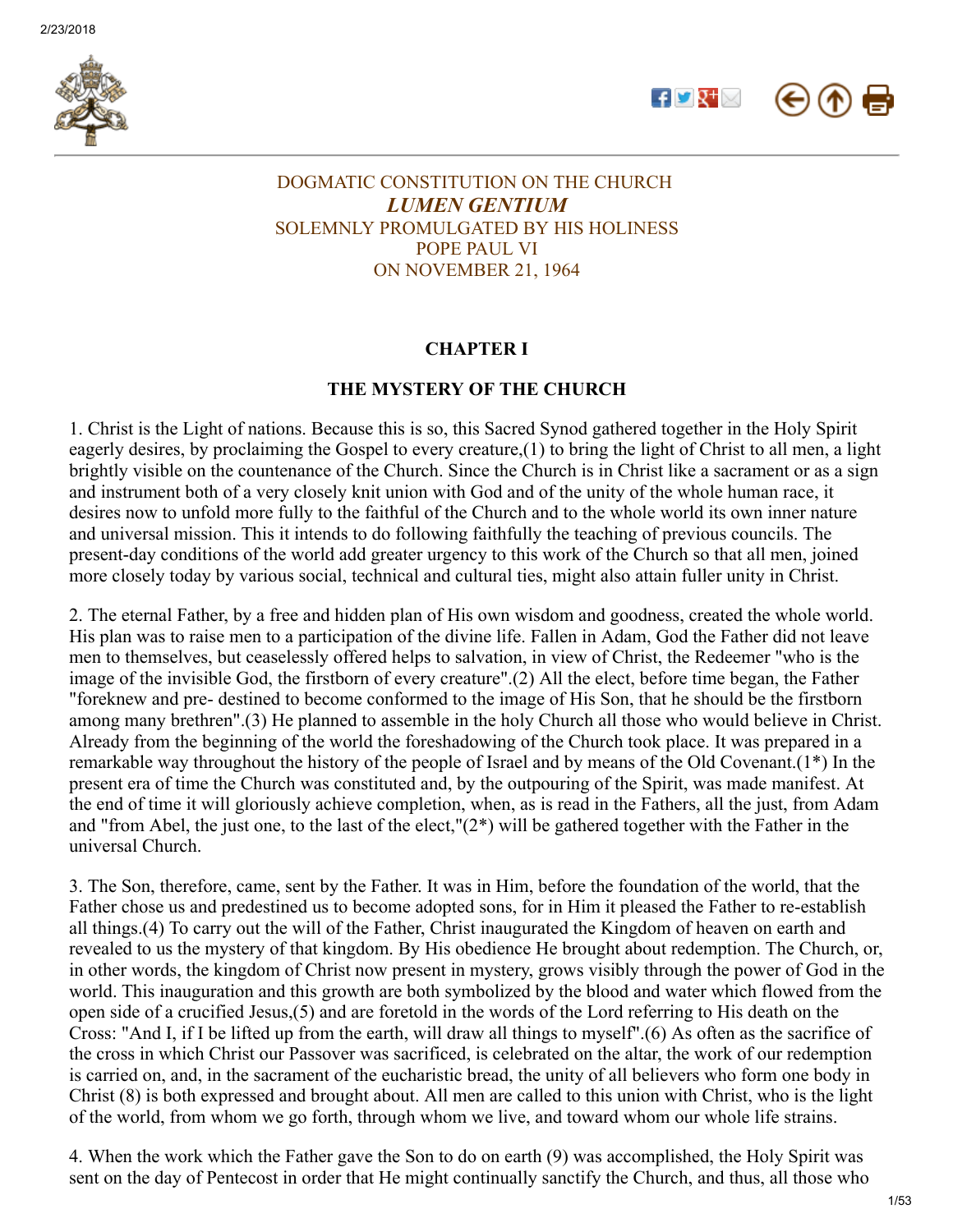believe would have access through Christ in one Spirit to the Father.(10) He is the Spirit of Life, a fountain of water springing up to life eternal.(11) To men, dead in sin, the Father gives life through Him, until, in Christ, He brings to life their mortal bodies.(12) The Spirit dwells in the Church and in the hearts of the faithful, as in a temple.(13) In them He prays on their behalf and bears witness to the fact that they are adopted sons.(14) The Church, which the Spirit guides in way of all truth(15) and which He unified in communion and in works of ministry, He both equips and directs with hierarchical and charismatic gifts and adorns with His fruits.(16) By the power of the Gospel He makes the Church keep the freshness of youth. Uninterruptedly He renews it and leads it to perfect union with its Spouse. (3\*) The Spirit and the Bride both say to Jesus, the Lord, "Come!"(17)

Thus, the Church has been seen as "a people made one with the unity of the Father, the Son and the Holy Spirit." $(4^*)$ 

5. The mystery of the holy Church is manifest in its very foundation. The Lord Jesus set it on its course by preaching the Good News, that is, the coming of the Kingdom of God, which, for centuries, had been promised in the Scriptures: "The time is fulfilled, and the kingdom of God is at hand"(18). In the word, in the works, and in the presence of Christ, this kingdom was clearly open to the view of men. The Word of the Lord is compared to a seed which is sown in a field; (19) those who hear the Word with faith and become part of the little flock of Christ,(20) have received the Kingdom itself. Then, by its own power the seed sprouts and grows until harvest time.(21) The Miracles of Jesus also confirm that the Kingdom has already arrived on earth: "If I cast out devils by the finger of God, then the kingdom of God has come upon you". (22) Before all things, however, the Kingdom is clearly visible in the very Person of Christ, the Son of God and the Son of Man, who came "to serve and to give His life as a ransom for many:"(23)

When Jesus, who had suffered the death of the cross for mankind, had risen, He appeared as the one constituted as Lord, Christ and eternal Priest,(24) and He poured out on His disciples the Spirit promised by the Father.(25) From this source the Church, equipped with the gifts of its Founder and faithfully guarding His precepts of charity, humility and self-sacrifice, receives the mission to proclaim and to spread among all peoples the Kingdom of Christ and of God and to be, on earth, the initial budding forth of that kingdom. While it slowly grows, the Church strains toward the completed Kingdom and, with all its strength, hopes and desires to be united in glory with its King.

6. In the old Testament the revelation of the Kingdom is often conveyed by means of metaphors. In the same way the inner nature of the Church is now made known to us in different images taken either from tending sheep or cultivating the land, from building or even from family life and betrothals, the images receive preparatory shaping in the books of the Prophets.

The Church is a sheepfold whose one and indispensable door is Christ.(26) It is a flock of which God Himself foretold He would be the shepherd,(27) and whose sheep, although ruled by human shepherds; are nevertheless continuously led and nourished by Christ Himself, the Good Shepherd and the Prince of the shepherds,(28) who gave His life for the sheep.(29)

The Church is a piece of land to be cultivated, the tillage of God.(30) On that land the ancient olive tree grows whose holy roots were the Prophets and in which the reconciliation of Jews and Gentiles has been brought about and will be brought about.(31) That land, like a choice vineyard, has been planted by the heavenly Husbandman.(32) The true vine is Christ who gives life and the power to bear abundant fruit to the branches, that is, to us, who through the Church remain in Christ without whom we can do nothing.(33)

Often the Church has also been called the building of God.(34) The Lord Himself compared Himself to the stone which the builders rejected, but which was made into the cornerstone.(35) On this foundation the Church is built by the apostles,(36) and from it the Church receives durability and consolidation. This edifice has many names to describe it: the house of God (37) in which dwells His family; the household of God in the Spirit;(38) the dwelling place of God among men;(39) and, especially, the holy temple. This Temple, symbolized in places of worship built out of stone, is praised by the Holy Fathers and, not without reason, is compared in the liturgy to the Holy City, the New Jerusalem (5\*). As living stones we here on earth are built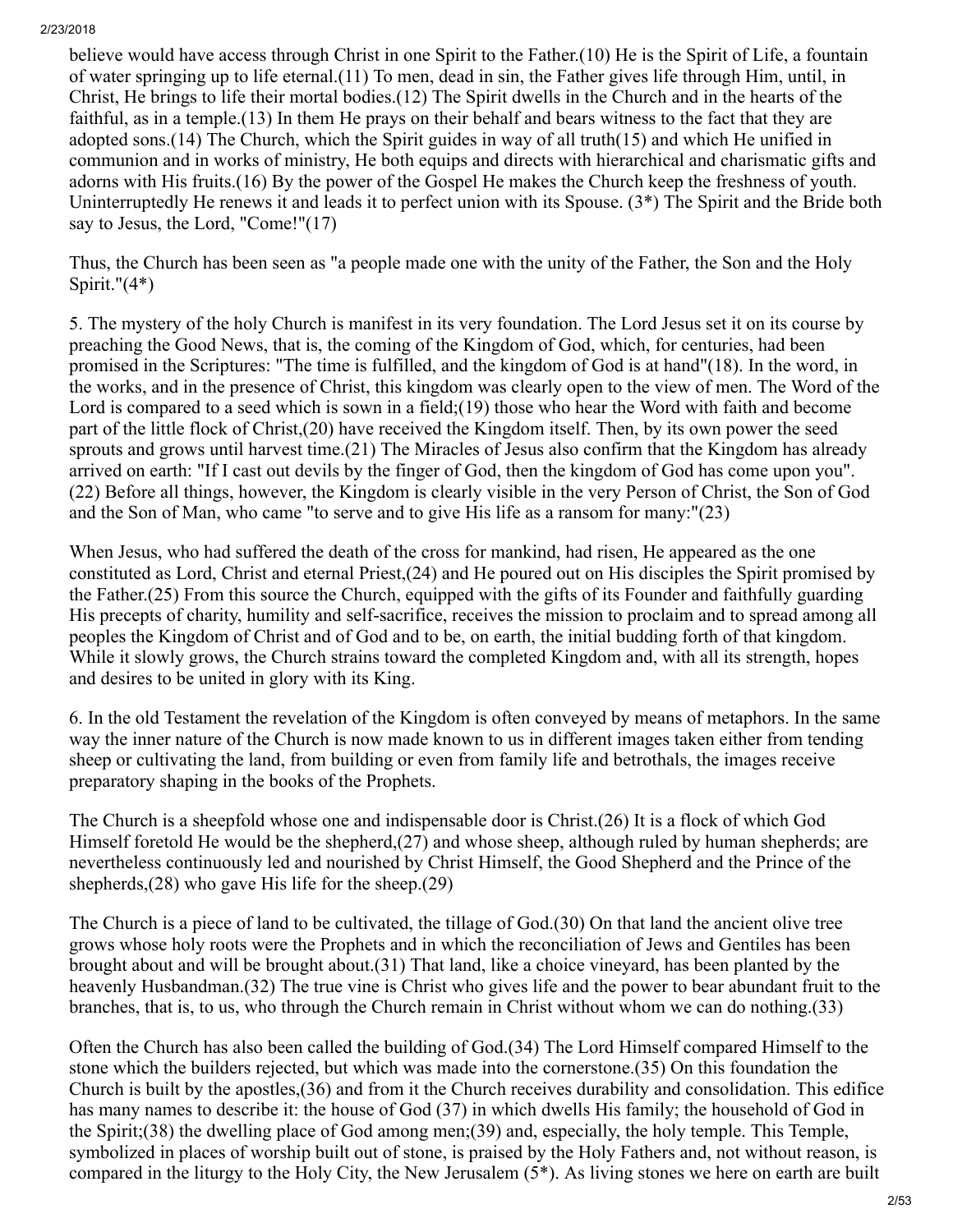into it.(40) John contemplates this holy city coming down from heaven at the renewal of the world as a bride made ready and adorned for her husband.(41)

The Church, further, "that Jerusalem which is above" is also called "our mother".(42) It is described as the spotless spouse of the spotless Lamb,(43) whom Christ "loved and for whom He delivered Himself up that He might sanctify her",(44) whom He unites to Himself by an unbreakable covenant, and whom He unceasingly "nourishes and cherishes",(45) and whom, once purified, He willed to be cleansed and joined to Himself, subject to Him in love and fidelity,(46) and whom, finally, He filled with heavenly gifts for all eternity, in order that we may know the love of God and of Christ for us, a love which surpasses all knowledge.(47) The Church, while on earth it journeys in a foreign land away from the Lord,(48) is like in exile. It seeks and experiences those things which are above, where Christ is seated at the right-hand of God, where the life of the Church is hidden with Christ in God until it appears in glory with its Spouse.(49)

7. In the human nature united to Himself the Son of God, by overcoming death through His own death and resurrection, redeemed man and re-molded him into a new creation.(50) By communicating His Spirit, Christ made His brothers, called together from all nations, mystically the components of His own Body.

In that Body the life of Christ is poured into the believers who, through the sacraments, are united in a hidden and real way to Christ who suffered and was glorified.(6\*) Through Baptism we are formed in the likeness of Christ: "For in one Spirit we were all baptized into one body".(51) In this sacred rite a oneness with Christ's death and resurrection is both symbolized and brought about: "For we were buried with Him by means of Baptism into death"; and if "we have been united with Him in the likeness of His death, we shall be so in the likeness of His resurrection also".(52) Really partaking of the body of the Lord in the breaking of the Eucharistic bread, we are taken up into communion with Him and with one another. "Because the bread is one, we though many, are one body, all of us who partake of the one bread".(53) In this way all of us are made members of His Body,(54) "but severally members one of another".(55)

As all the members of the human body, though they are many, form one body, so also are the faithful in Christ.(56) Also, in the building up of Christ's Body various members and functions have their part to play. There is only one Spirit who, according to His own richness and the needs of the ministries, gives His different gifts for the welfare of the Church.(57) What has a special place among these gifts is the grace of the apostles to whose authority the Spirit Himself subjected even those who were endowed with charisms. (58) Giving the body unity through Himself and through His power and inner joining of the members, this same Spirit produces and urges love among the believers. From all this it follows that if one member endures anything, all the members co-endure it, and if one member is honored, all the members together rejoice.(59)

The Head of this Body is Christ. He is the image of the invisible God and in Him all things came into being. He is before all creatures and in Him all things hold together. He is the head of the Body which is the Church. He is the beginning, the firstborn from the dead, that in all things He might have the first place.(60) By the greatness of His power He rules the things in heaven and the things on earth, and with His allsurpassing perfection and way of acting He fills the whole body with the riches of His glory.

All the members ought to be molded in the likeness of Him, until Christ be formed in them.(62) For this reason we, who have been made to conform with Him, who have died with Him and risen with Him, are taken up into the mysteries of His life, until we will reign together with Him.(63) On earth, still as pilgrims in a strange land, tracing in trial and in oppression the paths He trod, we are made one with His sufferings like the body is one with the Head, suffering with Him, that with Him we may be glorified.(64)

From Him "the whole body, supplied and built up by joints and ligaments, attains a growth that is of God". (65) He continually distributes in His body, that is, in the Church, gifts of ministries in which, by His own power, we serve each other unto salvation so that, carrying out the truth in love, we might through all things grow unto Him who is our Head.(66)

In order that we might be unceasingly renewed in Him,(67) He has shared with us His Spirit who, existing as one and the same being in the Head and in the members, gives life to, unifies and moves through the whole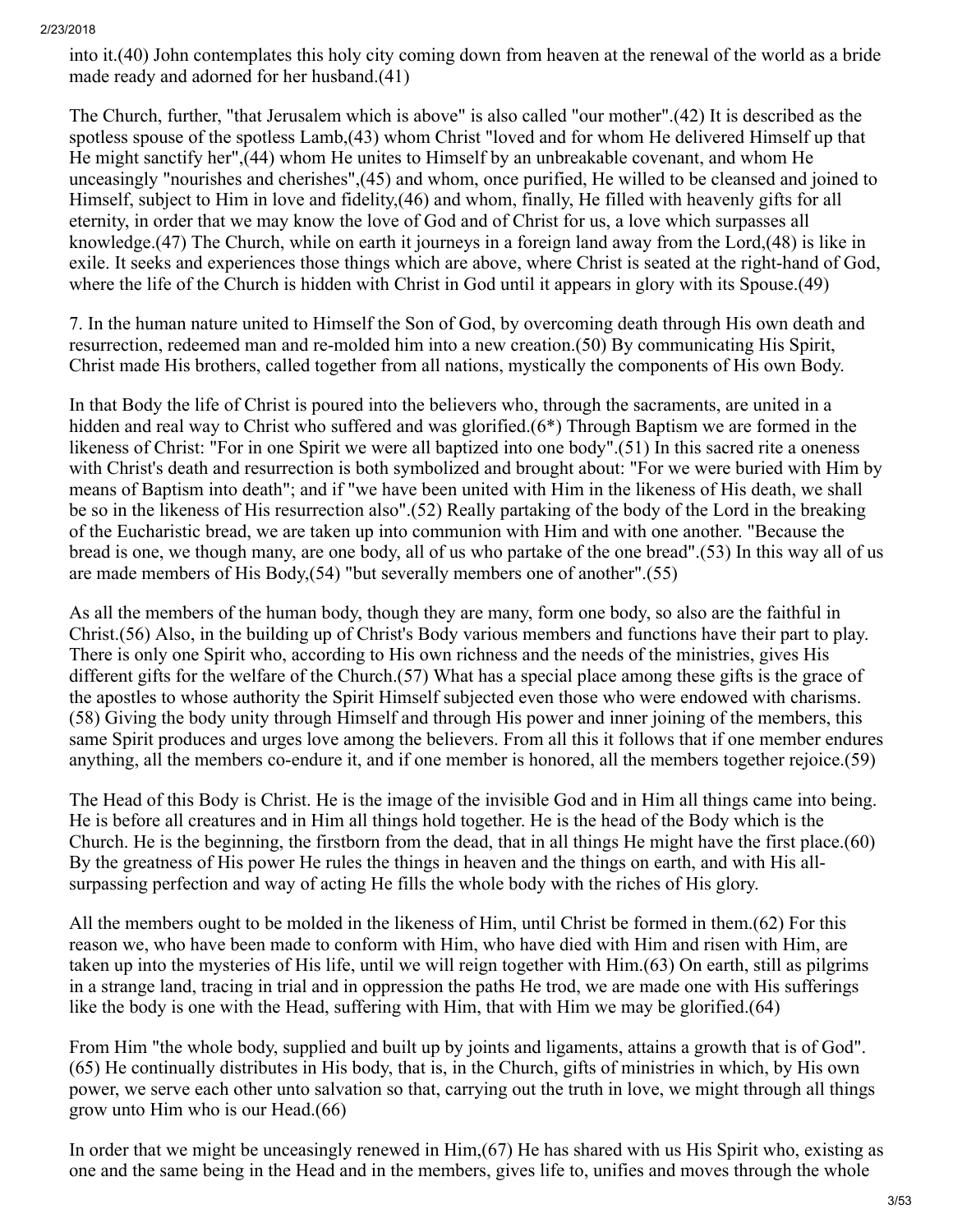body. This He does in such a way that His work could be compared by the holy Fathers with the function which the principle of life, that is, the soul, fulfills in the human body. $(8^*)$ 

Christ loves the Church as His bride, having become the model of a man loving his wife as his body;(68) the Church, indeed, is subject to its Head.(69) "Because in Him dwells all the fullness of the Godhead bodily", (70) He fills the Church, which is His body and His fullness, with His divine gifts (71) so that it may expand and reach all the fullness of God.(72)

8. Christ, the one Mediator, established and continually sustains here on earth His holy Church, the community of faith, hope and charity, as an entity with visible delineation (9\*) through which He communicated truth and grace to all. But, the society structured with hierarchical organs and the Mystical Body of Christ, are not to be considered as two realities, nor are the visible assembly and the spiritual community, nor the earthly Church and the Church enriched with heavenly things; rather they form one complex reality which coalesces from a divine and a human element. $(10^*)$  For this reason, by no weak analogy, it is compared to the mystery of the incarnate Word. As the assumed nature inseparably united to Him, serves the divine Word as a living organ of salvation, so, in a similar way, does the visible social structure of the Church serve the Spirit of Christ, who vivifies it, in the building up of the body.(73) (11\*)

This is the one Church of Christ which in the Creed is professed as one, holy, catholic and apostolic, (12\*) which our Saviour, after His Resurrection, commissioned Peter to shepherd,(74) and him and the other apostles to extend and direct with authority,(75) which He erected for all ages as "the pillar and mainstay of the truth".(76) This Church constituted and organized in the world as a society, subsists in the Catholic Church, which is governed by the successor of Peter and by the Bishops in communion with him, $(13^*)$ although many elements of sanctification and of truth are found outside of its visible structure. These elements, as gifts belonging to the Church of Christ, are forces impelling toward catholic unity.

Just as Christ carried out the work of redemption in poverty and persecution, so the Church is called to follow the same route that it might communicate the fruits of salvation to men. Christ Jesus, "though He was by nature God . . . emptied Himself, taking the nature of a slave",(77) and "being rich, became poor"(78) for our sakes. Thus, the Church, although it needs human resources to carry out its mission, is not set up to seek earthly glory, but to proclaim, even by its own example, humility and self-sacrifice. Christ was sent by the Father "to bring good news to the poor, to heal the contrite of heart",(79) "to seek and to save what was lost". (80) Similarly, the Church encompasses with love all who are afflicted with human suffering and in the poor and afflicted sees the image of its poor and suffering Founder. It does all it can to relieve their need and in them it strives to serve Christ. While Christ, holy, innocent and undefiled(81) knew nothing of sin,(82) but came to expiate only the sins of the people,(83) the Church, embracing in its bosom sinners, at the same time holy and always in need of being purified, always follows the way of penance and renewal. The Church, "like a stranger in a foreign land, presses forward amid the persecutions of the world and the consolations of God"(14\*), announcing the cross and death of the Lord until He comes."(84) By the power of the risen Lord it is given strength that it might, in patience and in love, overcome its sorrows and its challenges, both within itself and from without, and that it might reveal to the world, faithfully though darkly, the mystery of its Lord until, in the end, it will be manifested in full light.

### CHAPTER II

### ON THE PEOPLE OF GOD

9. At all times and in every race God has given welcome to whosoever fears Him and does what is right.(85) God, however, does not make men holy and save them merely as individuals, without bond or link between one another. Rather has it pleased Him to bring men together as one people, a people which acknowledges Him in truth and serves Him in holiness. He therefore chose the race of Israel as a people unto Himself. With it He set up a covenant. Step by step He taught and prepared this people, making known in its history both Himself and the decree of His will and making it holy unto Himself. All these things, however, were done by way of preparation and as a figure of that new and perfect covenant, which was to be ratified in Christ, and of that fuller revelation which was to be given through the Word of God Himself made flesh. "Behold the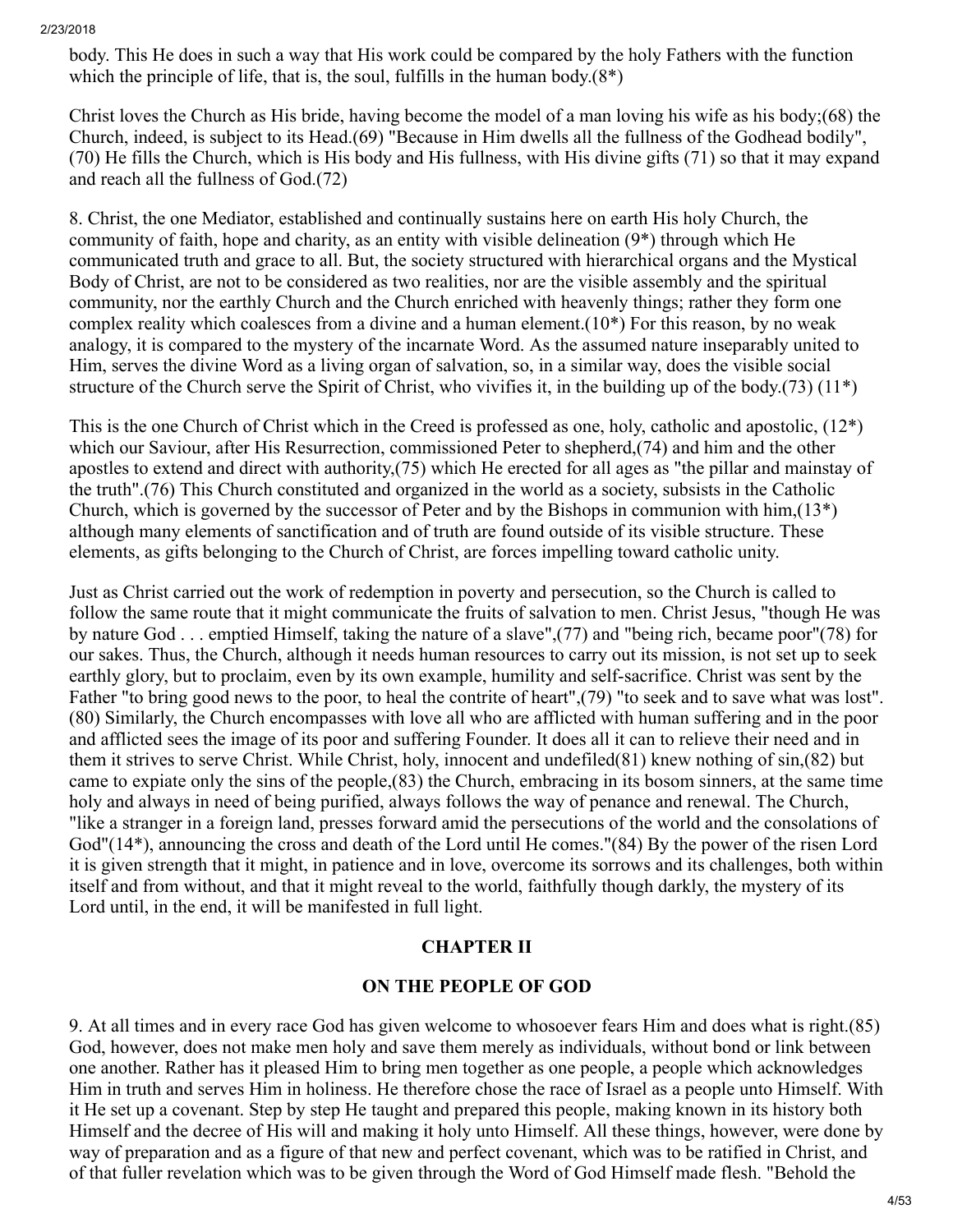days shall come saith the Lord, and I will make a new covenant with the House of Israel, and with the house of Judah . . . I will give my law in their bowels, and I will write it in their heart, and I will be their God, and they shall be my people . . . For all of them shall know Me, from the least of them even to the greatest, saith the Lord.(86) Christ instituted this new covenant, the new testament, that is to say, in His Blood,(87) calling together a people made up of Jew and gentile, making them one, not according to the flesh but in the Spirit. This was to be the new People of God. For those who believe in Christ, who are reborn not from a perishable but from an imperishable seed through the word of the living God,(88) not from the flesh but from water and the Holy Spirit,(89) are finally established as "a chosen race, a royal priesthood, a holy nation, a purchased people . . . who in times past were not a people, but are now the people of God".(90)

That messianic people has Christ for its head, "Who was delivered up for our sins, and rose again for our justification",(91) and now, having won a name which is above all names, reigns in glory in heaven. The state of this people is that of the dignity and freedom of the sons of God, in whose hearts the Holy Spirit dwells as in His temple. Its law is the new commandment to love as Christ loved us.(92) Its end is the kingdom of God, which has been begun by God Himself on earth, and which is to be further extended until it is brought to perfection by Him at the end of time, when Christ, our life,(93) shall appear, and "creation itself will be delivered from its slavery to corruption into the freedom of the glory of the sons of God".(94) So it is that that messianic people, although it does not actually include all men, and at times may look like a small flock, is nonetheless a lasting and sure seed of unity, hope and salvation for the whole human race. Established by Christ as a communion of life, charity and truth, it is also used by Him as an instrument for the redemption of all, and is sent forth into the whole world as the light of the world and the salt of the earth. (95)

Israel according to the flesh, which wandered as an exile in the desert, was already called the Church of God. (96) So likewise the new Israel which while living in this present age goes in search of a future and abiding city (97) is called the Church of Christ.(98) For He has bought it for Himself with His blood,(99) has filled it with His Spirit and provided it with those means which befit it as a visible and social union. God gathered together as one all those who in faith look upon Jesus as the author of salvation and the source of unity and peace, and established them as the Church that for each and all it may be the visible sacrament of this saving unity. (1\*) While it transcends all limits of time and confines of race, the Church is destined to extend to all regions of the earth and so enters into the history of mankind. Moving forward through trial and tribulation, the Church is strengthened by the power of God's grace, which was promised to her by the Lord, so that in the weakness of the flesh she may not waver from perfect fidelity, but remain a bride worthy of her Lord, and moved by the Holy Spirit may never cease to renew herself, until through the Cross she arrives at the light which knows no setting.

10. Christ the Lord, High Priest taken from among men,(100) made the new people "a kingdom and priests to God the Father".(101) The baptized, by regeneration and the anointing of the Holy Spirit, are consecrated as a spiritual house and a holy priesthood, in order that through all those works which are those of the Christian man they may offer spiritual sacrifices and proclaim the power of Him who has called them out of darkness into His marvelous light.(102) Therefore all the disciples of Christ, persevering in prayer and praising God,(103) should present themselves as a living sacrifice, holy and pleasing to God.(104) Everywhere on earth they must bear witness to Christ and give an answer to those who seek an account of that hope of eternal life which is in them.(105)

Though they differ from one another in essence and not only in degree, the common priesthood of the faithful and the ministerial or hierarchical priesthood are nonetheless interrelated: each of them in its own special way is a participation in the one priesthood of Christ.(2\*) The ministerial priest, by the sacred power he enjoys, teaches and rules the priestly people; acting in the person of Christ, he makes present the Eucharistic sacrifice, and offers it to God in the name of all the people. But the faithful, in virtue of their royal priesthood, join in the offering of the Eucharist.(3\*) They likewise exercise that priesthood in receiving the sacraments, in prayer and thanksgiving, in the witness of a holy life, and by self-denial and active charity.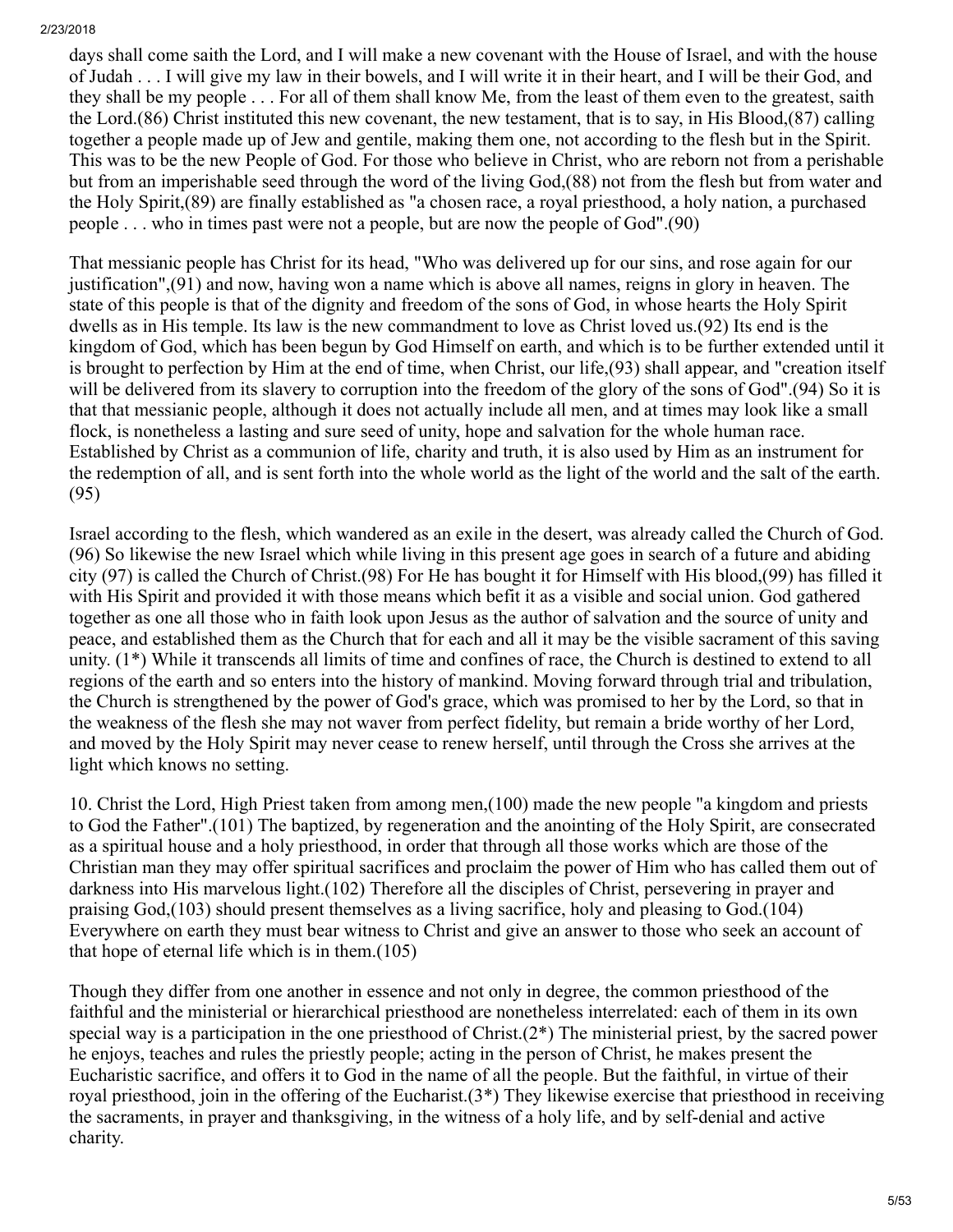11. It is through the sacraments and the exercise of the virtues that the sacred nature and organic structure of the priestly community is brought into operation. Incorporated in the Church through baptism, the faithful are destined by the baptismal character for the worship of the Christian religion; reborn as sons of God they must confess before men the faith which they have received from God through the Church (4\*). They are more perfectly bound to the Church by the sacrament of Confirmation, and the Holy Spirit endows them with special strength so that they are more strictly obliged to spread and defend the faith, both by word and by deed, as true witnesses of Christ (5\*). Taking part in the Eucharistic sacrifice, which is the fount and apex of the whole Christian life, they offer the Divine Victim to God, and offer themselves along with It.(6\*) Thus both by reason of the offering and through Holy Communion all take part in this liturgical service, not indeed, all in the same way but each in that way which is proper to himself. Strengthened in Holy Communion by the Body of Christ, they then manifest in a concrete way that unity of the people of God which is suitably signified and wondrously brought about by this most august sacrament.

Those who approach the sacrament of Penance obtain pardon from the mercy of God for the offence committed against Him and are at the same time reconciled with the Church, which they have wounded by their sins, and which by charity, example, and prayer seeks their conversion. By the sacred anointing of the sick and the prayer of her priests the whole Church commends the sick to the suffering and glorified Lord, asking that He may lighten their suffering and save them;(106) she exhorts them, moreover, to contribute to the welfare of the whole people of God by associating themselves freely with the passion and death of Christ.(107) Those of the faithful who are consecrated by Holy Orders are appointed to feed the Church in Christ's name with the word and the grace of God. Finally, Christian spouses, in virtue of the sacrament of Matrimony, whereby they signify and partake of the mystery of that unity and fruitful love which exists between Christ and His Church,(108) help each other to attain to holiness in their married life and in the rearing and education of their children. By reason of their state and rank in life they have their own special gift among the people of God.(109) (7\*) From the wedlock of Christians there comes the family, in which new citizens of human society are born, who by the grace of the Holy Spirit received in baptism are made children of God, thus perpetuating the people of God through the centuries. The family is, so to speak, the domestic church. In it parents should, by their word and example, be the first preachers of the faith to their children; they should encourage them in the vocation which is proper to each of them, fostering with special care vocation to a sacred state.

Fortified by so many and such powerful means of salvation, all the faithful, whatever their condition or state, are called by the Lord, each in his own way, to that perfect holiness whereby the Father Himself is perfect.

12. The holy people of God shares also in Christ's prophetic office; it spreads abroad a living witness to Him, especially by means of a life of faith and charity and by offering to God a sacrifice of praise, the tribute of lips which give praise to His name.(110) The entire body of the faithful, anointed as they are by the Holy One,(111) cannot err in matters of belief. They manifest this special property by means of the whole peoples' supernatural discernment in matters of faith when "from the Bishops down to the last of the lay faithful" (8\*) they show universal agreement in matters of faith and morals. That discernment in matters of faith is aroused and sustained by the Spirit of truth. It is exercised under the guidance of the sacred teaching authority, in faithful and respectful obedience to which the people of God accepts that which is not just the word of men but truly the word of God.(112) Through it, the people of God adheres unwaveringly to the faith given once and for all to the saints,(113) penetrates it more deeply with right thinking, and applies it more fully in its life.

It is not only through the sacraments and the ministries of the Church that the Holy Spirit sanctifies and leads the people of God and enriches it with virtues, but, "allotting his gifts to everyone according as He wills, (114) He distributes special graces among the faithful of every rank. By these gifts He makes them fit and ready to undertake the various tasks and offices which contribute toward the renewal and building up of the Church, according to the words of the Apostle: "The manifestation of the Spirit is given to everyone for profit".(115) These charisms, whether they be the more outstanding or the more simple and widely diffused, are to be received with thanksgiving and consolation for they are perfectly suited to and useful for the needs of the Church. Extraordinary gifts are not to be sought after, nor are the fruits of apostolic labor to be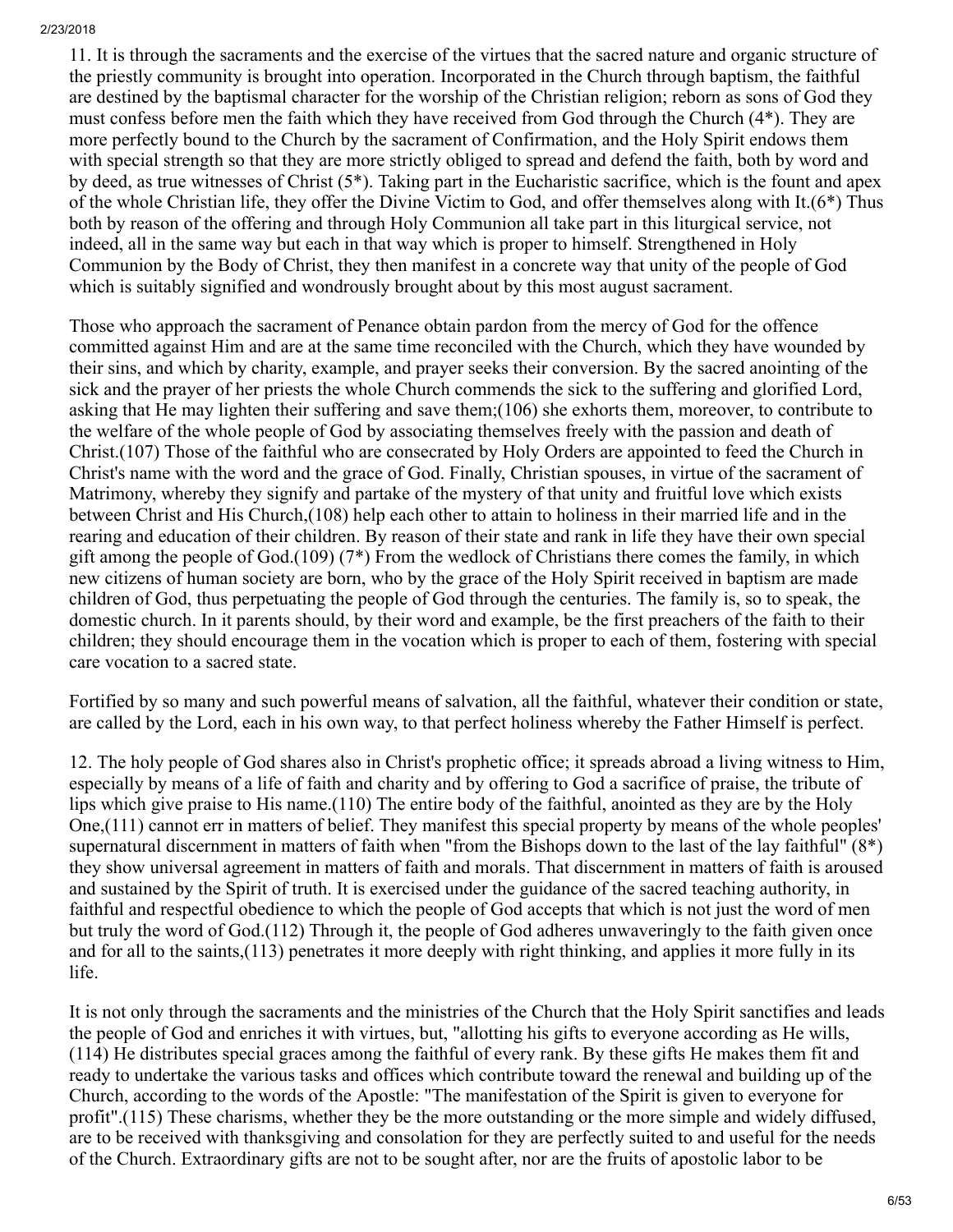presumptuously expected from their use; but judgment as to their genuinity and proper use belongs to those who are appointed leaders in the Church, to whose special competence it belongs, not indeed to extinguish the Spirit, but to test all things and hold fast to that which is good.(116)

13. All men are called to belong to the new people of God. Wherefore this people, while remaining one and only one, is to be spread throughout the whole world and must exist in all ages, so that the decree of God's will may be fulfilled. In the beginning God made human nature one and decreed that all His children, scattered as they were, would finally be gathered together as one. (117) It was for this purpose that God sent His Son, whom He appointed heir of all things,(118) that be might be teacher, king and priest of all, the head of the new and universal people of the sons of God. For this too God sent the Spirit of His Son as Lord and Life-giver. He it is who brings together the whole Church and each and every one of those who believe, and who is the well-spring of their unity in the teaching of the apostles and in fellowship, in the breaking of bread and in prayers.(119)

It follows that though there are many nations there is but one people of God, which takes its citizens from every race, making them citizens of a kingdom which is of a heavenly rather than of an earthly nature. All the faithful, scattered though they be throughout the world, are in communion with each other in the Holy Spirit, and so, he who dwells in Rome knows that the people of India are his members"(9\*). Since the kingdom of Christ is not of this world(120) the Church or people of God in establishing that kingdom takes nothing away from the temporal welfare of any people. On the contrary it fosters and takes to itself, insofar as they are good, the ability, riches and customs in which the genius of each people expresses itself. Taking them to itself it purifies, strengthens, elevates and ennobles them. The Church in this is mindful that she must bring together the nations for that king to whom they were given as an inheritance,(121) and to whose city they bring gifts and offerings.(122) This characteristic of universality which adorns the people of God is a gift from the Lord Himself. By reason of it, the Catholic Church strives constantly and with due effect to bring all humanity and all its possessions back to its source In Christ, with Him as its head and united in His Spirit.  $(10^*)$ 

In virtue of this catholicity each individual part contributes through its special gifts to the good of the other parts and of the whole Church. Through the common sharing of gifts and through the common effort to attain fullness in unity, the whole and each of the parts receive increase. Not only, then, is the people of God made up of different peoples but in its inner structure also it is composed of various ranks. This diversity among its members arises either by reason of their duties, as is the case with those who exercise the sacred ministry for the good of their brethren, or by reason of their condition and state of life, as is the case with those many who enter the religious state and, tending toward holiness by a narrower path, stimulate their brethren by their example. Moreover, within the Church particular Churches hold a rightful place; these Churches retain their own traditions, without in any way opposing the primacy of the Chair of Peter, which presides over the whole assembly of charity  $(11^*)$  and protects legitimate differences, while at the same time assuring that such differences do not hinder unity but rather contribute toward it. Between all the parts of the Church there remains a bond of close communion whereby they share spiritual riches, apostolic workers and temporal resources. For the members of the people of God are called to share these goods in common, and of each of the Churches the words of the Apostle hold good: "According to the gift that each has received, administer it to one another as good stewards of the manifold grace of God".(123)

All men are called to be part of this catholic unity of the people of God which in promoting universal peace presages it. And there belong to or are related to it in various ways, the Catholic faithful, all who believe in Christ, and indeed the whole of mankind, for all men are called by the grace of God to salvation.

14. This Sacred Council wishes to turn its attention firstly to the Catholic faithful. Basing itself upon Sacred Scripture and Tradition, it teaches that the Church, now sojourning on earth as an exile, is necessary for salvation. Christ, present to us in His Body, which is the Church, is the one Mediator and the unique way of salvation. In explicit terms He Himself affirmed the necessity of faith and baptism(124) and thereby affirmed also the necessity of the Church, for through baptism as through a door men enter the Church. Whosoever, therefore, knowing that the Catholic Church was made necessary by Christ, would refuse to enter or to remain in it, could not be saved.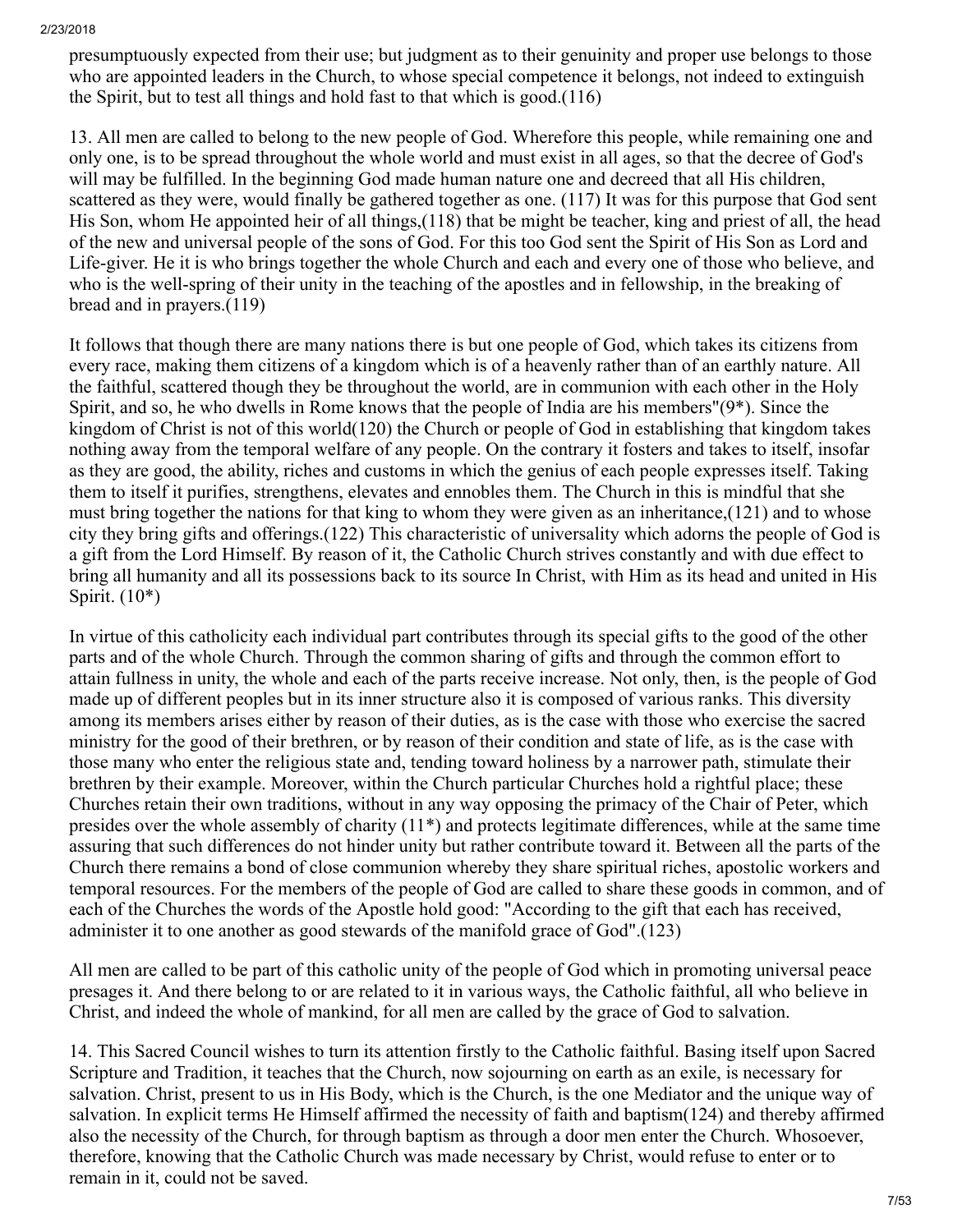They are fully incorporated in the society of the Church who, possessing the Spirit of Christ accept her entire system and all the means of salvation given to her, and are united with her as part of her visible bodily structure and through her with Christ, who rules her through the Supreme Pontiff and the bishops. The bonds which bind men to the Church in a visible way are profession of faith, the sacraments, and ecclesiastical government and communion. He is not saved, however, who, though part of the body of the Church, does not persevere in charity. He remains indeed in the bosom of the Church, but, as it were, only in a "bodily" manner and not "in his heart."(12\*) All the Church's children should remember that their exalted status is to be attributed not to their own merits but to the special grace of Christ. If they fail moreover to respond to that grace in thought, word and deed, not only shall they not be saved but they will be the more severely judged.  $(13^*)$ 

Catechumens who, moved by the Holy Spirit, seek with explicit intention to be incorporated into the Church are by that very intention joined with her. With love and solicitude Mother Church already embraces them as her own.

15. The Church recognizes that in many ways she is linked with those who, being baptized, are honored with the name of Christian, though they do not profess the faith in its entirety or do not preserve unity of communion with the successor of Peter. (14\*) For there are many who honor Sacred Scripture, taking it as a norm of belief and a pattern of life, and who show a sincere zeal. They lovingly believe in God the Father Almighty and in Christ, the Son of God and Saviour. (15\*) They are consecrated by baptism, in which they are united with Christ. They also recognize and accept other sacraments within their own Churches or ecclesiastical communities. Many of them rejoice in the episcopate, celebrate the Holy Eucharist and cultivate devotion toward the Virgin Mother of God.(16\*) They also share with us in prayer and other spiritual benefits. Likewise we can say that in some real way they are joined with us in the Holy Spirit, for to them too He gives His gifts and graces whereby He is operative among them with His sanctifying power. Some indeed He has strengthened to the extent of the shedding of their blood. In all of Christ's disciples the Spirit arouses the desire to be peacefully united, in the manner determined by Christ, as one flock under one shepherd, and He prompts them to pursue this end. (17\*) Mother Church never ceases to pray, hope and work that this may come about. She exhorts her children to purification and renewal so that the sign of Christ may shine more brightly over the face of the earth.

16. Finally, those who have not yet received the Gospel are related in various ways to the people of God. (18\*) In the first place we must recall the people to whom the testament and the promises were given and from whom Christ was born according to the flesh.(125) On account of their fathers this people remains most dear to God, for God does not repent of the gifts He makes nor of the calls He issues.(126) But the plan of salvation also includes those who acknowledge the Creator. In the first place amongst these there are the Muslims, who, professing to hold the faith of Abraham, along with us adore the one and merciful God, who on the last day will judge mankind. Nor is God far distant from those who in shadows and images seek the unknown God, for it is He who gives to all men life and breath and all things,(127) and as Saviour wills that all men be saved.(128) Those also can attain to salvation who through no fault of their own do not know the Gospel of Christ or His Church, yet sincerely seek God and moved by grace strive by their deeds to do His will as it is known to them through the dictates of conscience.  $(19^*)$  Nor does Divine Providence deny the helps necessary for salvation to those who, without blame on their part, have not yet arrived at an explicit knowledge of God and with His grace strive to live a good life. Whatever good or truth is found amongst them is looked upon by the Church as a preparation for the Gospel.(20\*) She knows that it is given by Him who enlightens all men so that they may finally have life. But often men, deceived by the Evil One, have become vain in their reasonings and have exchanged the truth of God for a lie, serving the creature rather than the Creator.(129) Or some there are who, living and dying in this world without God, are exposed to final despair. Wherefore to promote the glory of God and procure the salvation of all of these, and mindful of the command of the Lord, "Preach the Gospel to every creature",(130) the Church fosters the missions with care and attention.

17. As the Son was sent by the Father,(131) so He too sent the Apostles, saying: "Go, therefore, make disciples of all nations, baptizing them in the name of the Father and of the Son and of the Holy Spirit,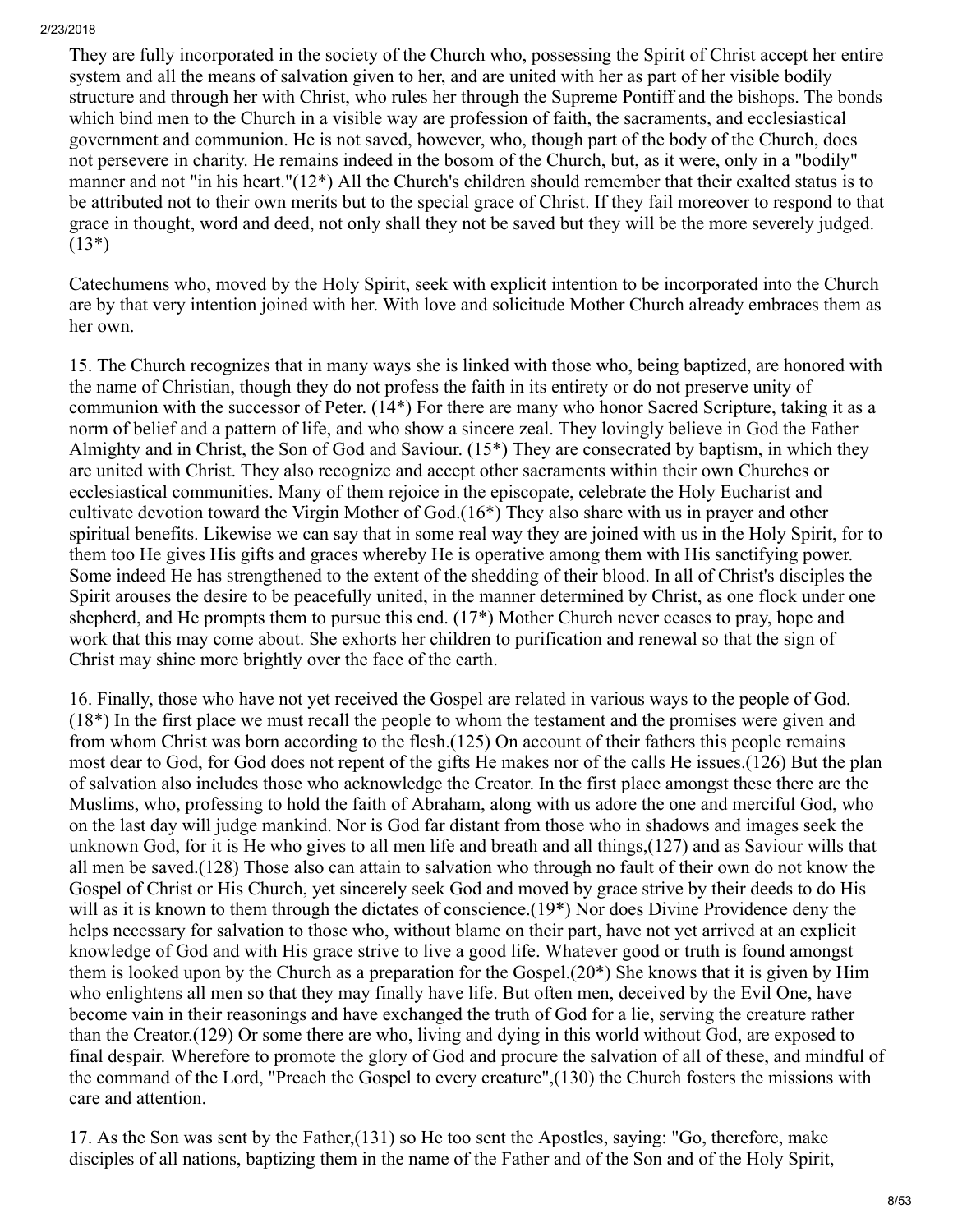teaching them to observe all things whatsoever I have commanded you. And behold I am with you all days even to the consummation of the world".(132) The Church has received this solemn mandate of Christ to proclaim the saving truth from the apostles and must carry it out to the very ends of the earth.(133) Wherefore she makes the words of the Apostle her own: "Woe to me, if I do not preach the Gospel",(134) and continues unceasingly to send heralds of the Gospel until such time as the infant churches are fully established and can themselves continue the work of evangelizing. For the Church is compelled by the Holy Spirit to do her part that God's plan may be fully realized, whereby He has constituted Christ as the source of salvation for the whole world. By the proclamation of the Gospel she prepares her hearers to receive and profess the faith. She gives them the dispositions necessary for baptism, snatches them from the slavery of error and of idols and incorporates them in Christ so that through charity they may grow up into full maturity in Christ. Through her work, whatever good is in the minds and hearts of men, whatever good lies latent in the religious practices and cultures of diverse peoples, is not only saved from destruction but is also cleansed, raised up and perfected unto the glory of God, the confusion of the devil and the happiness of man. The obligation of spreading the faith is imposed on every disciple of Christ, according to his state.(21\*) Although, however, all the faithful can baptize, the priest alone can complete the building up of the Body in the eucharistic sacrifice. Thus are fulfilled the words of God, spoken through His prophet: "From the rising of the sun until the going down thereof my name is great among the gentiles, and in every place a clean oblation is sacrificed and offered up in my name".(135)(22\*) In this way the Church both prays and labors in order that the entire world may become the People of God, the Body of the Lord and the Temple of the Holy Spirit, and that in Christ, the Head of all, all honor and glory may be rendered to the Creator and Father of the Universe.

### CHAPTER III

### ON THE HIERARCHICAL STRUCTURE OF THE CHURCH AND IN PARTICULAR ON THE EPISCOPATE

18. For the nurturing and constant growth of the People of God, Christ the Lord instituted in His Church a variety of ministries, which work for the good of the whole body. For those ministers, who are endowed with sacred power, serve their brethren, so that all who are of the People of God, and therefore enjoy a true Christian dignity, working toward a common goal freely and in an orderly way, may arrive at salvation.

This Sacred Council, following closely in the footsteps of the First Vatican Council, with that Council teaches and declares that Jesus Christ, the eternal Shepherd, established His holy Church, having sent forth the apostles as He Himself had been sent by the Father;(136) and He willed that their successors, namely the bishops, should be shepherds in His Church even to the consummation of the world. And in order that the episcopate itself might be one and undivided, He placed Blessed Peter over the other apostles, and instituted in him a permanent and visible source and foundation of unity of faith and communion.(1\*) And all this teaching about the institution, the perpetuity, the meaning and reason for the sacred primacy of the Roman Pontiff and of his infallible magisterium, this Sacred Council again proposes to be firmly believed by all the faithful. Continuing in that same undertaking, this Council is resolved to declare and proclaim before all men the doctrine concerning bishops, the successors of the apostles, who together with the successor of Peter, the Vicar of Christ,(2\*) the visible Head of the whole Church, govern the house of the living God.

19. The Lord Jesus, after praying to the Father, calling to Himself those whom He desired, appointed twelve to be with Him, and whom He would send to preach the Kingdom of God;(137) and these apostles(138) He formed after the manner of a college or a stable group, over which He placed Peter chosen from among them.(139) He sent them first to the children of Israel and then to all nations,(140) so that as sharers in His power they might make all peoples His disciples, and sanctify and govern them,(141) and thus spread His Church, and by ministering to it under the guidance of the Lord, direct it all days even to the consummation of the world.(142) And in this mission they were fully confirmed on the day of Pentecost(143) in accordance with the Lord's promise: "You shall receive power when the Holy Spirit comes upon you, and you shall be witnesses for me in Jerusalem, and in all Judea and in Samaria, and even to the very ends of the earth".(144) And the apostles, by preaching the Gospel everywhere,(145) and it being accepted by their hearers under the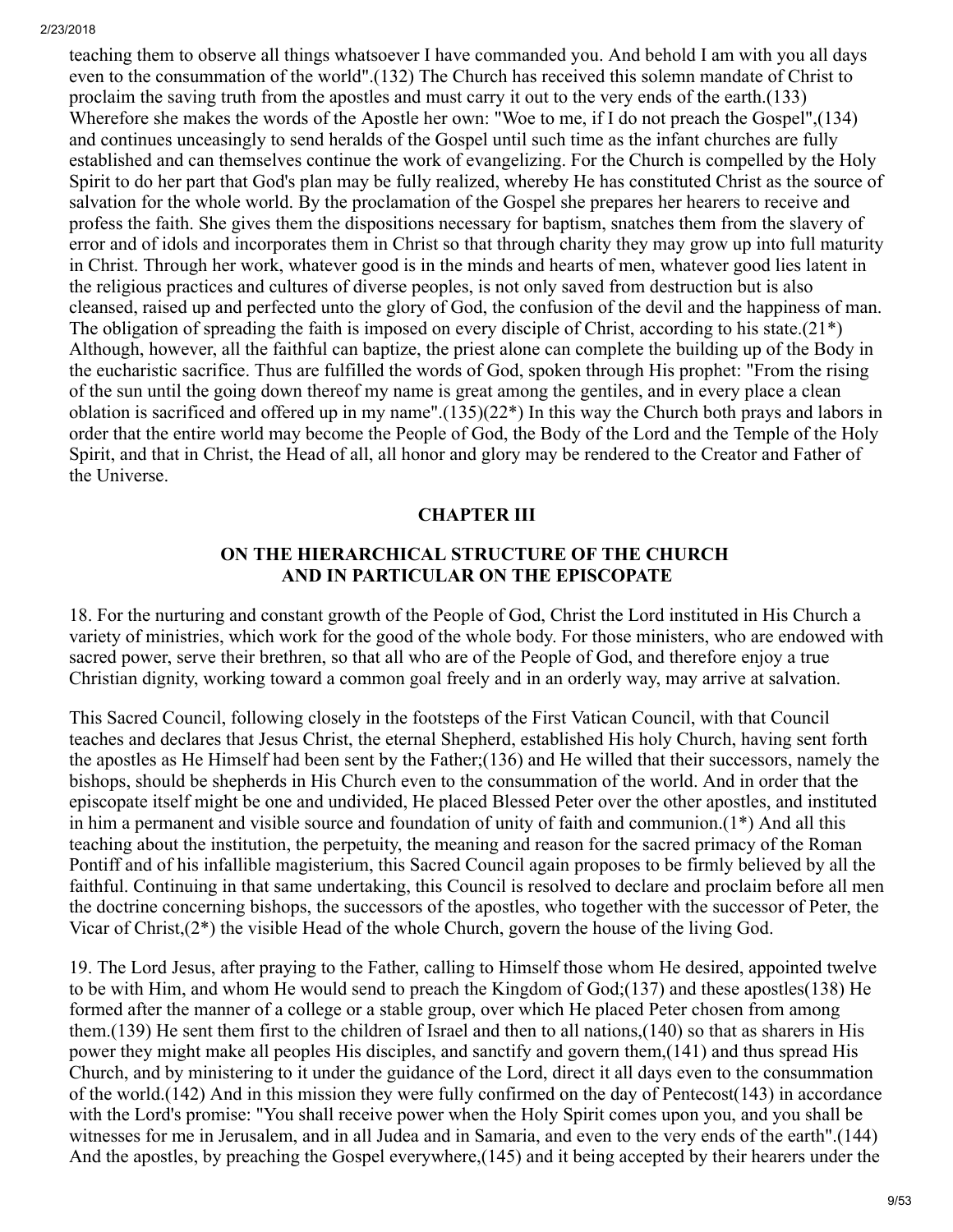influence of the Holy Spirit, gather together the universal Church, which the Lord established on the apostles and built upon blessed Peter, their chief, Christ Jesus Himself being the supreme cornerstone.(146)(3\*)

20. That divine mission, entrusted by Christ to the apostles, will last until the end of the world,(147) since the Gospel they are to teach is for all time the source of all life for the Church. And for this reason the apostles, appointed as rulers in this society, took care to appoint successors.

For they not only had helpers in their ministry,(4\*) but also, in order that the mission assigned to them might continue after their death, they passed on to their immediate cooperators, as it were, in the form of a testament, the duty of confirming and finishing the work begun by themselves,(5\*) recommending to them that they attend to the whole flock in which the Holy Spirit placed them to shepherd the Church of God. (148) They therefore appointed such men, and gave them the order that, when they should have died, other approved men would take up their ministry.(6\*) Among those various ministries which, according to tradition, were exercised in the Church from the earliest times, the chief place belongs to the office of those who, appointed to the episcopate, by a succession running from the beginning,(7\*) are passers-on of the apostolic seed.(8\*) Thus, as St. Irenaeus testifies, through those who were appointed bishops by the apostles, and through their successors down in our own time, the apostolic tradition is manifested (9\*) and preserved.  $(10^*)$ 

Bishops, therefore, with their helpers, the priests and deacons, have taken up the service of the community,  $(11*)$  presiding in place of God over the flock, $(12*)$  whose shepherds they are, as teachers for doctrine, priests for sacred worship, and ministers for governing.(13\*) And just as the office granted individually to Peter, the first among the apostles, is permanent and is to be transmitted to his successors, so also the apostles' office of nurturing the Church is permanent, and is to be exercised without interruption by the sacred order of bishops. (14\*) Therefore, the Sacred Council teaches that bishops by divine institution have succeeded to the place of the apostles,  $(15^*)$  as shepherds of the Church, and he who hears them, hears Christ, and he who rejects them, rejects Christ and Him who sent Christ.(149)(16\*)

21. In the bishops, therefore, for whom priests are assistants, Our Lord Jesus Christ, the Supreme High Priest, is present in the midst of those who believe. For sitting at the right hand of God the Father, He is not absent from the gathering of His high priests,(17\*) but above all through their excellent service He is preaching the word of God to all nations, and constantly administering the sacraments of faith to those who believe, by their paternal functioning.(150) He incorporates new members in His Body by a heavenly regeneration, and finally by their wisdom and prudence He directs and guides the People of the New Testament in their pilgrimage toward eternal happiness. These pastors, chosen to shepherd the Lord's flock of the elect, are servants of Christ and stewards of the mysteries of God,(151) to whom has been assigned the bearing of witness to the Gospel of the grace of God,(152) and the ministration of the Spirit and of justice in glory.(153)

For the discharging of such great duties, the apostles were enriched by Christ with a special outpouring of the Holy Spirit coming upon them,(154) and they passed on this spiritual gift to their helpers by the imposition of hands,(155) and it has been transmitted down to us in Episcopal consecration.(18\*) And the Sacred Council teaches that by Episcopal consecration the fullness of the sacrament of Orders is conferred, that fullness of power, namely, which both in the Church's liturgical practice and in the language of the Fathers of the Church is called the high priesthood, the supreme power of the sacred ministry.(19\*) But Episcopal consecration, together with the office of sanctifying, also confers the office of teaching and of governing, which, however, of its very nature, can be exercised only in hierarchical communion with the head and the members of the college. For from the tradition, which is expressed especially in liturgical rites and in the practice of both the Church of the East and of the West, it is clear that, by means of the imposition of hands and the words of consecration, the grace of the Holy Spirit is so conferred,(20\*) and the sacred character so impressed,(21\*) that bishops in an eminent and visible way sustain the roles of Christ Himself as Teacher, Shepherd and High Priest, and that they act in His person.(22\*) Therefore it pertains to the bishops to admit newly elected members into the Episcopal body by means of the sacrament of Orders.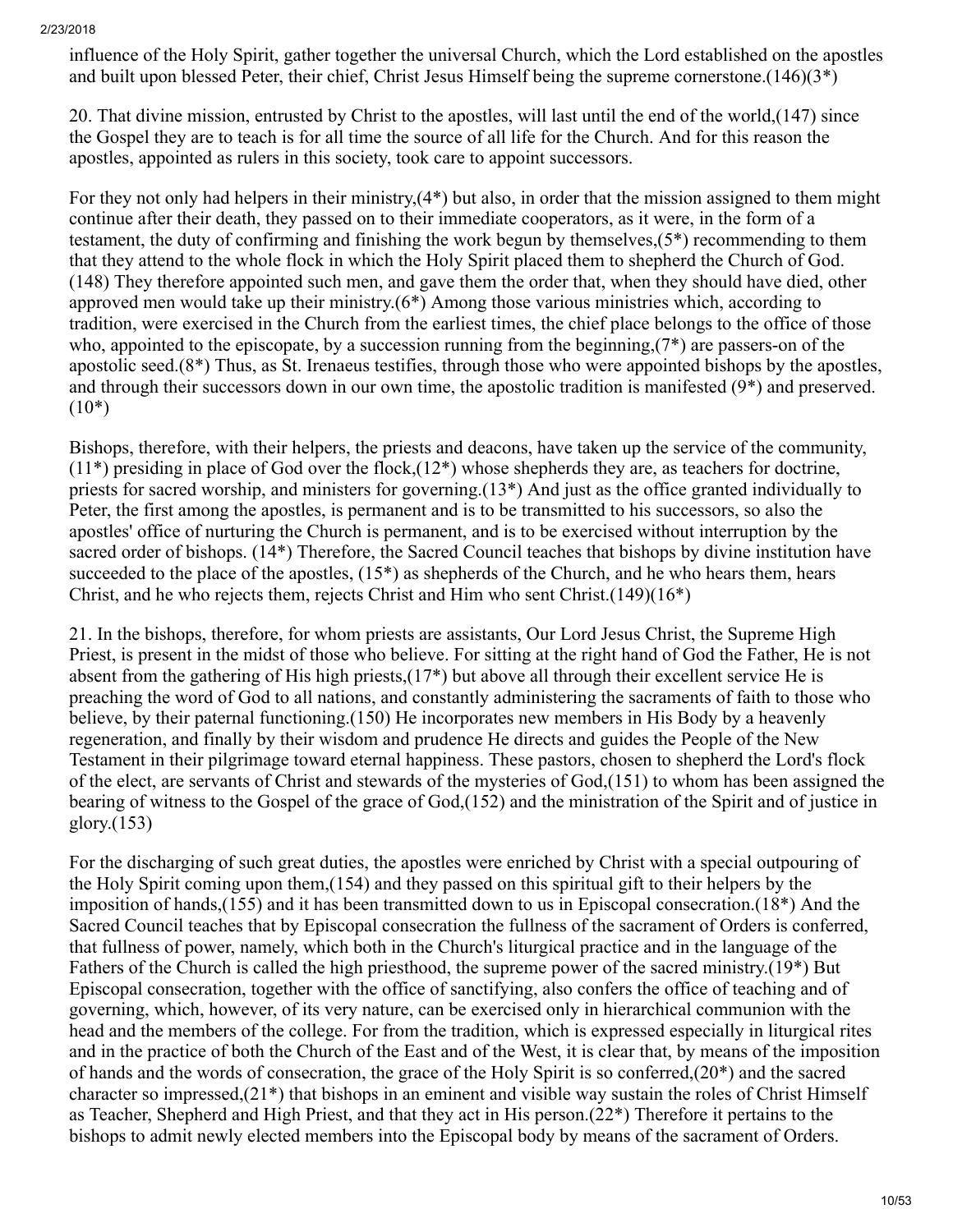22. Just as in the Gospel, the Lord so disposing, St. Peter and the other apostles constitute one apostolic college, so in a similar way the Roman Pontiff, the successor of Peter, and the bishops, the successors of the apostles, are joined together. Indeed, the very ancient practice whereby bishops duly established in all parts of the world were in communion with one another and with the Bishop of Rome in a bond of unity, charity and peace,(23\*) and also the councils assembled together,(24\*) in which more profound issues were settled in common, (25\*) the opinion of the many having been prudently considered,(26\*) both of these factors are already an indication of the collegiate character and aspect of the Episcopal order; and the ecumenical councils held in the course of centuries are also manifest proof of that same character. And it is intimated also in the practice, introduced in ancient times, of summoning several bishops to take part in the elevation of the newly elected to the ministry of the high priesthood. Hence, one is constituted a member of the Episcopal body in virtue of sacramental consecration and hierarchical communion with the head and members of the body.

But the college or body of bishops has no authority unless it is understood together with the Roman Pontiff, the successor of Peter as its head. The pope's power of primacy over all, both pastors and faithful, remains whole and intact. In virtue of his office, that is as Vicar of Christ and pastor of the whole Church, the Roman Pontiff has full, supreme and universal power over the Church. And he is always free to exercise this power. The order of bishops, which succeeds to the college of apostles and gives this apostolic body continued existence, is also the subject of supreme and full power over the universal Church, provided we understand this body together with its head the Roman Pontiff and never without this head.(27\*) This power can be exercised only with the consent of the Roman Pontiff. For our Lord placed Simon alone as the rock and the bearer of the keys of the Church,(156) and made him shepherd of the whole flock;(157) it is evident, however, that the power of binding and loosing, which was given to Peter,(158) was granted also to the college of apostles, joined with their head. $(159)(28^*)$  This college, insofar as it is composed of many, expresses the variety and universality of the People of God, but insofar as it is assembled under one head, it expresses the unity of the flock of Christ. In it, the bishops, faithfully recognizing the primacy and preeminence of their head, exercise their own authority for the good of their own faithful, and indeed of the whole Church, the Holy Spirit supporting its organic structure and harmony with moderation. The supreme power in the universal Church, which this college enjoys, is exercised in a solemn way in an ecumenical council. A council is never ecumenical unless it is confirmed or at least accepted as such by the successor of Peter; and it is prerogative of the Roman Pontiff to convoke these councils, to preside over them and to confirm them.(29\*) This same collegiate power can be exercised together with the pope by the bishops living in all parts of the world, provided that the head of the college calls them to collegiate action, or at least approves of or freely accepts the united action of the scattered bishops, so that it is thereby made a collegiate act.

23. This collegial union is apparent also m the mutual relations of the individual bishops with particular churches and with the universal Church. The Roman Pontiff, as the successor of Peter, is the perpetual and visible principle and foundation of unity of both the bishops and of the faithful.(30\*) The individual bishops, however, are the visible principle and foundation of unity in their particular churches, (31\*) fashioned after the model of the universal Church, in and from which churches comes into being the one and only Catholic Church.(32\*) For this reason the individual bishops represent each his own church, but all of them together and with the Pope represent the entire Church in the bond of peace, love and unity.

The individual bishops, who are placed in charge of particular churches, exercise their pastoral government over the portion of the People of God committed to their care, and not over other churches nor over the universal Church. But each of them, as a member of the episcopal college and legitimate successor of the apostles, is obliged by Christ's institution and command to be solicitous for the whole Church,(33\*) and this solicitude, though it is not exercised by an act of jurisdiction, contributes greatly to the advantage of the universal Church. For it is the duty of all bishops to promote and to safeguard the unity of faith and the discipline common to the whole Church, to instruct the faithful to love for the whole mystical body of Christ, especially for its poor and sorrowing members and for those who are suffering persecution for justice's sake,(160) and finally to promote every activity that is of interest to the whole Church, especially that the faith may take increase and the light of full truth appear to all men. And this also is important, that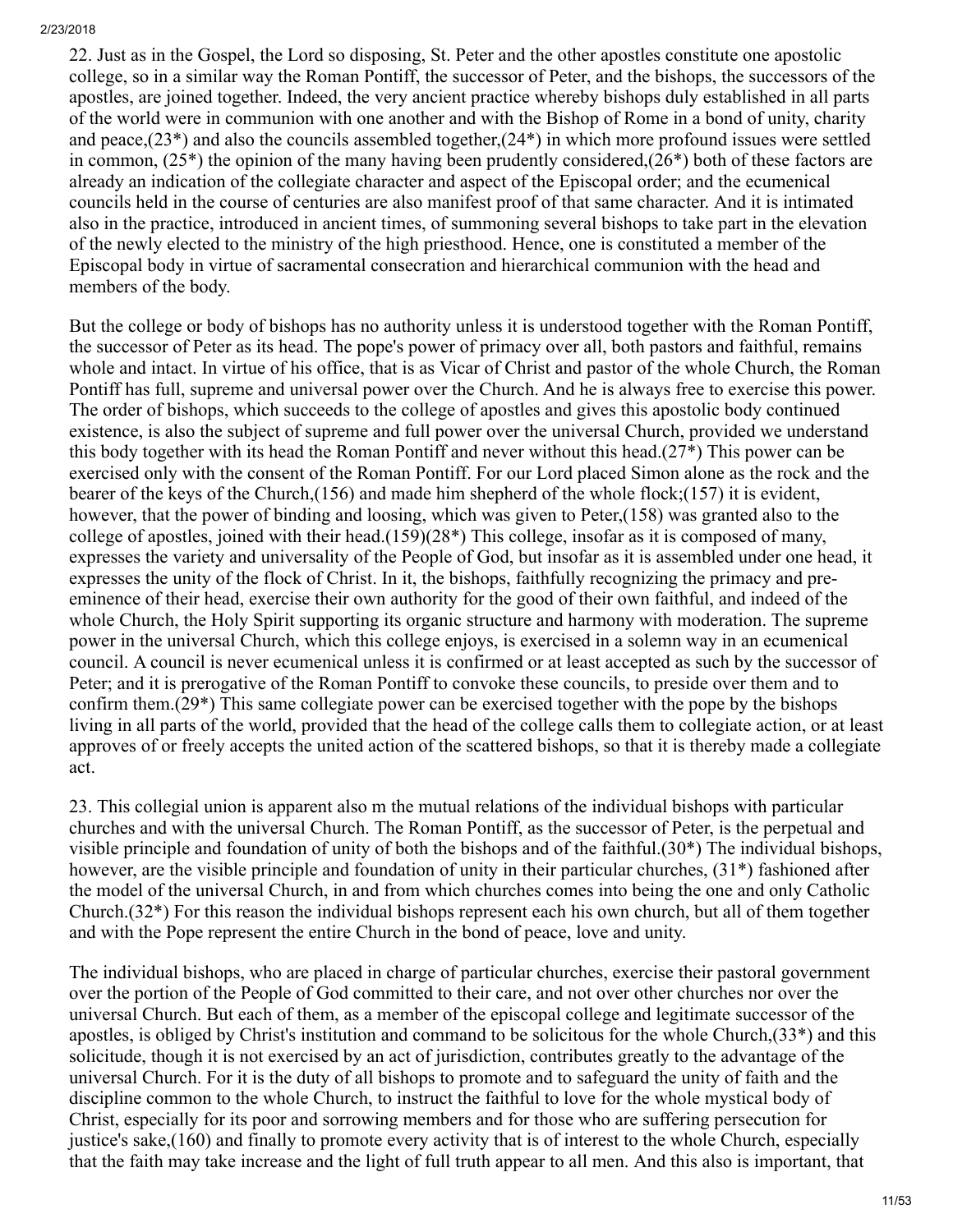by governing well their own church as a portion of the universal Church, they themselves are effectively contributing to the welfare of the whole Mystical Body, which is also the body of the churches.(34\*)

The task of proclaiming the Gospel everywhere on earth pertains to the body of pastors, to all of whom in common Christ gave His command, thereby imposing upon them a common duty, as Pope Celestine in his time recommended to the Fathers of the Council of Ephesus.(35\*) From this it follows that the individual bishops, insofar as their own discharge of their duty permits, are obliged to enter into a community of work among themselves and with the successor of Peter, upon whom was imposed in a special way the great duty of spreading the Christian name.(36\*) With all their energy, therefore, they must supply to the missions both workers for the harvest and also spiritual and material aid, both directly and on their own account. as well as by arousing the ardent cooperation of the faithful. And finally, the bishops, in a universal fellowship of charity, should gladly extend their fraternal aid to other churches, especially to neighboring and more needy dioceses in accordance with the venerable example of antiquity.

By divine Providence it has come about that various churches, established in various places by the apostles and their successors, have in the course of time coalesced into several groups, organically united, which, preserving the unity of faith and the unique divine constitution of the universal Church, enjoy their own discipline, their own liturgical usage, and their own theological and spiritual heritage. Some of these churches, notably the ancient patriarchal churches, as parent-stocks of the Faith, so to speak, have begotten others as daughter churches, with which they are connected down to our own time by a close bond of charity in their sacramental life and in their mutual respect for their rights and duties.(37\*) This variety of local churches with one common aspiration is splendid evidence of the catholicity of the undivided Church. In like manner the Episcopal bodies of today are in a position to render a manifold and fruitful assistance, so that this collegiate feeling may be put into practical application.

24. Bishops, as successors of the apostles, receive from the Lord, to whom was given all power in heaven and on earth, the mission to teach all nations and to preach the Gospel to every creature, so that all men may attain to salvation by faith, baptism and the fulfilment of the commandments.(161) To fulfill this mission, Christ the Lord promised the Holy Spirit to the Apostles, and on Pentecost day sent the Spirit from heaven, by whose power they would be witnesses to Him before the nations and peoples and kings even to the ends of the earth.(162) And that duty, which the Lord committed to the shepherds of His people, is a true service, which in sacred literature is significantly called "diakonia" or ministry.(163)

The canonical mission of bishops can come about by legitimate customs that have not been revoked by the supreme and universal authority of the Church, or by laws made or recognized be that the authority, or directly through the successor of Peter himself; and if the latter refuses or denies apostolic communion, such bishops cannot assume any office.(38\*)

25. Among the principal duties of bishops the preaching of the Gospel occupies an eminent place.(39\*) For bishops are preachers of the faith, who lead new disciples to Christ, and they are authentic teachers, that is, teachers endowed with the authority of Christ, who preach to the people committed to them the faith they must believe and put into practice, and by the light of the Holy Spirit illustrate that faith. They bring forth from the treasury of Revelation new things and old,(164) making it bear fruit and vigilantly warding off any errors that threaten their flock.(165) Bishops, teaching in communion with the Roman Pontiff, are to be respected by all as witnesses to divine and Catholic truth. In matters of faith and morals, the bishops speak in the name of Christ and the faithful are to accept their teaching and adhere to it with a religious assent. This religious submission of mind and will must be shown in a special way to the authentic magisterium of the Roman Pontiff, even when he is not speaking ex cathedra; that is, it must be shown in such a way that his supreme magisterium is acknowledged with reverence, the judgments made by him are sincerely adhered to, according to his manifest mind and will. His mind and will in the matter may be known either from the character of the documents, from his frequent repetition of the same doctrine, or from his manner of speaking.

Although the individual bishops do not enjoy the prerogative of infallibility, they nevertheless proclaim Christ's doctrine infallibly whenever, even though dispersed through the world, but still maintaining the bond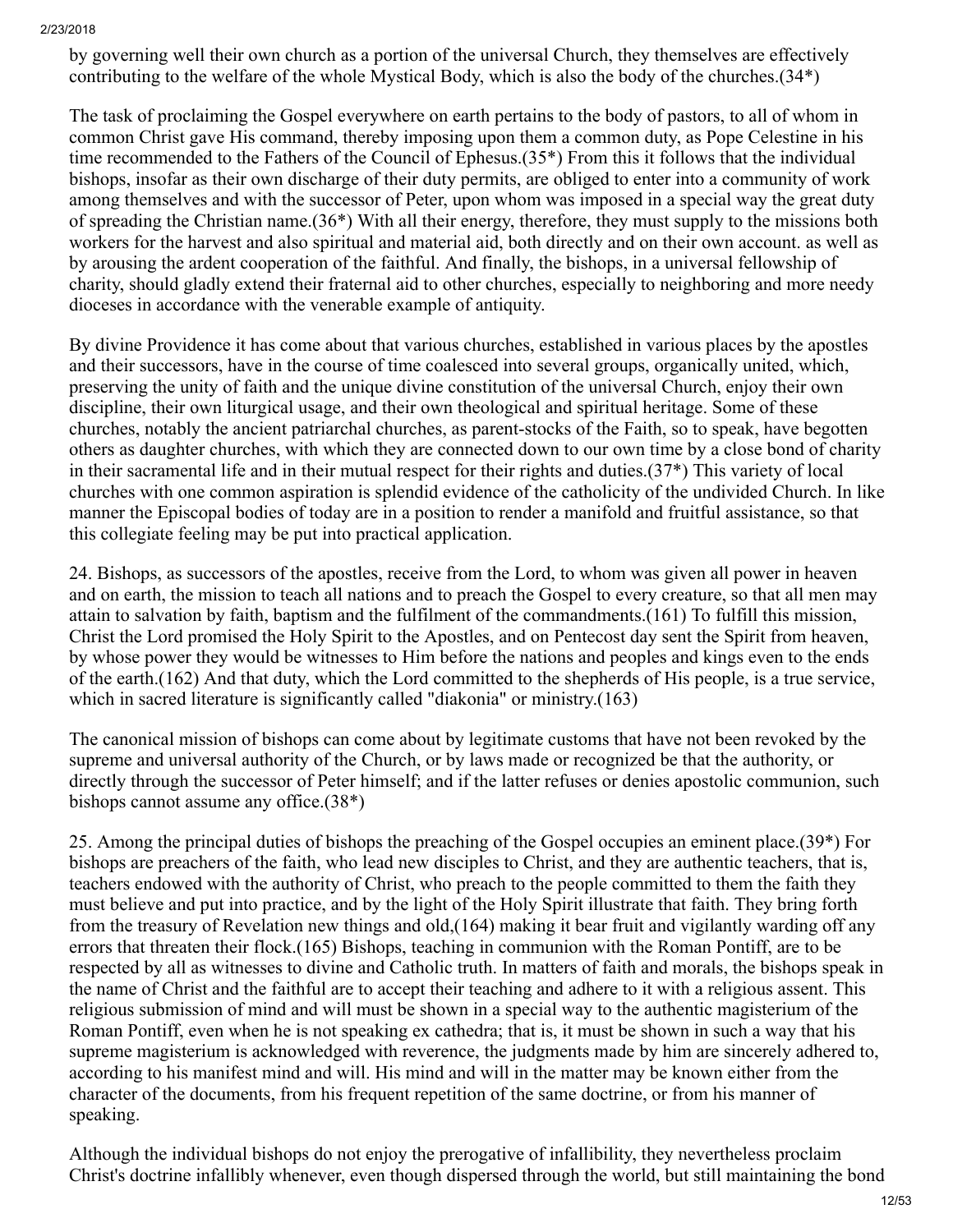of communion among themselves and with the successor of Peter, and authentically teaching matters of faith and morals, they are in agreement on one position as definitively to be held.(40\*) This is even more clearly verified when, gathered together in an ecumenical council, they are teachers and judges of faith and morals for the universal Church, whose definitions must be adhered to with the submission of faith.(41\*)

And this infallibility with which the Divine Redeemer willed His Church to be endowed in defining doctrine of faith and morals, extends as far as the deposit of Revelation extends, which must be religiously guarded and faithfully expounded. And this is the infallibility which the Roman Pontiff, the head of the college of bishops, enjoys in virtue of his office, when, as the supreme shepherd and teacher of all the faithful, who confirms his brethren in their faith,(166) by a definitive act he proclaims a doctrine of faith or morals.(42\*) And therefore his definitions, of themselves, and not from the consent of the Church, are justly styled irreformable, since they are pronounced with the assistance of the Holy Spirit, promised to him in blessed Peter, and therefore they need no approval of others, nor do they allow an appeal to any other judgment. For then the Roman Pontiff is not pronouncing judgment as a private person, but as the supreme teacher of the universal Church, in whom the charism of infallibility of the Church itself is individually present, he is expounding or defending a doctrine of Catholic faith.(43\*) The infallibility promised to the Church resides also in the body of Bishops, when that body exercises the supreme magisterium with the successor of Peter. To these definitions the assent of the Church can never be wanting, on account of the activity of that same Holy Spirit, by which the whole flock of Christ is preserved and progresses in unity of faith.(44\*)

But when either the Roman Pontiff or the Body of Bishops together with him defines a judgment, they pronounce it in accordance with Revelation itself, which all are obliged to abide by and be in conformity with, that is, the Revelation which as written or orally handed down is transmitted in its entirety through the legitimate succession of bishops and especially in care of the Roman Pontiff himself, and which under the guiding light of the Spirit of truth is religiously preserved and faithfully expounded in the Church.(45\*) The Roman Pontiff and the bishops, in view of their office and the importance of the matter, by fitting means diligently strive to inquire properly into that revelation and to give apt expression to its contents;(46\*) but a new public revelation they do not accept as pertaining to the divine deposit of faith.(47\*)

26. A bishop marked with the fullness of the sacrament of Orders, is "the steward of the grace of the supreme priesthood," (48\*) especially in the Eucharist, which he offers or causes to be offered,(49\*) and by which the Church continually lives and grows. This Church of Christ is truly present in all legitimate local congregations of the faithful which, united with their pastors, are themselves called churches in the New Testament.(50\*) For in their locality these are the new People called by God, in the Holy Spirit and in much fullness.(167) In them the faithful are gathered together by the preaching of the Gospel of Christ, and the mystery of the Lord's Supper is celebrated, that by the food and blood of the Lord's body the whole brotherhood may be joined together.(51\*) In any community of the altar, under the sacred ministry of the bishop,(52\*) there is exhibited a symbol of that charity and "unity of the mystical Body, without which there can be no salvation."(53\*) In these communities, though frequently small and poor, or living in the Diaspora, Christ is present, and in virtue of His presence there is brought together one, holy, catholic and apostolic Church.(54\*) For "the partaking of the body and blood of Christ does nothing other than make us be transformed into that which we consume". (55\*)

Every legitimate celebration of the Eucharist is regulated by the bishop, to whom is committed the office of offering the worship of Christian religion to the Divine Majesty and of administering it in accordance with the Lord's commandments and the Church's laws, as further defined by his particular judgment for his diocese.

Bishops thus, by praying and laboring for the people, make outpourings in many ways and in great abundance from the fullness of Christ's holiness. By the ministry of the word they communicate God's power to those who believe unto salvation(168) and through the sacraments, the regular and fruitful distribution of which they regulate by their authority,  $(56*)$  they sanctify the faithful. They direct the conferring of baptism, by which a sharing in the kingly priesthood of Christ is granted. They are the original ministers of confirmation, dispensers of sacred Orders and the moderators of penitential discipline, and they earnestly exhort and instruct their people to carry out with faith and reverence their part in the liturgy and especially in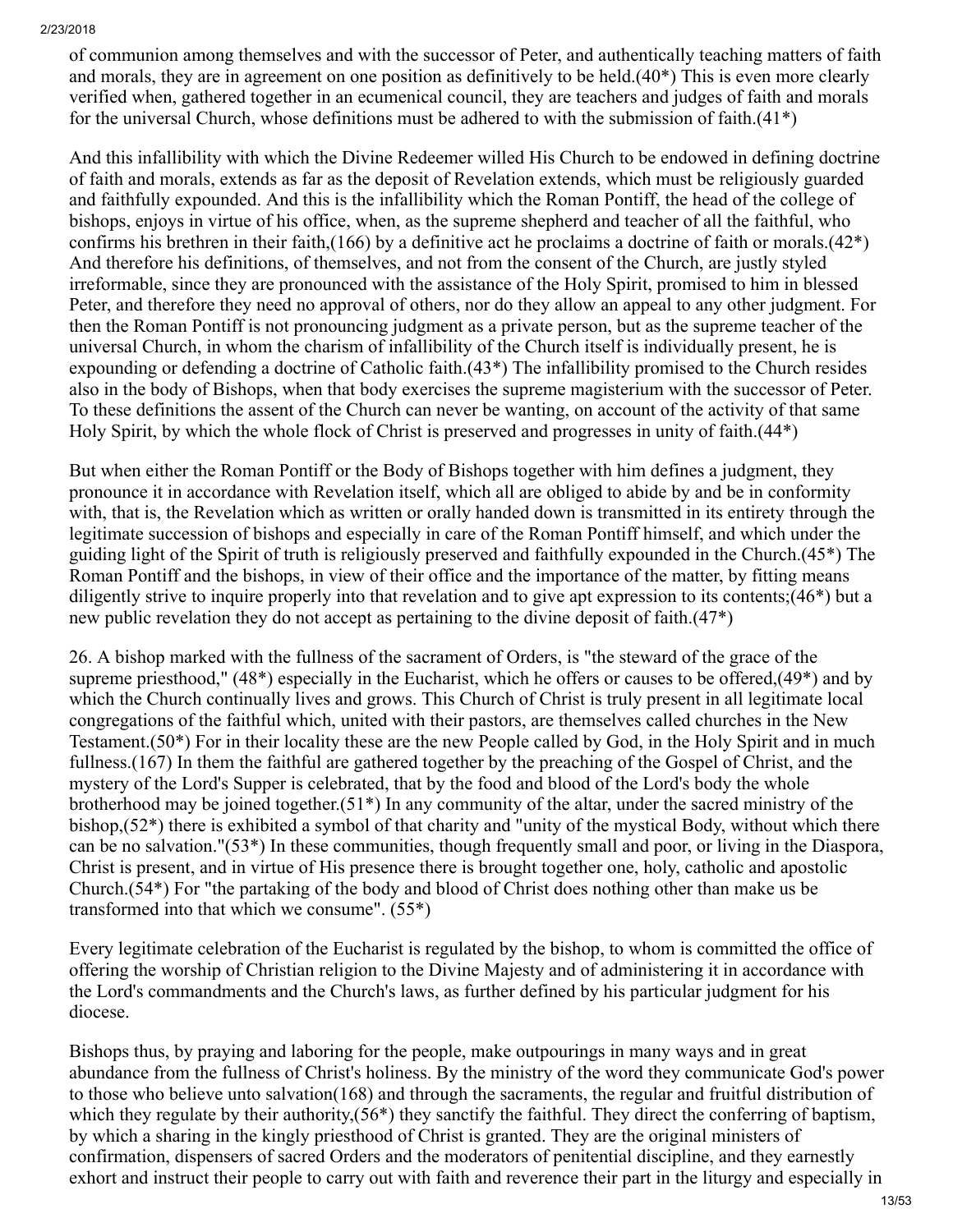the holy sacrifice of the Mass. And lastly, by the example of their way of life they must be an influence for good to those over whom they preside, refraining from all evil and, as far as they are able with God's help, exchanging evil for good, so that together with the flock committed to their care they may arrive at eternal life. $(57*)$ 

27. Bishops, as vicars and ambassadors of Christ, govern the particular churches entrusted to them (58\*) by their counsel, exhortations, example, and even by their authority and sacred power, which indeed they use only for the edification of their flock in truth and holiness, remembering that he who is greater should become as the lesser and he who is the chief become as the servant.(169) This power, which they personally exercise in Christ's name, is proper, ordinary and immediate, although its exercise is ultimately regulated by the supreme authority of the Church, and can be circumscribed by certain limits, for the advantage of the Church or of the faithful. In virtue of this power, bishops have the sacred right and the duty before the Lord to make laws for their subjects, to pass judgment on them and to moderate everything pertaining to the ordering of worship and the apostolate.

The pastoral office or the habitual and daily care of their sheep is entrusted to them completely; nor are they to be regarded as vicars of the Roman Pontiffs, for they exercise an authority that is proper to them, and are quite correctly called "prelates," heads of the people whom they govern.(59\*) Their power, therefore, is not destroyed by the supreme and universal power, but on the contrary it is affirmed, strengthened and vindicated by it,(60\*) since the Holy Spirit unfailingly preserves the form of government established by Christ the Lord in His Church.

A bishop, since he is sent by the Father to govern his family, must keep before his eyes the example of the Good Shepherd, who came not to be ministered unto but to minister,(170) and to lay down his life for his sheep.(171) Being taken from among men, and himself beset with weakness, he is able to have compassion on the ignorant and erring.(172) Let him not refuse to listen to his subjects, whom he cherishes as his true sons and exhorts to cooperate readily with him. As having one day to render an account for their souls,(173) he takes care of them by his prayer, preaching, and all the works of charity, and not only of them but also of those who are not yet of the one flock, who also are commended to him in the Lord. Since, like Paul the Apostle, he is debtor to all men, let him be ready to preach the Gospel to all,(174) and to urge his faithful to apostolic and missionary activity. But the faithful must cling to their bishop, as the Church does to Christ, and Jesus Christ to the Father, so that all may be of one mind through unity,(61\*) and abound to the glory of God.(175)

28. Christ, whom the Father has sanctified and sent into the world, (176) has through His apostles, made their successors, the bishops, partakers of His consecration and His mission.(62\*) They have legitimately handed on to different individuals in the Church various degrees of participation in this ministry. Thus the divinely established ecclesiastical ministry is exercised on different levels by those who from antiquity have been called bishops, priests and deacons.(63\*) Priests, although they do not possess the highest degree of the priesthood, and although they are dependent on the bishops in the exercise of their power, nevertheless they are united with the bishops in sacerdotal dignity.(64\*) By the power of the sacrament of Orders,(65\*) in the image of Christ the eternal high Priest,(177) they are consecrated to preach the Gospel and shepherd the faithful and to celebrate divine worship, so that they are true priests of the New Testament.(66\*) Partakers of the function of Christ the sole Mediator,(178) on their level of ministry, they announce the divine word to all. They exercise their sacred function especially in the Eucharistic worship or the celebration of the Mass by which acting in the person of Christ (67\*) and proclaiming His Mystery they unite the prayers of the faithful with the sacrifice of their Head and renew and apply (68\*) in the sacrifice of the Mass until the coming of the Lord(179) the only sacrifice of the New Testament namely that of Christ offering Himself once for all a spotless Victim to the Father.(180) For the sick and the sinners among the faithful, they exercise the ministry of alleviation and reconciliation and they present the needs and the prayers of the faithful to God the Father.(181) Exercising within the limits of their authority the function of Christ as Shepherd and Head, $(69^*)$  they gather together God's family as a brotherhood all of one mind,  $(70^*)$  and lead them in the Spirit, through Christ, to God the Father. In the midst of the flock they adore Him in spirit and in truth.(182) Finally, they labor in word and doctrine,(183) believing what they have read and meditated upon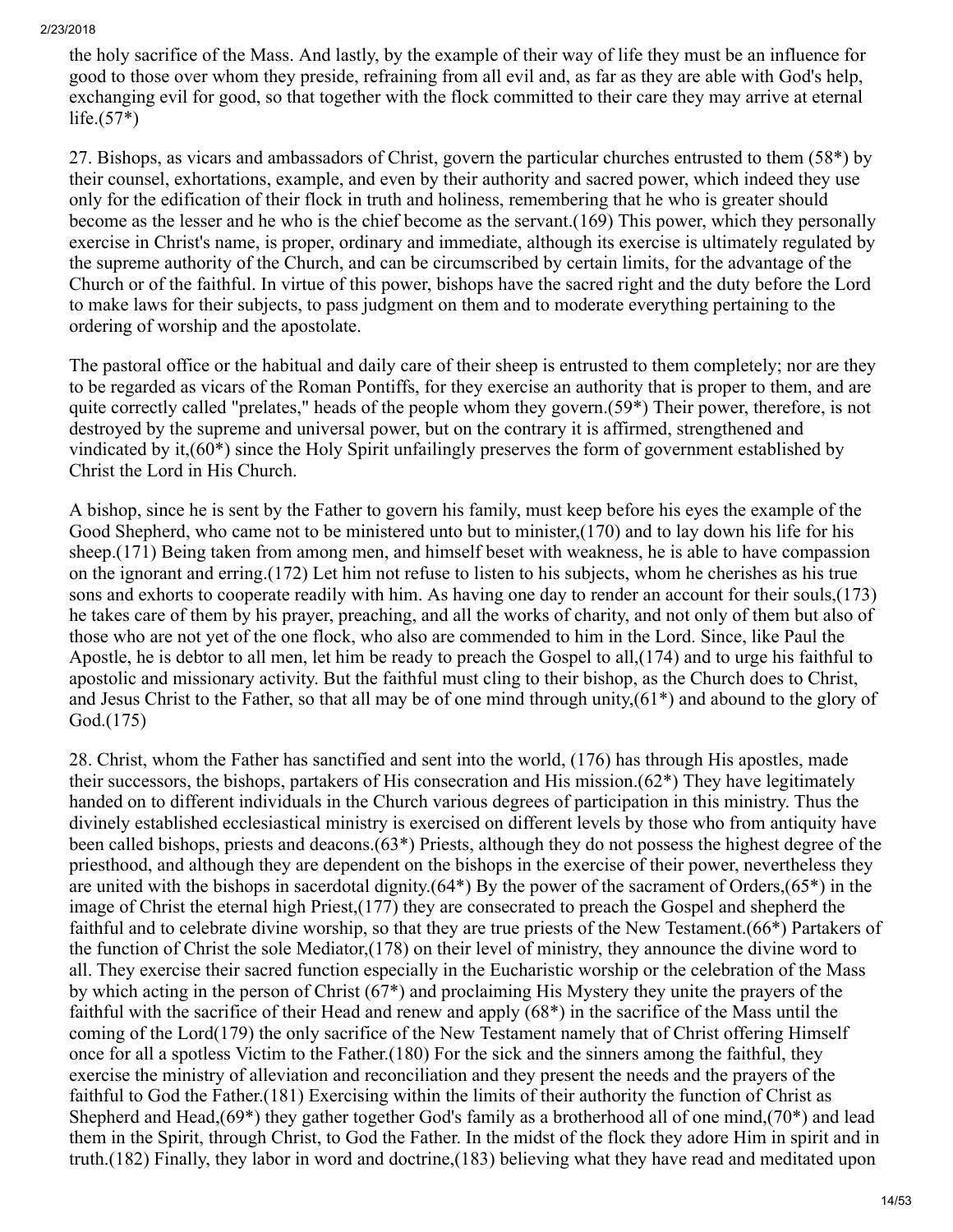in the law of God, teaching what they have believed, and putting in practice in their own lives what they have taught. $(71^*)$ 

Priests, prudent cooperators with the Episcopal order,(72\*) its aid and instrument, called to serve the people of God, constitute one priesthood (73\*) with their bishop although bound by a diversity of duties. Associated with their bishop in a spirit of trust and generosity, they make him present in a certain sense in the individual local congregations, and take upon themselves, as far as they are able, his duties and the burden of his care, and discharge them with a daily interest. And as they sanctify and govern under the bishop's authority, that part of the Lord's flock entrusted to them they make the universal Church visible in their own locality and bring an efficacious assistance to the building up of the whole body of Christ.(184) intent always upon the welfare of God's children, they must strive to lend their effort to the pastoral work of the whole diocese, and even of the entire Church. On account of this sharing in their priesthood and mission, let priests sincerely look upon the bishop as their father and reverently obey him. And let the bishop regard his priests as his coworkers and as sons and friends, just as Christ called His disciples now not servants but friends.(185) All priests, both diocesan and religious, by reason of Orders and ministry, fit into this body of bishops and priests, and serve the good of the whole Church according to their vocation and the grace given to them.

In virtue of their common sacred ordination and mission, all priests are bound together in intimate brotherhood, which naturally and freely manifests itself in mutual aid, spiritual as well as material, pastoral as well as personal, in their meetings and in communion of life, of labor and charity.

Let them, as fathers in Christ, take care of the faithful whom they have begotten by baptism and their teaching.(186) Becoming from the heart a pattern to the flock,(187) let them so lead and serve their local community that it may worthily be called by that name, by which the one and entire people of God is signed, namely, the Church of God.(188) Let them remember that by their daily life and interests they are showing the face of a truly sacerdotal and pastoral ministry to the faithful and the infidel, to Catholics and non-Catholics, and that to all they bear witness to the truth and life, and as good shepherds go after those also, (189) who though baptized in the Catholic Church have fallen away from the use of the sacraments, or even from the faith.

Because the human race today is joining more and more into a civic, economic and social unity, it is that much the more necessary that priests, by combined effort and aid, under the leadership of the bishops and the Supreme Pontiff, wipe out every kind of separateness, so that the whole human race may be brought into the unity of the family of God.

29. At a lower level of the hierarchy are deacons, upon whom hands are imposed "not unto the priesthood, but unto a ministry of service."(74\*) For strengthened by sacramental grace, in communion with the bishop and his group of priests they serve in the diaconate of the liturgy, of the word, and of charity to the people of God. It is the duty of the deacon, according as it shall have been assigned to him by competent authority, to administer baptism solemnly, to be custodian and dispenser of the Eucharist, to assist at and bless marriages in the name of the Church, to bring Viaticum to the dying, to read the Sacred Scripture to the faithful, to instruct and exhort the people, to preside over the worship and prayer of the faithful, to administer sacramentals, to officiate at funeral and burial services. Dedicated to duties of charity and of administration, let deacons be mindful of the admonition of Blessed Polycarp: "Be merciful, diligent, walking according to the truth of the Lord, who became the servant of all."(75\*)

Since these duties, so very necessary to the life of the Church, can be fulfilled only with difficulty in many regions in accordance with the discipline of the Latin Church as it exists today, the diaconate can in the future be restored as a proper and permanent rank of the hierarchy. It pertains to the competent territorial bodies of bishops, of one kind or another, with the approval of the Supreme Pontiff, to decide whether and where it is opportune for such deacons to be established for the care of souls. With the consent of the Roman Pontiff, this diaconate can, in the future, be conferred upon men of more mature age, even upon those living in the married state. It may also be conferred upon suitable young men, for whom the law of celibacy must remain intact.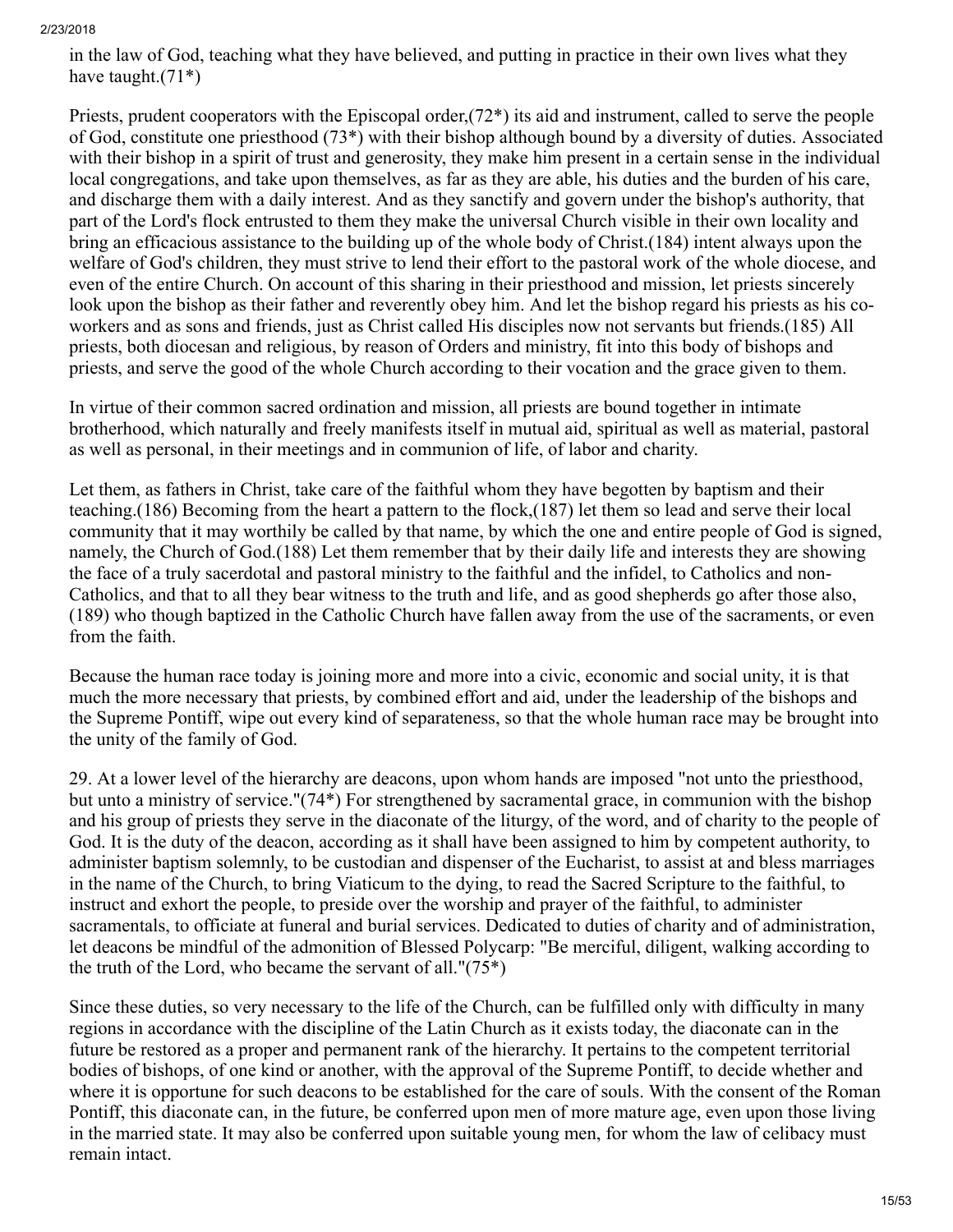## CHAPTER IV

# THE LAITY

30. Having set forth the functions of the hierarchy, the Sacred Council gladly turns its attention. to the state of those faithful called the laity. Everything that has been said above concerning the People of God is intended for the laity, religious and clergy alike. But there are certain things which pertain in a special way to the laity, both men and women, by reason of their condition and mission. Due to the special circumstances of our time the foundations of this doctrine must be more thoroughly examined. For their pastors know how much the laity contribute to the welfare of the entire Church. They also know that they were not ordained by Christ to take upon themselves alone the entire salvific mission of the Church toward the world. On the contrary they understand that it is their noble duty to shepherd the faithful and to recognize their ministries and charisms, so that all according to their proper roles may cooperate in this common undertaking with one mind. For we must all "practice the truth in love, and so grow up in all things in Him who is head, Christ. For from Him the whole body, being closely joined and knit together through every joint of the system, according to the functioning in due measure of each single part, derives its increase to the building up of itself in love".(190)

31. The term laity is here understood to mean all the faithful except those in holy orders and those in the state of religious life specially approved by the Church. These faithful are by baptism made one body with Christ and are constituted among the People of God; they are in their own way made sharers in the priestly, prophetical, and kingly functions of Christ; and they carry out for their own part the mission of the whole Christian people in the Church and in the world.

What specifically characterizes the laity is their secular nature. It is true that those in holy orders can at times be engaged in secular activities, and even have a secular profession. But they are by reason of their particular vocation especially and professedly ordained to the sacred ministry. Similarly, by their state in life, religious give splendid and striking testimony that the world cannot be transformed and offered to God without the spirit of the beatitudes. But the laity, by their very vocation, seek the kingdom of God by engaging in temporal affairs and by ordering them according to the plan of God. They live in the world, that is, in each and in all of the secular professions and occupations. They live in the ordinary circumstances of family and social life, from which the very web of their existence is woven. They are called there by God that by exercising their proper function and led by the spirit of the Gospel they may work for the sanctification of the world from within as a leaven. In this way they may make Christ known to others, especially by the testimony of a life resplendent in faith, hope and charity. Therefore, since they are tightly bound up in all types of temporal affairs it is their special task to order and to throw light upon these affairs in such a way that they may come into being and then continually increase according to Christ to the praise of the Creator and the Redeemer.

32. By divine institution Holy Church is ordered and governed with a wonderful diversity. "For just as in one body we have many members, yet all the members have not the same function, so we, the many, are one body in Christ, but severally members one of another".(191) Therefore, the chosen People of God is one: "one Lord, one faith, one baptism"(192); sharing a common dignity as members from their regeneration in Christ, having the same filial grace and the same vocation to perfection; possessing in common one salvation, one hope and one undivided charity. There is, therefore, in Christ and in the Church no inequality on the basis of race or nationality, social condition or sex, because "there is neither Jew nor Greek: there is neither bond nor free: there is neither male nor female. For you are all 'one' in Christ Jesus".(193)

If therefore in the Church everyone does not proceed by the same path, nevertheless all are called to sanctity and have received an equal privilege of faith through the justice of God.(194) And if by the will of Christ some are made teachers, pastors and dispensers of mysteries on behalf of others, yet all share a true equality with regard to the dignity and to the activity common to all the faithful for the building up of the Body of Christ. For the distinction which the Lord made between sacred ministers and the rest of the People of God bears within it a certain union, since pastors and the other faithful are bound to each other by a mutual need. Pastors of the Church, following the example of the Lord, should minister to one another and to the other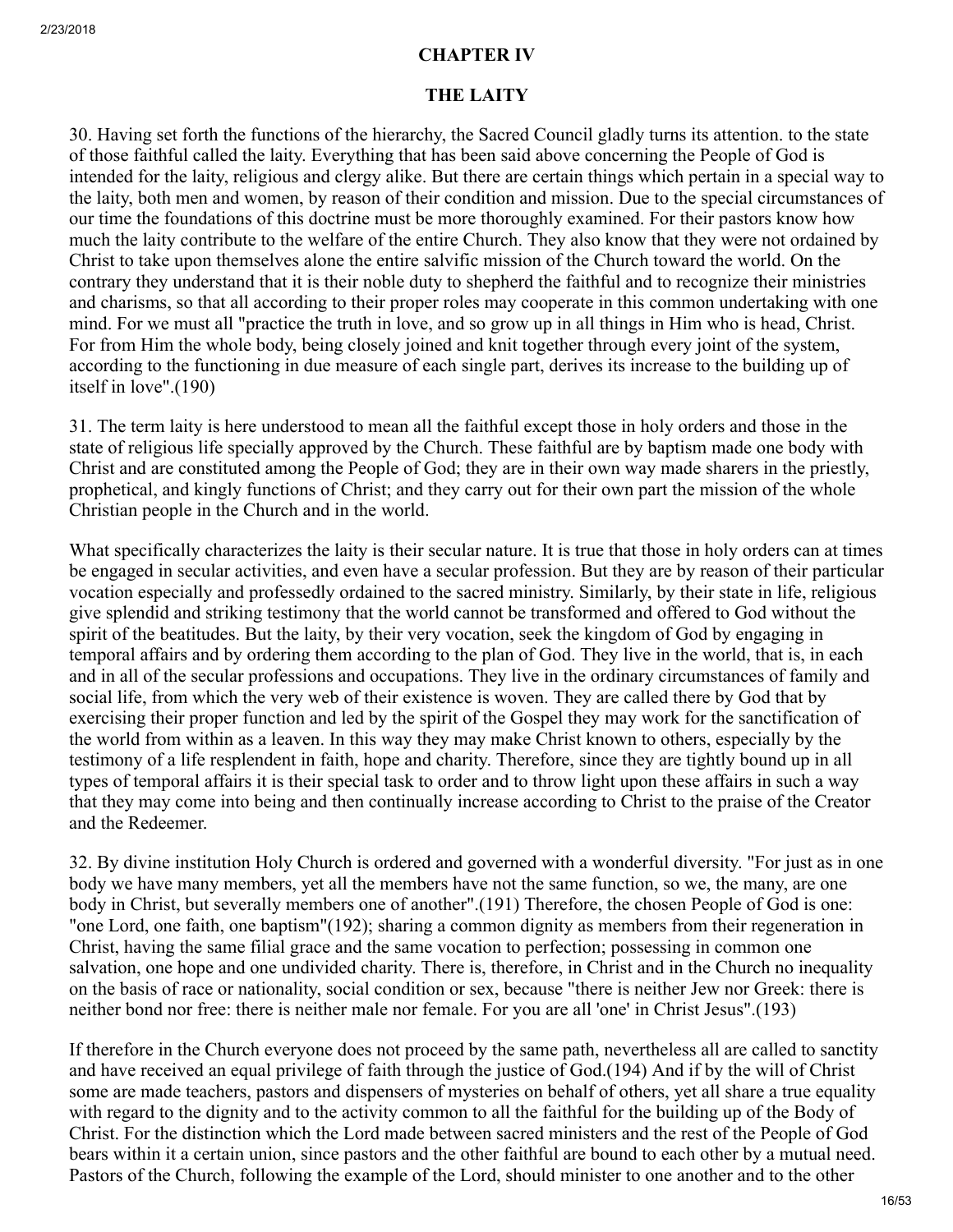faithful. These in their turn should enthusiastically lend their joint assistance to their pastors and teachers. Thus in their diversity all bear witness to the wonderful unity in the Body of Christ. This very diversity of graces, ministries and works gathers the children of God into one, because "all these things are the work of one and the same Spirit".(195)

Therefore, from divine choice the laity have Christ for their brothers who though He is the Lord of all, came not to be served but to serve.(196) They also have for their brothers those in the sacred ministry who by teaching, by sanctifying and by ruling with the authority of Christ feed the family of God so that the new commandment of charity may be fulfilled by all. St. Augustine puts this very beautifully when he says: "What I am for you terrifies me; what I am with you consoles me. For you I am a bishop; but with you I am a Christian. The former is a duty; the latter a grace. The former is a danger; the latter, salvation" (1\*).

33. The laity are gathered together in the People of God and make up the Body of Christ under one head. Whoever they are they are called upon, as living members, to expend all their energy for the growth of the Church and its continuous sanctification, since this very energy is a gift of the Creator and a blessing of the Redeemer.

The lay apostolate, however, is a participation in the salvific mission of the Church itself. Through their baptism and confirmation all are commissioned to that apostolate by the Lord Himself. Moreover, by the sacraments, especially holy Eucharist, that charity toward God and man which is the soul of the apostolate is communicated and nourished. Now the laity are called in a special way to make the Church present and operative in those places and circumstances where only through them can it become the salt of the earth  $(2^*)$ . Thus every layman, in virtue of the very gifts bestowed upon him, is at the same time a witness and a living instrument of the mission of the Church itself "according to the measure of Christ's bestowal".(197)

Besides this apostolate which certainly pertains to all Christians, the laity can also be called in various ways to a more direct form of cooperation in the apostolate of the Hierarchy  $(3^*)$ . This was the way certain men and women assisted Paul the Apostle in the Gospel, laboring much in the Lord.(198) Further, they have the capacity to assume from the Hierarchy certain ecclesiastical functions, which are to be performed for a spiritual purpose.

Upon all the laity, therefore, rests the noble duty of working to extend the divine plan of salvation to all men of each epoch and in every land. Consequently, may every opportunity be given them so that, according to their abilities and the needs of the times, they may zealously participate in the saving work of the Church.

34. The supreme and eternal Priest, Christ Jesus, since he wills to continue his witness and service also through the laity, vivifies them in this Spirit and increasingly urges them on to every good and perfect work.

For besides intimately linking them to His life and His mission, He also gives them a sharing in His priestly function of offering spiritual worship for the glory of God and the salvation of men. For this reason the laity, dedicated to Christ and anointed by the Holy Spirit, are marvelously called and wonderfully prepared so that ever more abundant fruits of the Spirit may be produced in them. For all their works, prayers and apostolic endeavors, their ordinary married and family life, their daily occupations, their physical and mental relaxation, if carried out in the Spirit, and even the hardships of life, if patiently borne—all these become "spiritual sacrifices acceptable to God through Jesus Christ".(199) Together with the offering of the Lord's body, they are most fittingly offered in the celebration of the Eucharist. Thus, as those everywhere who adore in holy activity, the laity consecrate the world itself to God.

35. Christ, the great Prophet, who proclaimed the Kingdom of His Father both by the testimony of His life and the power of His words, continually fulfills His prophetic office until the complete manifestation of glory. He does this not only through the hierarchy who teach in His name and with His authority, but also through the laity whom He made His witnesses and to whom He gave understanding of the faith (*sensu fidei*) and an attractiveness in speech(200) so that the power of the Gospel might shine forth in their daily social and family life. They conduct themselves as children of the promise, and thus strong in faith and in hope they make the most of the present,(201) and with patience await the glory that is to come.(202) Let them not,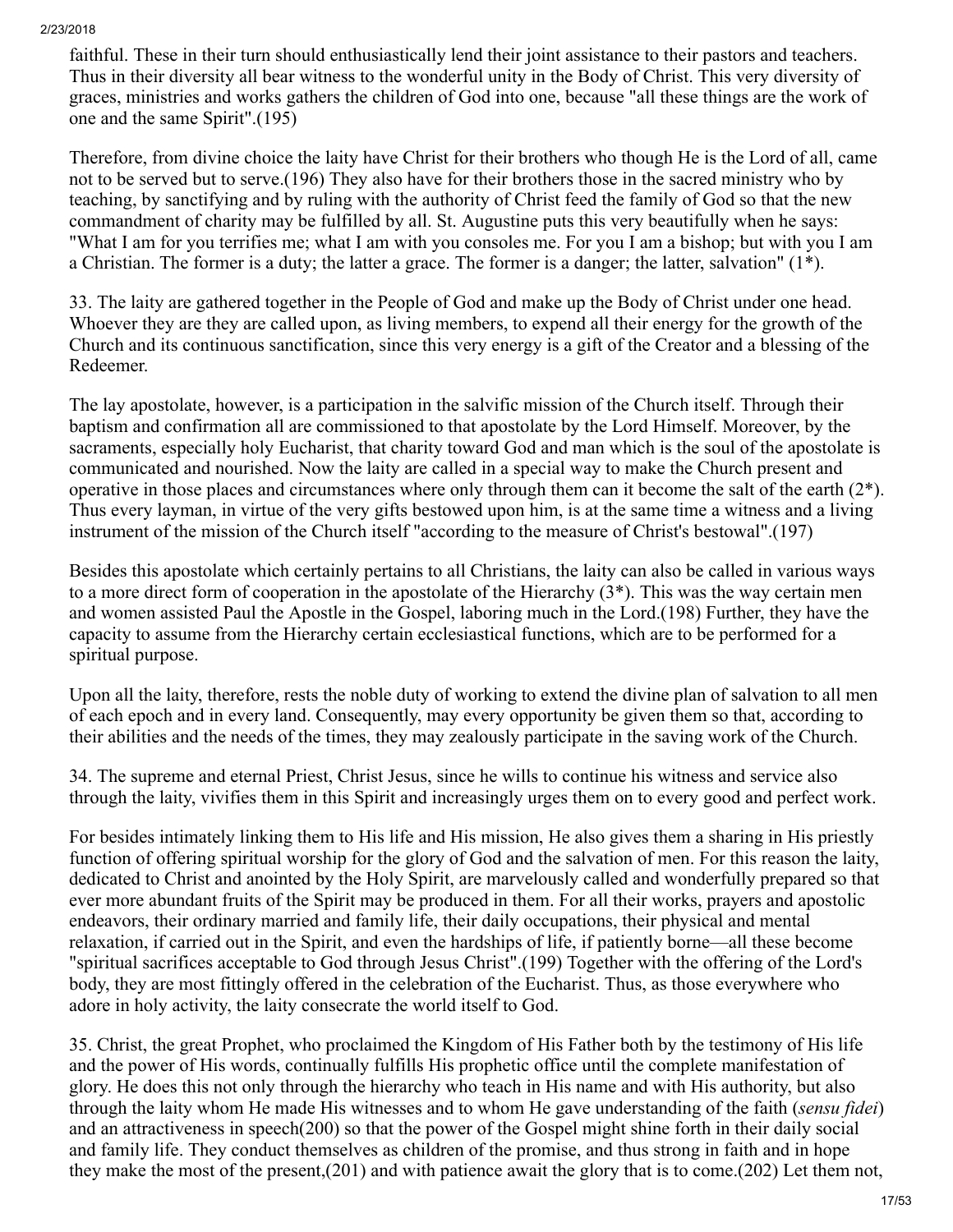then, hide this hope in the depths of their hearts, but even in the program of their secular life let them express it by a continual conversion and by wrestling "against the world-rulers of this darkness, against the spiritual forces of wickedness.(203)

Just as the sacraments of the New Law, by which the life and the apostolate of the faithful are nourished, prefigure a new heaven and a new earth,(204) so too the laity go forth as powerful proclaimers of a faith in things to be hoped for,(205) when they courageously join to their profession of faith a life springing from faith. This evangelization, that is, this announcing of Christ by a living testimony as well as by the spoken word, takes on a specific quality and a special force in that it is carried out in the ordinary surroundings of the world.

In connection with the prophetic function is that state of life which is sanctified by a special sacrament obviously of great importance, namely, married and family life. For where Christianity pervades the entire mode of family life, and gradually transforms it, one will find there both the practice and an excellent school of the lay apostolate. In such a home husbands and wives find their proper vocation in being witnesses of the faith and love of Christ to one another and to their children. The Christian family loudly proclaims both the present virtues of the Kingdom of God and the hope of a blessed life to come. Thus by its example and its witness it accuses the world of sin and enlightens those who seek the truth.

Consequently, even when preoccupied with temporal cares, the laity can and must perform a work of great value for the evangelization of the world. For even if some of them have to fulfill their religious duties on their own, when there are no sacred ministers or in times of persecution; and even if many of them devote all their energies to apostolic work; still it remains for each one of them to cooperate in the external spread and the dynamic growth of the Kingdom of Christ in the world. Therefore, let the laity devotedly strive to acquire a more profound grasp of revealed truth, and let them insistently beg of God the gift of wisdom.

36. Christ, becoming obedient even unto death and because of this exalted by the Father,(206) entered into the glory of His kingdom. To Him all things are made subject until He subjects Himself and all created things to the Father that God may be all in all.(207) Now Christ has communicated this royal power to His disciples that they might be constituted in royal freedom and that by true penance and a holy life they might conquer the reign of sin in themselves.(208) Further, He has shared this power so that serving Christ in their fellow men they might by humility and patience lead their brethren to that King for whom to serve is to reign. But the Lord wishes to spread His kingdom also by means of the laity, namely, a kingdom of truth and life, a kingdom of holiness and grace, a kingdom of justice, love and peace (4\*). In this kingdom creation itself will be delivered from its slavery to corruption into the freedom of the glory of the sons of God.(209) Clearly then a great promise and a great trust is committed to the disciples: "All things are yours, and you are Christ's, and Christ is God's".(210)

The faithful, therefore, must learn the deepest meaning and the value of all creation, as well as its role in the harmonious praise of God. They must assist each other to live holier lives even in their daily occupations. In this way the world may be permeated by the spirit of Christ and it may more effectively fulfill its purpose in justice, charity and peace. The laity have the principal role in the overall fulfillment of this duty. Therefore, by their competence in secular training and by their activity, elevated from within by the grace of Christ, let them vigorously contribute their effort, so that created goods may be perfected by human labor, technical skill and civic culture for the benefit of all men according to the design of the Creator and the light of His Word. May the goods of this world be more equitably distributed among all men, and may they in their own way be conducive to universal progress in human and Christian freedom. In this manner, through the members of the Church, will Christ progressively illumine the whole of human society with His saving light.

Moreover, let the laity also by their combined efforts remedy the customs and conditions of the world, if they are an inducement to sin, so that they all may be conformed to the norms of justice and may favor the practice of virtue rather than hinder it. By so doing they will imbue culture and human activity with genuine moral values; they will better prepare the field of the world for the seed of the Word of God; and at the same time they will open wider the doors of the Church by which the message of peace may enter the world.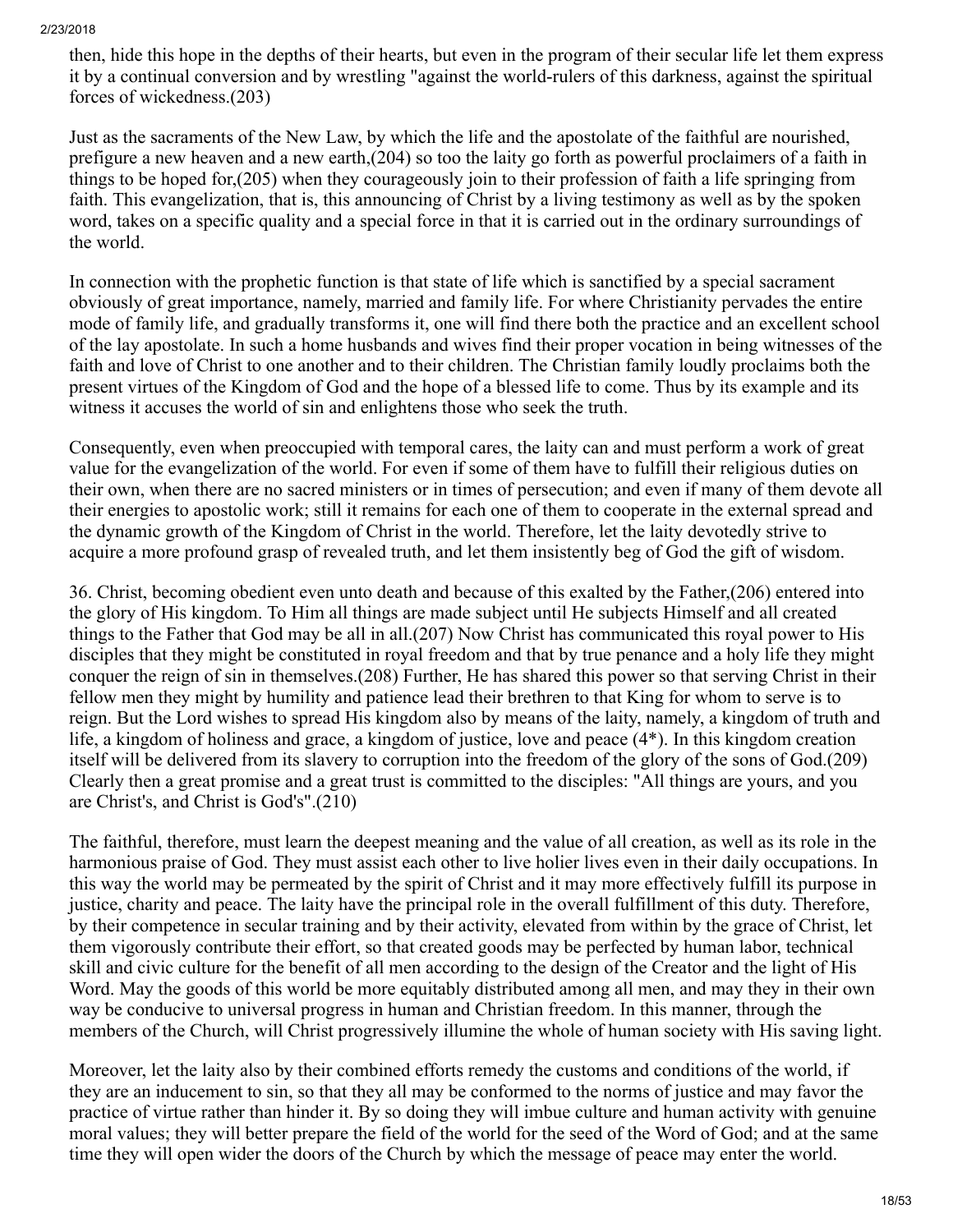Because of the very economy of salvation the faithful should learn how to distinguish carefully between those rights and duties which are theirs as members of the Church, and those which they have as members of human society. Let them strive to reconcile the two, remembering that in every temporal affair they must be guided by a Christian conscience, since even in secular business there is no human activity which can be withdrawn from God's dominion. In our own time, however, it is most urgent that this distinction and also this harmony should shine forth more clearly than ever in the lives of the faithful, so that the mission of the Church may correspond more fully to the special conditions of the world today. For it must be admitted that the temporal sphere is governed by its own principles, since it is rightly concerned with the interests of this world. But that ominous doctrine which attempts to build a society with no regard whatever for religion, and which attacks and destroys the religious liberty of its citizens, is rightly to be rejected  $(5^*)$ .

37. The laity have the right, as do all Christians, to receive in abundance from their spiritual shepherds the spiritual goods of the Church, especially the assistance of the word of God and of the sacraments (6\*). They should openly reveal to them their needs and desires with that freedom and confidence which is fitting for children of God and brothers in Christ. They are, by reason of the knowledge, competence or outstanding ability which they may enjoy, permitted and sometimes even obliged to express their opinion on those things which concern the good of the Church (7<sup>\*</sup>). When occasions arise, let this be done through the organs erected by the Church for this purpose. Let it always be done in truth, in courage and in prudence, with reverence and charity toward those who by reason of their sacred office represent the person of Christ.

The laity should, as all Christians, promptly accept in Christian obedience decisions of their spiritual shepherds, since they are representatives of Christ as well as teachers and rulers in the Church. Let them follow the example of Christ, who by His obedience even unto death, opened to all men the blessed way of the liberty of the children of God. Nor should they omit to pray for those placed over them, for they keep watch as having to render an account of their souls, so that they may do this with joy and not with grief.(211)

Let the spiritual shepherds recognize and promote the dignity as well as the responsibility of the laity in the Church. Let them willingly employ their prudent advice. Let them confidently assign duties to them in the service of the Church, allowing them freedom and room for action. Further, let them encourage lay people so that they may undertake tasks on their own initiative. Attentively in Christ, let them consider with fatherly love the projects, suggestions and desires proposed by the laity.(8\*) However, let the shepherds respectfully acknowledge that just freedom which belongs to everyone in this earthly city

A great many wonderful things are to be hoped for from this familiar dialogue between the laity and their spiritual leaders: in the laity a strengthened sense of personal responsibility; a renewed enthusiasm; a more ready application of their talents to the projects of their spiritual leaders. The latter, on the other hand, aided by the experience of the laity, can more clearly and more incisively come to decisions regarding both spiritual and temporal matters. In this way, the whole Church, strengthened by each one of its members, may more effectively fulfill is mission for the life of the world.

38. Each individual layman must stand before the world as a witness to the resurrection and life of the Lord Jesus and a symbol of the living God. All the laity as a community and each one according to his ability must nourish the world with spiritual fruits.(212) They must diffuse in the world that spirit which animates the poor, the meek, the peace makers—whom the Lord in the Gospel proclaimed as blessed.(213) In a word, "Christians must be to the world what the soul is to the body."(9\*)

## CHAPTER V

# THE UNIVERSAL CALL TO HOLINESS IN THE CHURCH

39. The Church, whose mystery is being set forth by this Sacred Synod, is believed to be indefectibly holy. Indeed Christ, the Son of God, who with the Father and the Spirit is praised as "uniquely holy," (1\*) loved the Church as His bride, delivering Himself up for her. He did this that He might sanctify her.(214) He united her to Himself as His own body and brought it to perfection by the gift of the Holy Spirit for God's glory. Therefore in the Church, everyone whether belonging to the hierarchy, or being cared for by it, is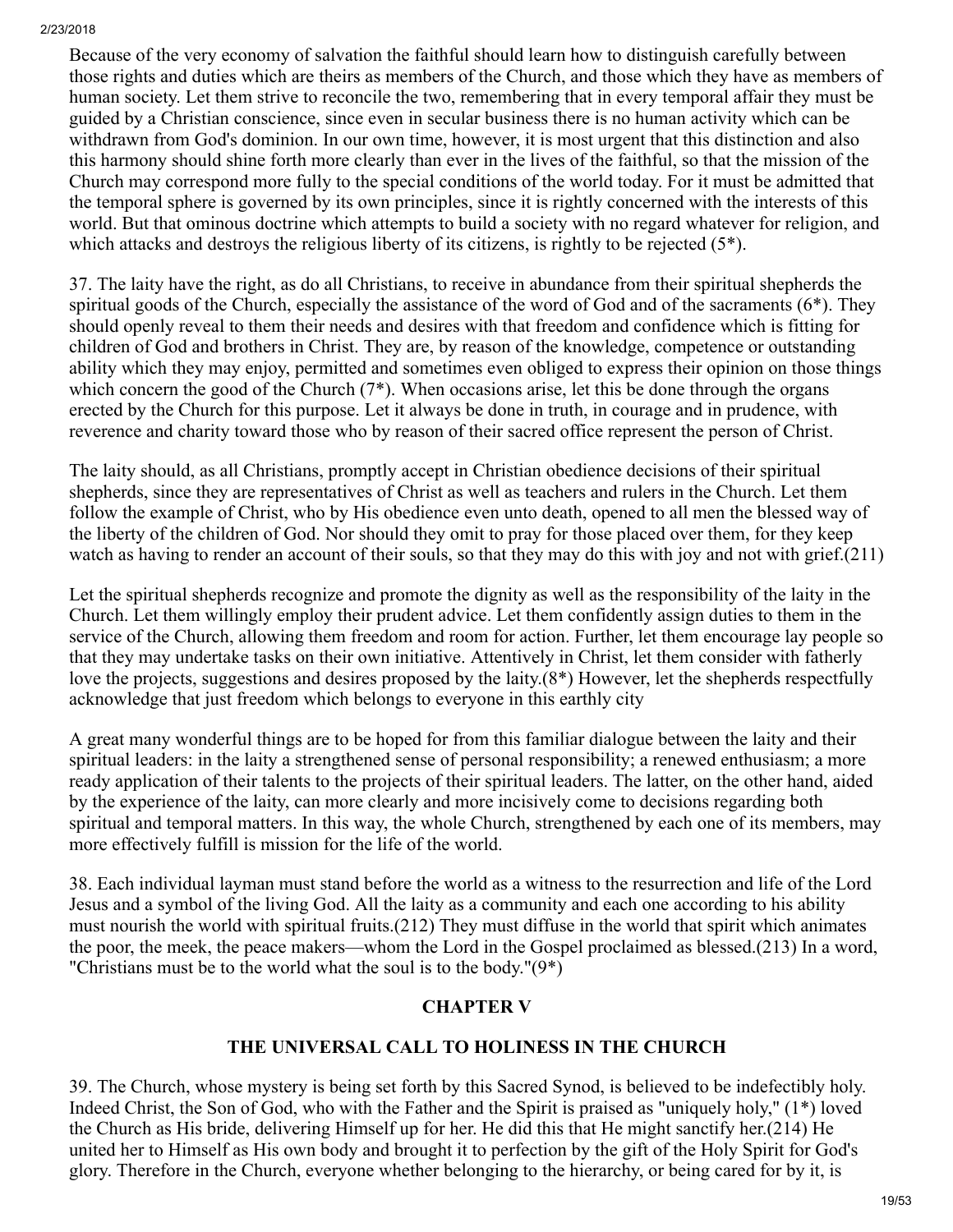called to holiness, according to the saying of the Apostle: "For this is the will of God, your sanctification". (215) However, this holiness of the Church is unceasingly manifested, and must be manifested, in the fruits of grace which the Spirit produces in the faithful; it is expressed in many ways in individuals, who in their walk of life, tend toward the perfection of charity, thus causing the edification of others; in a very special way this (holiness) appears in the practice of the counsels, customarily called "evangelical." This practice of the counsels, under the impulsion of the Holy Spirit, undertaken by many Christians, either privately or in a Church-approved condition or state of life, gives and must give in the world an outstanding witness and example of this same holiness.

40. The Lord Jesus, the divine Teacher and Model of all perfection, preached holiness of life to each and everyone of His disciples of every condition. He Himself stands as the author and consumator of this holiness of life: "Be you therefore perfect, even as your heavenly Father is perfect".(216)(2\*) Indeed He sent the Holy Spirit upon all men that He might move them inwardly to love God with their whole heart and their whole soul, with all their mind and all their strength(217) and that they might love each other as Christ loves them.(218) The followers of Christ are called by God, not because of their works, but according to His own purpose and grace. They are justified in the Lord Jesus, because in the baptism of faith they truly become sons of God and sharers in the divine nature. In this way they are really made holy. Then too, by God's gift, they must hold on to and complete in their lives this holiness they have received. They are warned by the Apostle to live "as becomes saints",(219) and to put on "as God's chosen ones, holy and beloved a heart of mercy, kindness, humility, meekness, patience",(220) and to possess the fruit of the Spirit in holiness.(221) Since truly we all offend in many things (222) we all need God's mercies continually and we all must daily pray: "Forgive us our debts"(223)(3\*)

Thus it is evident to everyone, that all the faithful of Christ of whatever rank or status, are called to the fullness of the Christian life and to the perfection of charity;(4\*) by this holiness as such a more human manner of living is promoted in this earthly society. In order that the faithful may reach this perfection, they must use their strength accordingly as they have received it, as a gift from Christ. They must follow in His footsteps and conform themselves to His image seeking the will of the Father in all things. They must devote themselves with all their being to the glory of God and the service of their neighbor. In this way, the holiness of the People of God will grow into an abundant harvest of good, as is admirably shown by the life of so many saints in Church history.

41. The classes and duties of life are many, but holiness is one—that sanctity which is cultivated by all who are moved by the Spirit of God, and who obey the voice of the Father and worship God the Father in spirit and in truth. These people follow the poor Christ, the humble and cross-bearing Christ in order to be worthy of being sharers in His glory. Every person must walk unhesitatingly according to his own personal gifts and duties in the path of living faith, which arouses hope and works through charity.

In the first place, the shepherds of Christ's flock must holily and eagerly, humbly and courageously carry out their ministry, in imitation of the eternal high Priest, the Shepherd and Guardian of our souls. They ought to fulfill this duty in such a way that it will be the principal means also of their own sanctification. Those chosen for the fullness of the priesthood are granted the ability of exercising the perfect duty of pastoral charity by the grace of the sacrament of Orders. This perfect duty of pastoral charity (5\*) is exercised in every form of episcopal care and service, prayer, sacrifice and preaching. By this same sacramental grace, they are given the courage necessary to lay down their lives for their sheep, and the ability of promoting greater holiness in the Church by their daily example, having become a pattern for their flock.(224)

Priests, who resemble bishops to a certain degree in their participation of the sacrament of Orders, form the spiritual crown of the bishops.(6\*) They participate in the grace of their office and they should grow daily in their love of God and their neighbor by the exercise of their office through Christ, the eternal and unique Mediator. They should preserve the bond of priestly communion, and they should abound in every spiritual good and thus present to all men a living witness to God.(7\*) All this they should do in emulation of those priests who often, down through the course of the centuries, left an outstanding example of the holiness of humble and hidden service. Their praise lives on in the Church of God. By their very office of praying and offering sacrifice for their own people and the entire people of God, they should rise to greater holiness.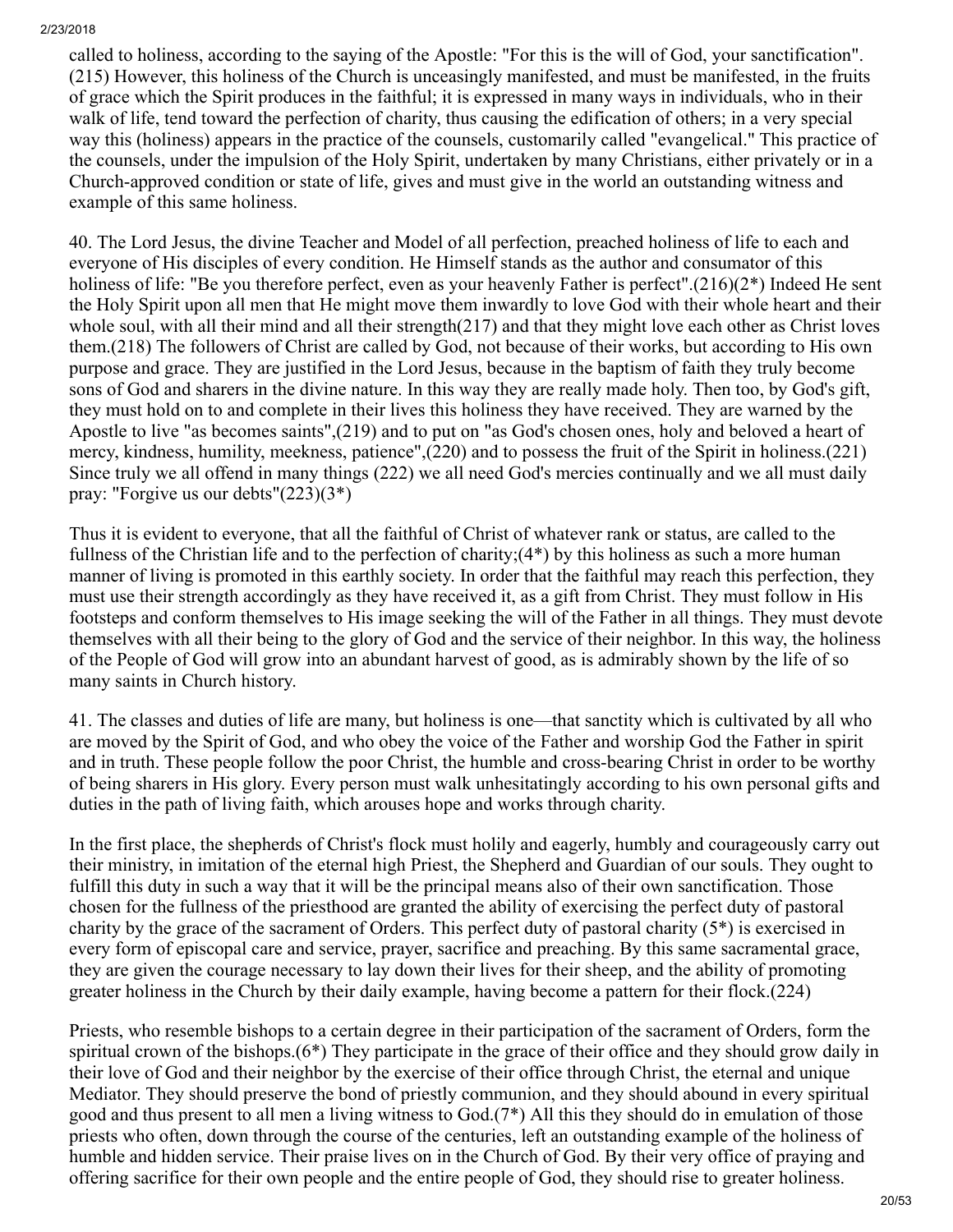Keeping in mind what they are doing and imitating what they are handling,(8\*) these priests, in their apostolic labors, rather than being ensnared by perils and hardships, should rather rise to greater holiness through these perils and hardships. They should ever nourish and strengthen their action from an abundance of contemplation, doing all this for the comfort of the entire Church of God. All priests, and especially those who are called "diocesan priests," due to the special title of their ordination, should keep continually before their minds the fact that their faithful loyalty toward and their generous cooperation with their bishop is of the greatest value in their growth in holiness.

Ministers of lesser rank are also sharers in the mission and grace of the Supreme Priest. In the first place among these ministers are deacons, who, in as much as they are dispensers of Christ's mysteries and servants of the Church,(9\*) should keep themselves free from every vice and stand before men as personifications of goodness and friends of God.(225) Clerics, who are called by the Lord and are set aside as His portion in order to prepare themselves for the various ministerial offices under the watchful eye of spiritual shepherds, are bound to bring their hearts and minds into accord with this special election (which is theirs). They will accomplish this by their constancy in prayer, by their burning love, and by their unremitting recollection of whatever is true, just and of good repute. They will accomplish all this for the glory and honor of God. Besides these already named, there are also laymen, chosen of God and called by the bishop. These laymen spend themselves completely in apostolic labors, working the Lord's field with much success.(10<sup>\*</sup>).

Furthermore, married couples and Christian parents should follow their own proper path (to holiness) by faithful love. They should sustain one another in grace throughout the entire length of their lives. They should embue their offspring, lovingly welcomed as God's gift, with Christian doctrine and the evangelical virtues. In this manner, they offer all men the example of unwearying and generous love; in this way they build up the brotherhood of charity; in so doing, they stand as the witnesses and cooperators in the fruitfulness of Holy Mother Church; by such lives, they are a sign and a participation in that very love, with which Christ loved His Bride and for which He delivered Himself up for her.(11<sup>\*</sup>) A like example, but one given in a different way, is that offered by widows and single people, who are able to make great contributions toward holiness and apostolic endeavor in the Church. Finally, those who engage in labor and frequently it is of a heavy nature—should better themselves by their human labors. They should be of aid to their fellow citizens. They should raise all of society, and even creation itself, to a better mode of existence. Indeed, they should imitate by their lively charity, in their joyous hope and by their voluntary sharing of each others' burdens, the very Christ who plied His hands with carpenter's tools and Who in union with His Father, is continually working for the salvation of all men. In this, then, their daily work they should climb to the heights of holiness and apostolic activity.

May all those who are weighed down with poverty, infirmity and sickness, as well as those who must bear various hardships or who suffer persecution for justice sake—may they all know they are united with the suffering Christ in a special way for the salvation of the world. The Lord called them blessed in His Gospel and they are those whom "the God of all graces, who has called us unto His eternal glory in Christ Jesus, will Himself, after we have suffered a little while, perfect, strengthen and establish".(226)

Finally all Christ's faithful, whatever be the conditions, duties and circumstances of their lives—and indeed through all these, will daily increase in holiness, if they receive all things with faith from the hand of their heavenly Father and if they cooperate with the divine will. In this temporal service, they will manifest to all men the love with which God loved the world.

42. "God is love, and he who abides in love, abides in God and God in Him".(227) But, God pours out his love into our hearts through the Holy Spirit, Who has been given to us;(228) thus the first and most necessary gift is love, by which we love God above all things and our neighbor because of God. Indeed, in order that love, as good seed may grow and bring forth fruit in the soul, each one of the faithful must willingly hear the Word of God and accept His Will, and must complete what God has begun by their own actions with the help of God's grace. These actions consist in the use of the sacraments and in a special way the Eucharist, frequent participation in the sacred action of the Liturgy, application of oneself to prayer, selfabnegation, lively fraternal service and the constant exercise of all the virtues. For charity, as the bond of perfection and the fullness of the law,(229) rules over all the means of attaining holiness and gives life to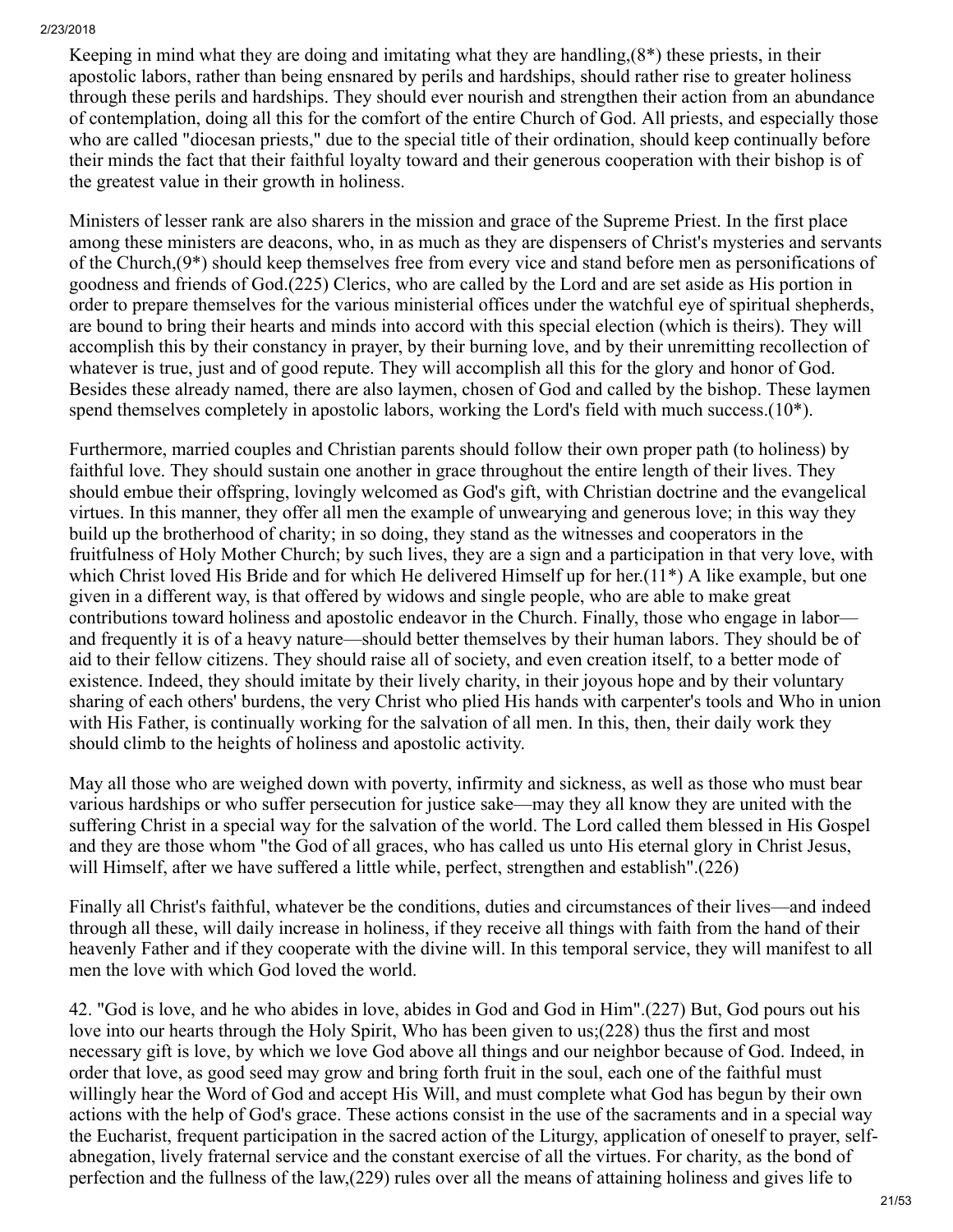these same means.(12\*) It is charity which guides us to our final end. It is the love of God and the love of one's neighbor which points out the true disciple of Christ.

Since Jesus, the Son of God, manifested His charity by laying down His life for us, so too no one has greater love than he who lays down his life for Christ and His brothers.(230) From the earliest times, then, some Christians have been called upon—and some will always be called upon—to give the supreme testimony of this love to all men, but especially to persecutors. The Church, then, considers martyrdom as an exceptional gift and as the fullest proof of love. By martyrdom a disciple is transformed into an image of his Master by freely accepting death for the salvation of the world—as well as his conformity to Christ in the shedding of his blood. Though few are presented such an opportunity, nevertheless all must be prepared to confess Christ before men. They must be prepared to make this profession of faith even in the midst of persecutions, which will never be lacking to the Church, in following the way of the cross.

Likewise, the holiness of the Church is fostered in a special way by the observance of the counsels proposed in the Gospel by Our Lord to His disciples.(13\*) An eminent position among these is held by virginity or the celibate state.(231) This is a precious gift of divine grace given by the Father to certain souls,(232) whereby they may devote themselves to God alone the more easily, due to an undivided heart. (14\*) This perfect continency, out of desire for the kingdom of heaven, has always been held in particular honor in the Church. The reason for this was and is that perfect continency for the love of God is an incentive to charity, and is certainly a particular source of spiritual fecundity in the world.

The Church continually keeps before it the warning of the Apostle which moved the faithful to charity, exhorting them to experience personally what Christ Jesus had known within Himself. This was the same Christ Jesus, who "emptied Himself, taking the nature of a slave . . . becoming obedient to death",(233) and because of us "being rich, he became poor".(234) Because the disciples must always offer an imitation of and a testimony to the charity and humility of Christ, Mother Church rejoices at finding within her bosom men and women who very closely follow their Saviour who debased Himself to our comprehension. There are some who, in their freedom as sons of God, renounce their own wills and take upon themselves the state of poverty. Still further, some become subject of their own accord to another man, in the matter of perfection for love of God. This is beyond the measure of the commandments, but is done in order to become more fully like the obedient Christ.(15\*)

Therefore, all the faithful of Christ are invited to strive for the holiness and perfection of their own proper state. Indeed they have an obligation to so strive. Let all then have care that they guide aright their own deepest sentiments of soul. Let neither the use of the things of this world nor attachment to riches, which is against the spirit of evangelical poverty, hinder them in their quest for perfect love. Let them heed the admonition of the Apostle to those who use this world; let them not come to terms with this world; for this world, as we see it, is passing away. $(235)(16^*)$ 

### CHAPTER VI

### RELIGIOUS

43. The evangelical counsels of chastity dedicated to God, poverty and obedience are based upon the words and examples of the Lord. They were further commanded by the apostles and Fathers of the Church, as well as by the doctors and pastors of souls. The counsels are a divine gift, which the Church received from its Lord and which it always safeguards with the help of His grace. Church authority has the duty, under the inspiration of the Holy Spirit, of interpreting these evangelical counsels, of regulating their practice and finally to build on them stable forms of living. Thus it has come about, that, as if on a tree which has grown in the field of the Lord, various forms of solidarity and community life, as well as various religious families have branched out in a marvelous and multiple way from this divinely given seed. Such a multiple and miraculous growth augments both the progress of the members of these various religious families themselves and the welfare of the entire Body of Christ.(1\*) These religious families give their members the support of a more firm stability in their way of life and a proven doctrine of acquiring perfection. They further offer their members the support of fraternal association in the militia of Christ and of liberty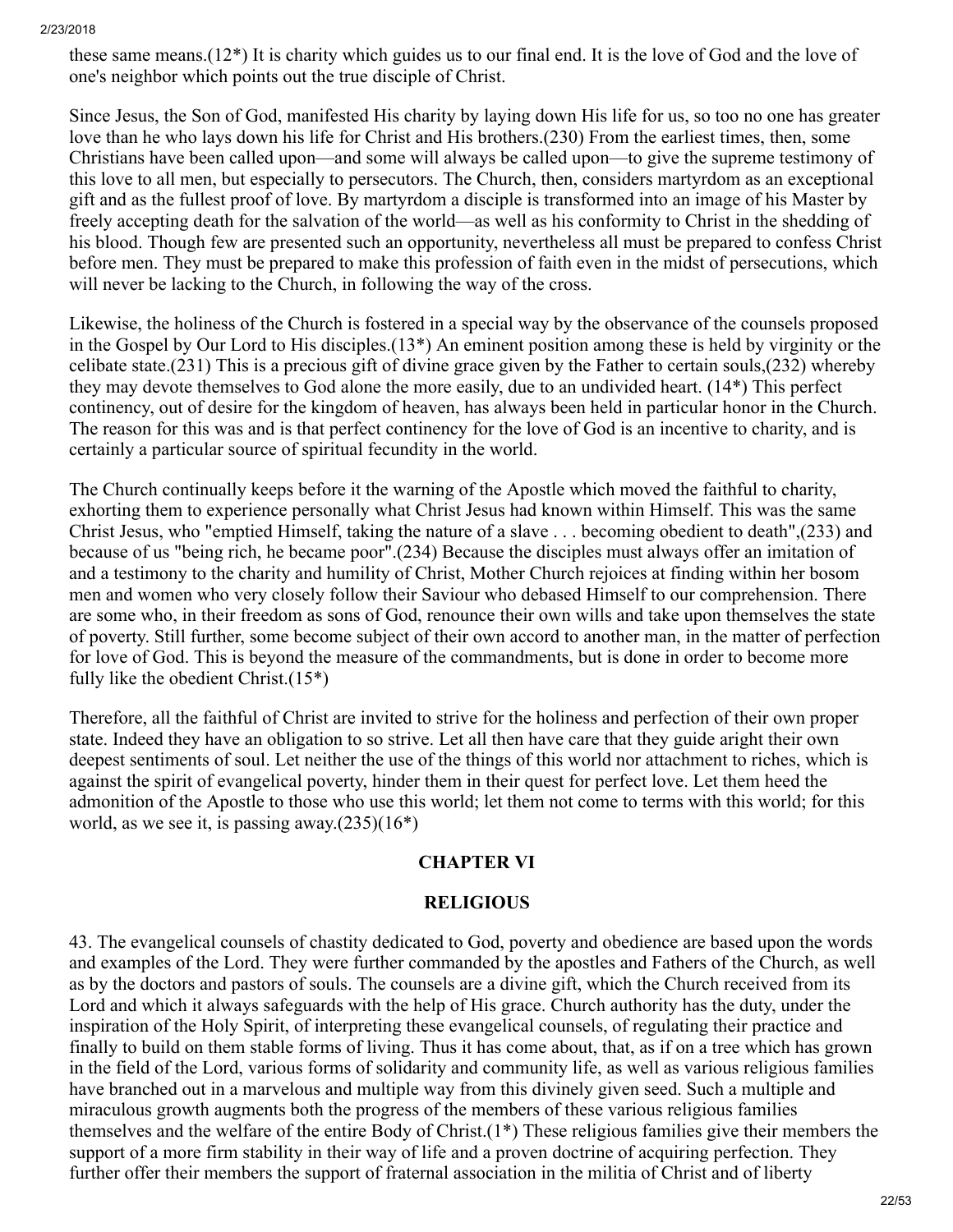strengthened by obedience. Thus these religious are able to tranquilly fulfill and faithfully observe their religious profession and so spiritually rejoicing make progress on the road of charity.(2\*)

From the point of view of the divine and hierarchical structure of the Church, the religious state of life is not an intermediate state between the clerical and lay states. But, rather, the faithful of Christ are called by God from both these states of life so that they might enjoy this particular gift in the life of the Church and thus each in one's own way, may be of some advantage to the salvific mission of the Church.(3\*)

44. The faithful of Christ bind themselves to the three aforesaid counsels either by vows, or by other sacred bonds, which are like vows in their purpose. By such a bond, a person is totally dedicated to God, loved beyond all things. In this way, that person is ordained to the honor and service of God under a new and special title. Indeed through Baptism a person dies to sin and is consecrated to God. However, in order that he may be capable of deriving more abundant fruit from this baptismal grace, he intends, by the profession of the evangelical counsels in the Church, to free himself from those obstacles, which might draw him away from the fervor of charity and the perfection of divine worship. By his profession of the evangelical counsels, then, he is more intimately consecrated to divine service.(4\*) This consecration will be the more perfect, in as much as the indissoluble bond of the union of Christ and His bride, the Church, is represented by firm and more stable bonds.

The evangelical counsels which lead to charity (5\*) join their followers to the Church and its mystery in a special way. Since this is so, the spiritual life of these people should then be devoted to the welfare of the whole Church. From this arises their duty of working to implant and strengthen the Kingdom of Christ in souls and to extend that Kingdom to every clime. This duty is to be undertaken to the extent of their capacities and in keeping with the proper type of their own vocation. This can be realized through prayer or active works of the apostolate. It is for this reason that the Church preserves and fosters the special character of her various religious institutes.

The profession of the evangelical counsels, then, appears as a sign which can and ought to attract all the members of the Church to an effective and prompt fulfillment of the duties of their Christian vocation. The people of God have no lasting city here below, but look forward to one that is to come. Since this is so, the religious state, whose purpose is to free its members from earthly cares, more fully manifests to all believers the presence of heavenly goods already possessed here below. Furthermore, it not only witnesses to the fact of a new and eternal life acquired by the redemption of Christ, but it foretells the future resurrection and the glory of the heavenly kingdom. Christ proposed to His disciples this form of life, which He, as the Son of God, accepted in entering this world to do the will of the Father. This same state of life is accurately exemplified and perpetually made present in the Church. The religious state clearly manifests that the Kingdom of God and its needs, in a very special way, are raised above all earthly considerations. Finally it clearly shows all men both the unsurpassed breadth of the strength of Christ the King and the infinite power of the Holy Spirit marvelously working in the Church.

Thus, the state which is constituted by the profession of the evangelical counsels, though it is not the hierarchical structure of the Church, nevertheless, undeniably belongs to its life and holiness.

45. It is the duty of the ecclesiastical hierarchy to regulate the practice of the evangelical counsels by law, since it is the duty of the same hierarchy to care for the People of God and to lead them to most fruitful pastures.(236) The importance of the profession of the evangelical counsels is seen in the fact that it fosters the perfection of love of God and love of neighbor in an outstanding manner and that this profession is strengthened by vows.(6\*) Furthermore, the hierarchy, following with docility the prompting of the Holy Spirit, accepts the rules presented by outstanding men and women and authentically approves these rules after further adjustments. It also aids by its vigilant and safeguarding authority those institutes variously established for the building up of Christ's Body in order that these same institutes may grow and flourish according to the spirit of the founders.

Any institute of perfection and its individual members may be removed from the jurisdiction of the local Ordinaries by the Supreme Pontiff and subjected to himself alone. This is done in virtue of his primacy over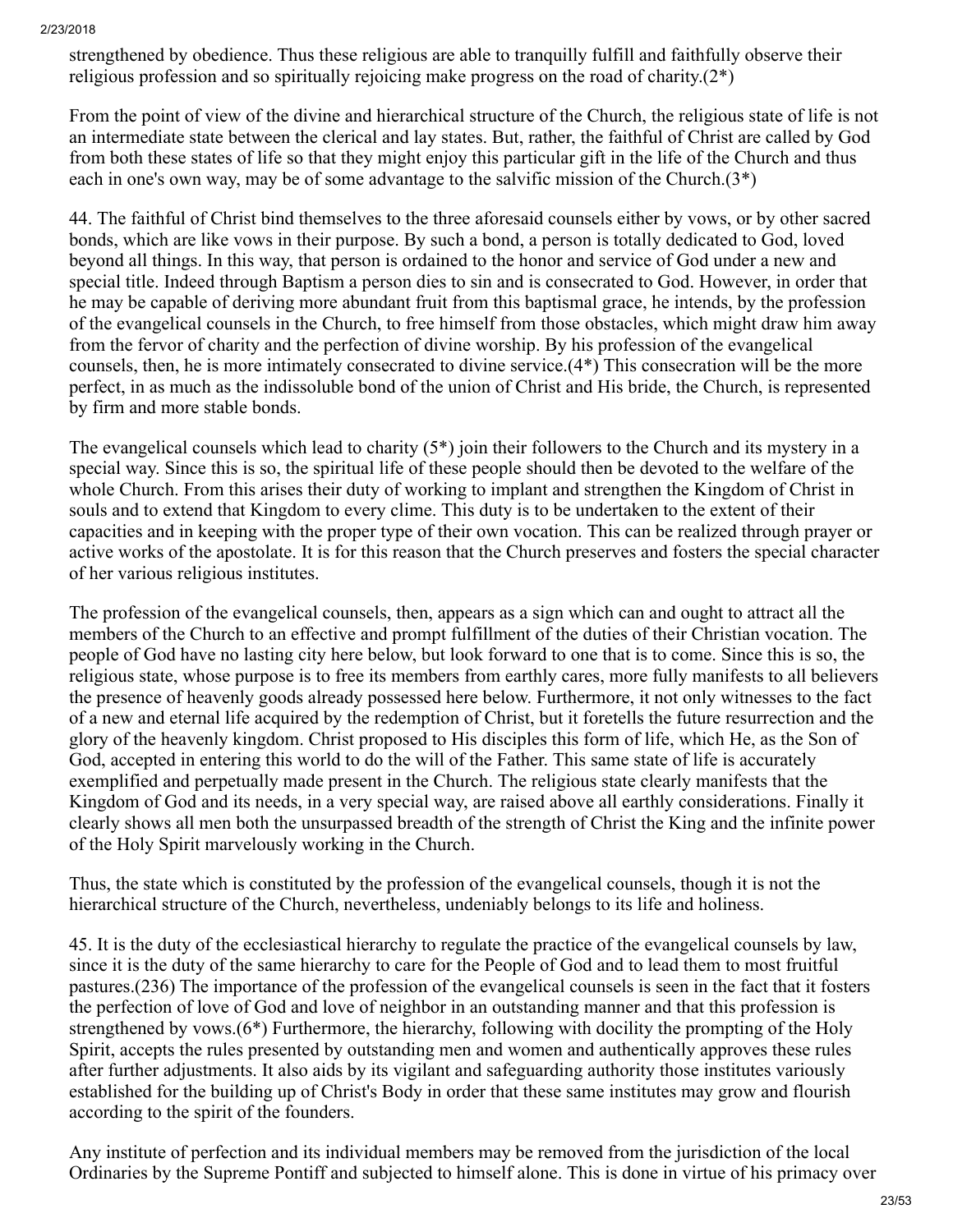the entire Church in order to more fully provide for the necessities of the entire flock of the Lord and in consideration of the common good.(7\*) In like manner, these institutes may be left or committed to the charge of the proper patriarchical authority. The members of these institutes, in fulfilling their obligation to the Church due to their particular form of life, ought to show reverence and obedience to bishops according to the sacred canons. The bishops are owed this respect because of their pastoral authority in their own churches and because of the need of unity and harmony in the apostolate.(8\*).

The Church not only raises the religious profession to the dignity of a canonical state by her approval, but even manifests that this profession is a state consecrated to God by the liturgical setting of that profession. The Church itself, by the authority given to it by God, accepts the vows of the newly professed. It begs aid and grace from God for them by its public prayer. It commends them to God, imparts a spiritual blessing on them and accompanies their self-offering by the Eucharistic sacrifice.

46. Religious should carefully keep before their minds the fact that the Church presents Christ to believers and non-believers alike in a striking manner daily through them. The Church thus portrays Christ in contemplation on the mountain, in His proclamation of the kingdom of God to the multitudes, in His healing of the sick and maimed, in His work of converting sinners to a better life, in His solicitude for youth and His goodness to all men, always obedient to the will of the Father who sent Him.(9\*)

All men should take note that the profession of the evangelical counsels, though entailing the renunciation of certain values which are to be undoubtedly esteemed, does not detract from a genuine development of the human persons, but rather by its very nature is most beneficial to that development. Indeed the counsels, voluntarily undertaken according to each one's personal vocation, contribute a great deal to the purification of heart and spiritual liberty. They continually stir up the fervor of charity. But especially they are able to more fully mold the Christian man to that type of chaste and detached life, which Christ the Lord chose for Himself and which His Mother also embraced. This is clearly proven by the example of so many holy founders. Let no one think that religious have become strangers to their fellowmen or useless citizens of this earthly city by their consecration. For even though it sometimes happens that religious do not directly mingle with their contemporaries, yet in a more profound sense these same religious are united with them in the heart of Christ and spiritually cooperate with them. In this way the building up of the earthly city may have its foundation in the Lord and may tend toward Him, lest perhaps those who build this city shall have labored in vain.  $(10^*)$ 

Therefore, this Sacred Synod encourages and praises the men and women, Brothers and Sisters, who in monasteries, or in schools and hospitals, or in the missions, adorn the Bride of Christ by their unswerving and humble faithfulness in their chosen consecration and render generous services of all kinds to mankind.

47. Let each of the faithful called to the profession of the evangelical counsels, therefore, carefully see to it that he persevere and ever grow in that vocation God has given him. Let him do this for the increased holiness of the Church, for the greater glory of the one and undivided Trinity, which in and through Christ is the fount and the source of all holiness.

# CHAPTER VII

## THE ESCHATOLOGICAL NATURE OF THE PILGRIM CHURCH AND ITS UNION WITH THE CHURCH IN HEAVEN

48. The Church, to which we are all called in Christ Jesus, and in which we acquire sanctity through the grace of God, will attain its full perfection only in the glory of heaven, when there will come the time of the restoration of all things.(237) At that time the human race as well as the entire world, which is intimately related to man and attains to its end through him, will be perfectly reestablished in Christ.(238)

Christ, having been lifted up from the earth has drawn all to Himself.(239) Rising from the dead(240) He sent His life-giving Spirit upon His disciples and through Him has established His Body which is the Church as the universal sacrament of salvation. Sitting at the right hand of the Father, He is continually active in the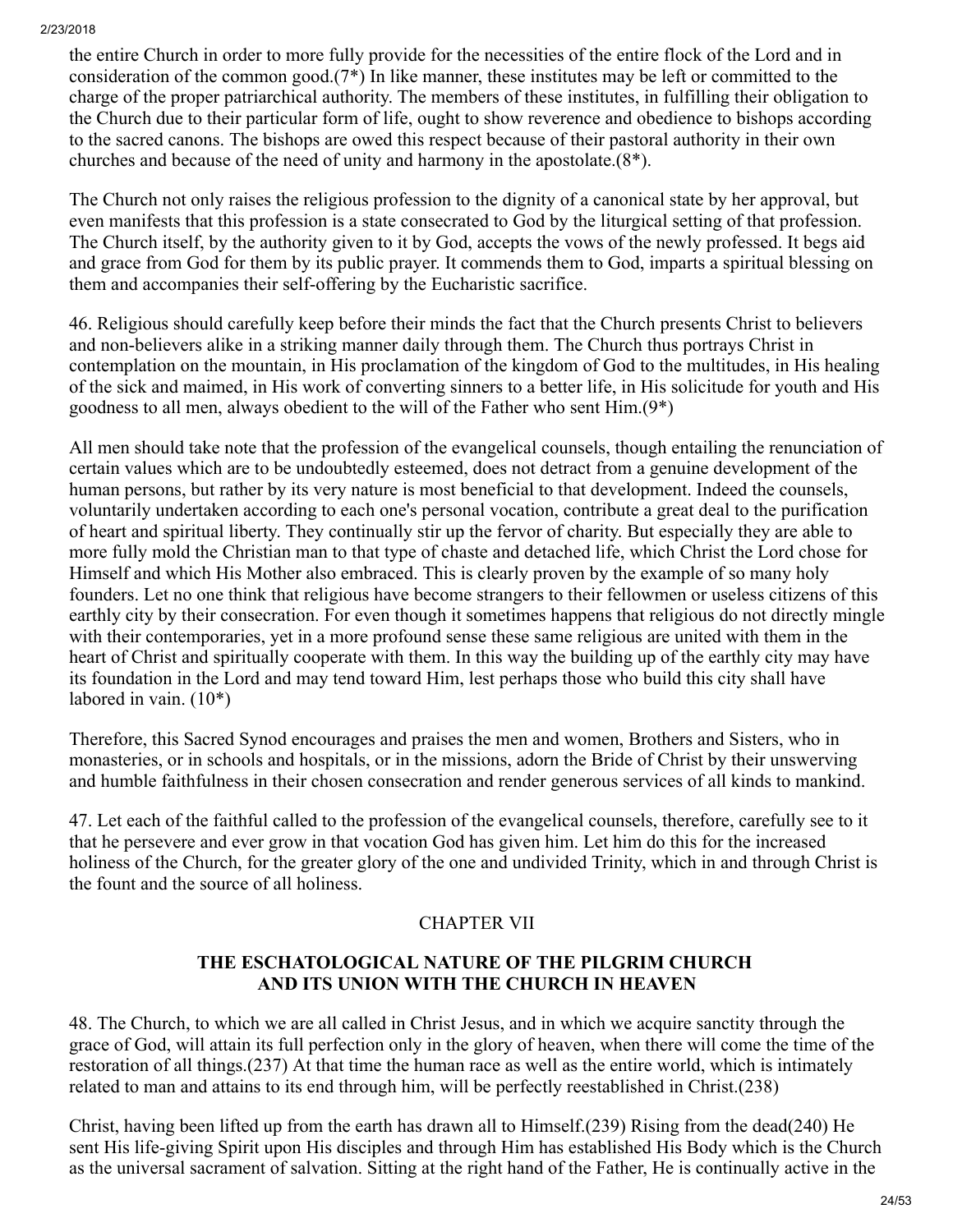world that He might lead men to the Church and through it join them to Himself and that He might make them partakers of His glorious life by nourishing them with His own Body and Blood. Therefore the promised restoration which we are awaiting has already begun in Christ, is carried forward in the mission of the Holy Spirit and through Him continues in the Church in which we learn the meaning of our terrestrial life through our faith, while we perform with hope in the future the work committed to us in this world by the Father, and thus work out our salvation.(241)

Already the final age of the world has come upon us (242) and the renovation of the world is irrevocably decreed and is already anticipated in some kind of a real way; for the Church already on this earth is signed with a sanctity which is real although imperfect. However, until there shall be new heavens and a new earth in which justice dwells,(243) the pilgrim Church in her sacraments and institutions, which pertain to this present time, has the appearance of this world which is passing and she herself dwells among creatures who groan and travail in pain until now and await the revelation of the sons of God.(244)

Joined with Christ in the Church and signed with the Holy Spirit "who is the pledge of our inheritance",(245) truly we are called and we are sons of God(246) but we have not yet appeared with Christ in glory,(247) in which we shall be like to God, since we shall see Him as He is.(248) And therefore "while we are in the body, we are exiled from the Lord (249) and having the first-fruits of the Spirit we groan within ourselves(250) and we desire to be with Christ"'.(251) By that same charity however, we are urged to live more for Him, who died for us and rose again.(252) We strive therefore to please God in all things(253) and we put on the armor of God, that we may be able to stand against the wiles of the devil and resist in the evil day.(254) Since however we know not the day nor the hour, on Our Lord's advice we must be constantly vigilant so that, having finished the course of our earthly life,(255) we may merit to enter into the marriage feast with Him and to be numbered among the blessed(256) and that we may not be ordered to go into eternal fire(257) like the wicked and slothful servant,(258) into the exterior darkness where "there will be the weeping and the gnashing of teeth".(259) For before we reign with Christ in glory, all of us will be made manifest "before the tribunal of Christ, so that each one may receive what he has won through the body, according to his works, whether good or evil"(260) and at the end of the world "they who have done good shall come forth unto resurrection of life; but those who have done evil unto resurrection of judgment".(261) Reckoning therefore that "the sufferings of the present time are not worthy to be compared with the glory to come that will be revealed in us",(262) strong in faith we look for the "blessed hope and the glorious coming of our great God and Saviour, Jesus Christ"(263) "who will refashion the body of our lowliness, conforming it to the body of His glory(264), and who will come "to be glorified in His saints and to be marveled at in all those who have believed"(265).

49. Until the Lord shall come in His majesty, and all the angels with Him (266) and death being destroyed, all things are subject to Him,(277) some of His disciples are exiles on earth, some having died are purified, and others are in glory beholding "clearly God Himself triune and one, as He is";(1\*) but all in various ways and degrees are in communion in the same charity of God and neighbor and all sing the same hymn of glory to our God. For all who are in Christ, having His Spirit, form one Church and cleave together in Him.(268) Therefore the union of the wayfarers with the brethren who have gone to sleep in the peace of Christ is not in the least weakened or interrupted, but on the contrary, according to the perpetual faith of the Church, is strengthened by communication of spiritual goods.(2\*) For by reason of the fact that those in heaven are more closely united with Christ, they establish the whole Church more firmly in holiness, lend nobility to the worship which the Church offers to God here on earth and in many ways contribute to its greater edification. (269)(3\*) For after they have been received into their heavenly home and are present to the Lord,(270) through Him and with Him and in Him they do not cease to intercede with the Father for us,(4\*) showing forth the merits which they won on earth through the one Mediator between God and man,(271) serving God in all things and filling up in their flesh those things which are lacking of the sufferings of Christ for His Body which is the Church.(272)(5\*) Thus by their brotherly interest our weakness is greatly strengthened.

50. Fully conscious of this communion of the whole Mystical Body of Jesus Christ, the pilgrim Church from the very first ages of the Christian religion has cultivated with great piety the memory of the dead,(6\*) and "because it is a holy and wholesome thought to pray for the dead that they may be loosed from their sins",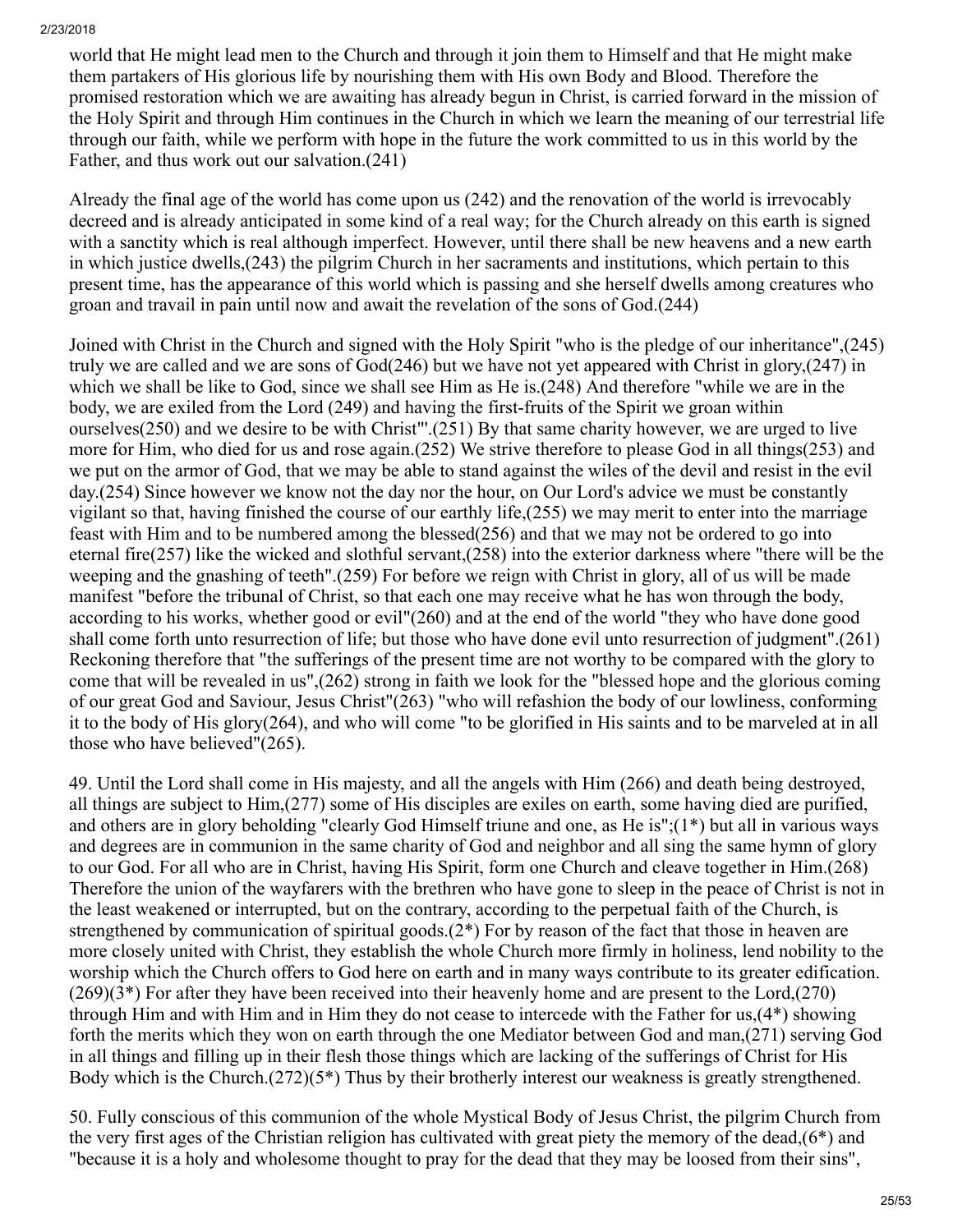(273) also offers suffrages for them. The Church has always believed that the apostles and Christ's martyrs who had given the supreme witness of faith and charity by the shedding of their blood, are closely joined with us in Christ, and she has always venerated them with special devotion, together with the Blessed Virgin Mary and the holy angels.<sup>(7\*)</sup> The Church has piously implored the aid of their intercession. To these were soon added also those who had more closely imitated Christ's virginity and poverty,(8\*) and finally others whom the outstanding practice of the Christian virtues (9\*) and the divine charisms recommended to the pious devotion and imitation of the faithful.(10\*)

When we look at the lives of those who have faithfully followed Christ, we are inspired with a new reason for seeking the City that is to come (274) and at the same time we are shown a most safe path by which among the vicissitudes of this world, in keeping with the state in life and condition proper to each of us, we will be able to arrive at perfect union with Christ, that is, perfect holiness. (11<sup>\*</sup>) In the lives of those who, sharing in our humanity, are however more perfectly transformed into the image of Christ,(275) God vividly manifests His presence and His face to men. He speaks to us in them, and gives us a sign of His Kingdom, (12\*) to which we are strongly drawn, having so great a cloud of witnesses over us (276) and such a witness to the truth of the Gospel.

Nor is it by the title of example only that we cherish the memory of those in heaven, but still more in order that the union of the whole Church may be strengthened in the Spirit by the practice of fraternal charity.(277) For just as Christian communion among wayfarers brings us closer to Christ, so our companionship with the saints joins us to Christ, from Whom as from its Fountain and Head issues every grace and the very life of the people of God.(13\*) It is supremely fitting, therefore, that we love those friends and coheirs of Jesus Christ, who are also our brothers and extraordinary benefactors, that we render due thanks to God for them (14\*) and "suppliantly invoke them and have recourse to their prayers, their power and help in obtaining benefits from God through His Son, Jesus Christ, who is our Redeemer and Saviour."(15\*) For every genuine testimony of love shown by us to those in heaven, by its very nature tends toward and terminates in Christ who is the "crown of all saints,"(16\*) and through Him, in God Who is wonderful in his saints and is magnified in them. $(17^*)$ 

Our union with the Church in heaven is put into effect in its noblest manner especially in the sacred Liturgy, wherein the power of the Holy Spirit acts upon us through sacramental signs. Then, with combined rejoicing we celebrate together the praise of the divine majesty;(18\*) then all those from every tribe and tongue and people and nation (278) who have been redeemed by the blood of Christ and gathered together into one Church, with one song of praise magnify the one and triune God. Celebrating the Eucharistic sacrifice therefore, we are most closely united to the Church in heaven in communion with and venerating the memory first of all of the glorious ever-Virgin Mary, of Blessed Joseph and the blessed apostles and martyrs and of all the saints.(19\*)

51. This Sacred Council accepts with great devotion this venerable faith of our ancestors regarding this vital fellowship with our brethren who are in heavenly glory or who having died are still being purified; and it proposes again the decrees of the Second Council of Nicea,(20\*) the Council of Florence (21\*) and the Council of Trent.(22\*) And at the same time, in conformity with our own pastoral interests, we urge all concerned, if any abuses, excesses or defects have crept in here or there, to do what is in their power to remove or correct them, and to restore all things to a fuller praise of Christ and of God. Let them therefore teach the faithful that the authentic cult of the saints consists not so much in the multiplying of external acts, but rather in the greater intensity of our love, whereby, for our own greater good and that of the whole Church, we seek from the saints "example in their way of life, fellowship in their communion, and aid by their intercession."(23\*) On the other hand, let them teach the faithful that our communion with those in heaven, provided that it is understood in the fuller light of faith according to its genuine nature, in no way weakens, but conversely, more thoroughly enriches the latreutic worship we give to God the Father, through Christ, in the Spirit.(24\*)

For all of us, who are sons of God and constitute one family in Christ,(279) as long as we remain in communion with one another in mutual charity and in one praise of the most holy Trinity, are corresponding with the intimate vocation of the Church and partaking in foretaste the liturgy of consummate glory.(25<sup>\*</sup>)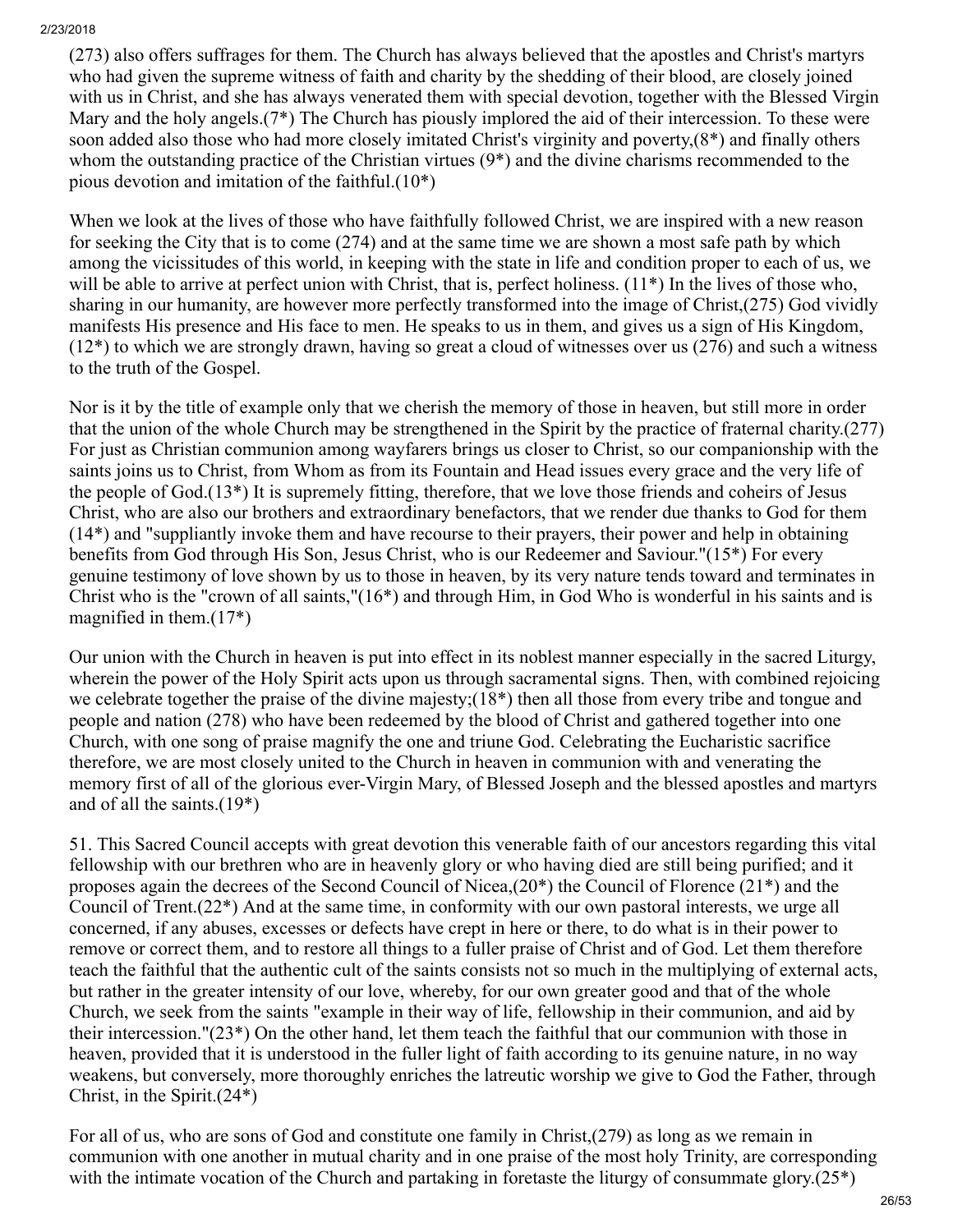For when Christ shall appear and the glorious resurrection of the dead will take place, the glory of God will light up the heavenly City and the Lamb will be the lamp thereof.(280) Then the whole Church of the saints in the supreme happiness of charity will adore God and "the Lamb who was slain",(281) proclaiming with one voice: "To Him who sits upon the throne, and to the Lamb blessing, and honor, and glory, and dominion forever and ever".(282)

## CHAPTER VIII

## THE BLESSED VIRGIN MARY, MOTHER OF GOD IN THE MYSTERY OF CHRIST AND THE CHURCH

## *I. Introduction*

52. Wishing in His supreme goodness and wisdom to effect the redemption of the world, "when the fullness of time came, God sent His Son, born of a woman...that we might receive the adoption of sons".(283) "He for us men, and for our salvation, came down from heaven, and was incarnate by the Holy Spirit from the Virgin Mary."(1\*) This divine mystery of salvation is revealed to us and continued in the Church, which the Lord established as His body. Joined to Christ the Head and in the unity of fellowship with all His saints, the faithful must in the first place reverence the memory "of the glorious ever Virgin Mary, Mother of our God and Lord Jesus Christ".(2\*)

53. The Virgin Mary, who at the message of the angel received the Word of God in her heart and in her body and gave Life to the world, is acknowledged and honored as being truly the Mother of God and Mother of the Redeemer. Redeemed by reason of the merits of her Son and united to Him by a close and indissoluble tie, she is endowed with the high office and dignity of being the Mother of the Son of God, by which account she is also the beloved daughter of the Father and the temple of the Holy Spirit. Because of this gift of sublime grace she far surpasses all creatures, both in heaven and on earth. At the same time, however, because she belongs to the offspring of Adam she is one with all those who are to be saved. She is "the mother of the members of Christ . . . having cooperated by charity that faithful might be born in the Church, who are members of that Head."(3\*) Wherefore she is hailed as a pre-eminent and singular member of the Church, and as its type and excellent exemplar in faith and charity. The Catholic Church, taught by the Holy Spirit, honors her with filial affection and piety as a most beloved mother.

54. Wherefore this Holy Synod, in expounding the doctrine on the Church, in which the divine Redeemer works salvation, intends to describe with diligence both the role of the Blessed Virgin in the mystery of the Incarnate Word and the Mystical Body, and the duties of redeemed mankind toward the Mother of God, who is mother of Christ and mother of men, particularly of the faithful. It does not, however, have it in mind to give a complete doctrine on Mary, nor does it wish to decide those questions which the work of theologians has not yet fully clarified. Those opinions therefore may be lawfully retained which are propounded in Catholic schools concerning her, who occupies a place in the Church which is the highest after Christ and yet very close to us.(4\*)

# *II. The Role of the Blessed Mother in the Economy of Salvation*

55. The Sacred Scriptures of both the Old and the New Testament, as well as ancient Tradition show the role of the Mother of the Saviour in the economy of salvation in an ever clearer light and draw attention to it. The books of the Old Testament describe the history of salvation, by which the coming of Christ into the world was slowly prepared. These earliest documents, as they are read in the Church and are understood in the light of a further and full revelation, bring the figure of the woman, Mother of the Redeemer, into a gradually clearer light. When it is looked at in this way, she is already prophetically foreshadowed in the promise of victory over the serpent which was given to our first parents after their fall into sin.(284) Likewise she is the Virgin who shall conceive and bear a son, whose name will be called Emmanuel.(285) She stands out among the poor and humble of the Lord, who confidently hope for and receive salvation from Him. With her the exalted Daughter of Sion, and after a long expectation of the promise, the times are fulfilled and the new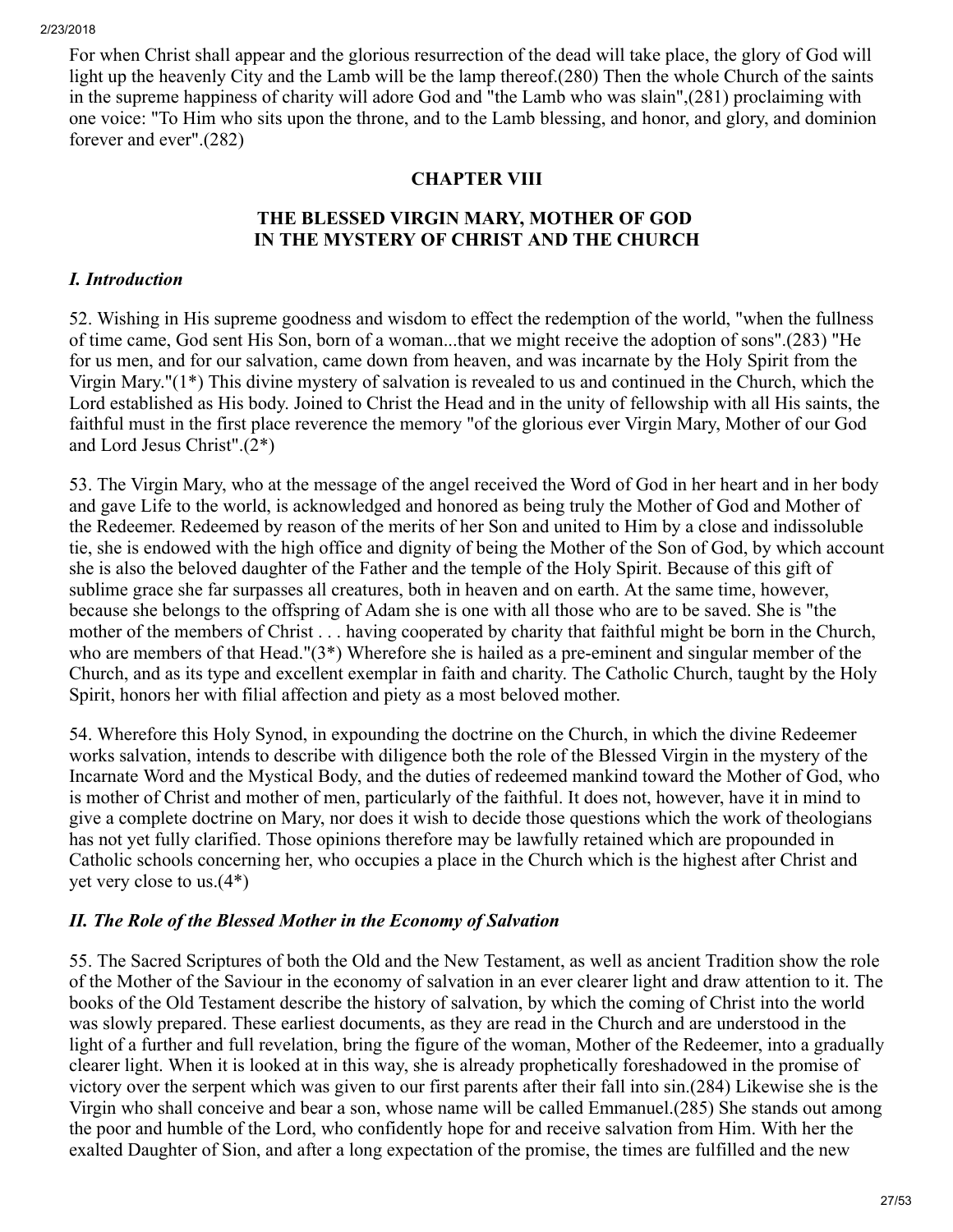Economy established, when the Son of God took a human nature from her, that He might in the mysteries of His flesh free man from sin.

56. The Father of mercies willed that the incarnation should be preceded by the acceptance of her who was predestined to be the mother of His Son, so that just as a woman contributed to death, so also a woman should contribute to life. That is true in outstanding fashion of the mother of Jesus, who gave to the world Him who is Life itself and who renews all things, and who was enriched by God with the gifts which befit such a role. It is no wonder therefore that the usage prevailed among the Fathers whereby they called the mother of God entirely holy and free from all stain of sin, as though fashioned by the Holy Spirit and formed as a new creature.(5\*) Adorned from the first instant of her conception with the radiance of an entirely unique holiness, the Virgin of Nazareth is greeted, on God's command, by an angel messenger as "full of grace",(286) and to the heavenly messenger she replies: "Behold the handmaid of the Lord, be it done unto me according to thy word".(287) Thus Mary, a daughter of Adam, consenting to the divine Word, became the mother of Jesus, the one and only Mediator. Embracing God's salvific will with a full heart and impeded by no sin, she devoted herself totally as a handmaid of the Lord to the person and work of her Son, under Him and with Him, by the grace of almighty God, serving the mystery of redemption. Rightly therefore the holy Fathers see her as used by God not merely in a passive way, but as freely cooperating in the work of human salvation through faith and obedience. For, as St. Irenaeus says, she "being obedient, became the cause of salvation for herself and for the whole human race."(6\*) Hence not a few of the early Fathers gladly assert in their preaching, "The knot of Eve's disobedience was untied by Mary's obedience; what the virgin Eve bound through her unbelief, the Virgin Mary loosened by her faith."(7\*) Comparing Mary with Eve, they call her "the Mother of the living,"(8\*) and still more often they say: "death through Eve, life through Mary."(9\*)

57. This union of the Mother with the Son in the work of salvation is made manifest from the time of Christ's virginal conception up to His death it is shown first of all when Mary, arising in haste to go to visit Elizabeth, is greeted by her as blessed because of her belief in the promise of salvation and the precursor leaped with joy in the womb of his mother.(288) This union is manifest also at the birth of Our Lord, who did not diminish His mother's virginal integrity but sanctified it,(10\*) when the Mother of God joyfully showed her firstborn Son to the shepherds and Magi. When she presented Him to the Lord in the temple, making the offering of the poor, she heard Simeon foretelling at the same time that her Son would be a sign of contradiction and that a sword would pierce the mother's soul, that out of many hearts thoughts might be revealed.(289) When the Child Jesus was lost and they had sought Him sorrowing, His parents found Him in the temple, taken up with the things that were His Father's business; and they did not understand the word of their Son. His Mother indeed kept these things to be pondered over in her heart.(290)

58. In the public life of Jesus, Mary makes significant appearances. This is so even at the very beginning, when at the marriage feast of Cana, moved with pity, she brought about by her intercession the beginning of miracles of Jesus the Messiah.(291) In the course of her Son's preaching she received the words whereby in extolling a kingdom beyond the calculations and bonds of flesh and blood, He declared blessed(292) those who heard and kept the word of God, as she was faithfully doing.(293) After this manner the Blessed Virgin advanced in her pilgrimage of faith, and faithfully persevered in her union with her Son unto the cross, where she stood, in keeping with the divine plan,(294) grieving exceedingly with her only begotten Son, uniting herself with a maternal heart with His sacrifice, and lovingly consenting to the immolation of this Victim which she herself had brought forth. Finally, she was given by the same Christ Jesus dying on the cross as a mother to His disciple with these words: "Woman, behold thy son".(295) (11\*)

59. But since it has pleased God not to manifest solemnly the mystery of the salvation of the human race before He would pour forth the Spirit promised by Christ, we see the apostles before the day of Pentecost "persevering with one mind in prayer with the women and Mary the Mother of Jesus, and with His brethren",(296) and Mary by her prayers imploring the gift of the Spirit, who had already overshadowed her in the Annunciation. Finally, the Immaculate Virgin, preserved free from all guilt of original sin,(12\*) on the completion of her earthly sojourn, was taken up body and soul into heavenly glory,(13\*) and exalted by the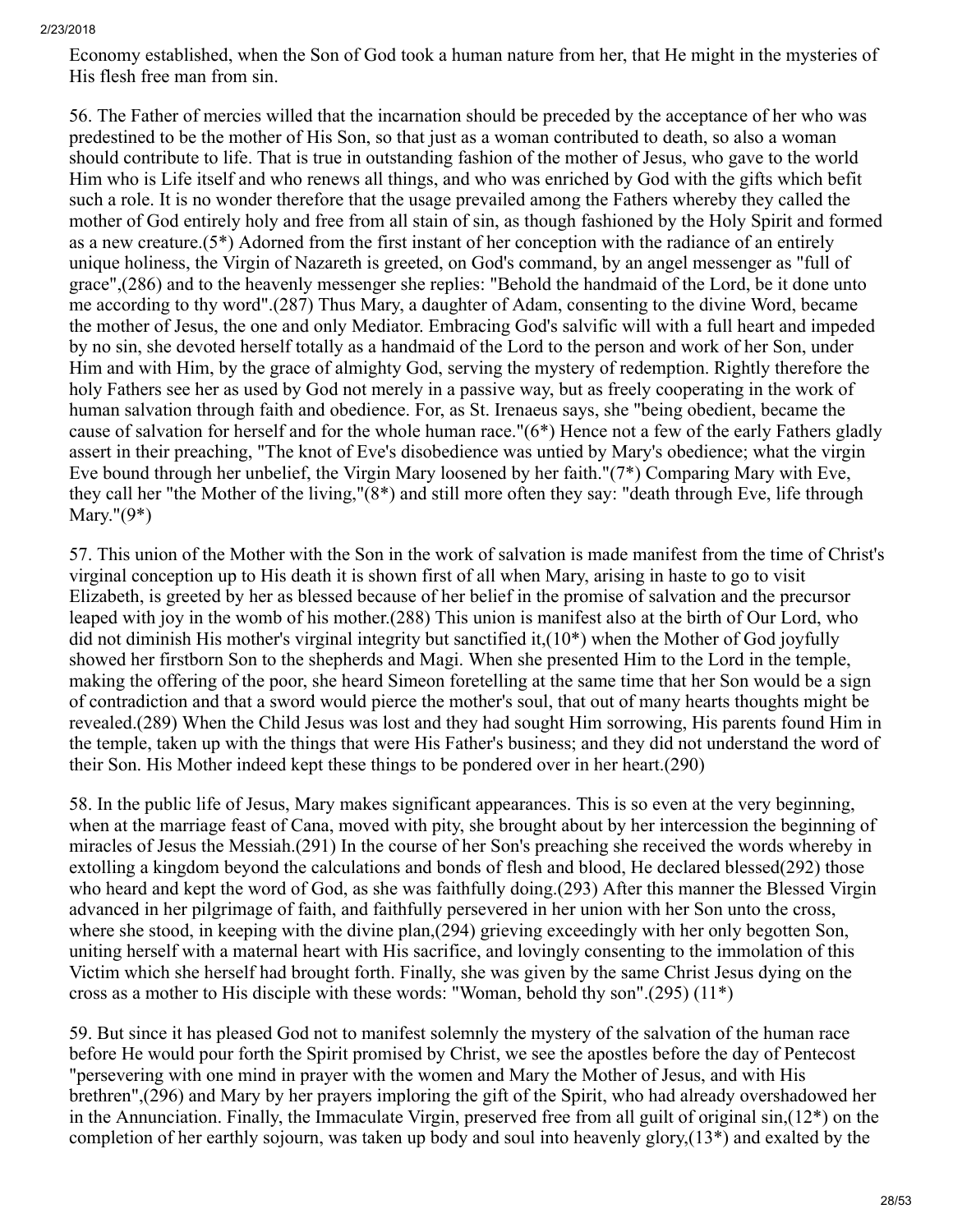Lord as Queen of the universe, that she might be the more fully conformed to her Son, the Lord of lords(297) and the conqueror of sin and death. $(14^*)$ 

# *III. On the Blessed Virgin and the Church*

60. There is but one Mediator as we know from the words of the apostle, "for there is one God and one mediator of God and men, the man Christ Jesus, who gave himself a redemption for all".(298) The maternal duty of Mary toward men in no wise obscures or diminishes this unique mediation of Christ, but rather shows His power. For all the salvific influence of the Blessed Virgin on men originates, not from some inner necessity, but from the divine pleasure. It flows forth from the superabundance of the merits of Christ, rests on His mediation, depends entirely on it and draws all its power from it. In no way does it impede, but rather does it foster the immediate union of the faithful with Christ.

61. Predestined from eternity by that decree of divine providence which determined the incarnation of the Word to be the Mother of God, the Blessed Virgin was on this earth the virgin Mother of the Redeemer, and above all others and in a singular way the generous associate and humble handmaid of the Lord. She conceived, brought forth and nourished Christ. She presented Him to the Father in the temple, and was united with Him by compassion as He died on the Cross. In this singular way she cooperated by her obedience, faith, hope and burning charity in the work of the Saviour in giving back supernatural life to souls. Wherefore she is our mother in the order of grace.

62. This maternity of Mary in the order of grace began with the consent which she gave in faith at the Annunciation and which she sustained without wavering beneath the cross, and lasts until the eternal fulfillment of all the elect. Taken up to heaven she did not lay aside this salvific duty, but by her constant intercession continued to bring us the gifts of eternal salvation.(15\*) By her maternal charity, she cares for the brethren of her Son, who still journey on earth surrounded by dangers and cultics, until they are led into the happiness of their true home. Therefore the Blessed Virgin is invoked by the Church under the titles of Advocate, Auxiliatrix, Adjutrix, and Mediatrix.(16\*) This, however, is to be so understood that it neither takes away from nor adds anything to the dignity and efficaciousness of Christ the one Mediator.(17\*)

For no creature could ever be counted as equal with the Incarnate Word and Redeemer. Just as the priesthood of Christ is shared in various ways both by the ministers and by the faithful, and as the one goodness of God is really communicated in different ways to His creatures, so also the unique mediation of the Redeemer does not exclude but rather gives rise to a manifold cooperation which is but a sharing in this one source.

The Church does not hesitate to profess this subordinate role of Mary. It knows it through unfailing experience of it and commends it to the hearts of the faithful, so that encouraged by this maternal help they may the more intimately adhere to the Mediator and Redeemer.

63. By reason of the gift and role of divine maternity, by which she is united with her Son, the Redeemer, and with His singular graces and functions, the Blessed Virgin is also intimately united with the Church. As St. Ambrose taught, the Mother of God is a type of the Church in the order of faith, charity and perfect union with Christ. (18<sup>\*</sup>) For in the mystery of the Church, which is itself rightly called mother and virgin, the Blessed Virgin stands out in eminent and singular fashion as exemplar both of virgin and mother. (19\*) By her belief and obedience, not knowing man but overshadowed by the Holy Spirit, as the new Eve she brought forth on earth the very Son of the Father, showing an undefiled faith, not in the word of the ancient serpent, but in that of God's messenger. The Son whom she brought forth is He whom God placed as the first-born among many brethren,(299) namely the faithful, in whose birth and education she cooperates with a maternal love.

64. The Church indeed, contemplating her hidden sanctity, imitating her charity and faithfully fulfilling the Father's will, by receiving the word of God in faith becomes herself a mother. By her preaching she brings forth to a new and immortal life the sons who are born to her in baptism, conceived of the Holy Spirit and born of God. She herself is a virgin, who keeps the faith given to her by her Spouse whole and entire.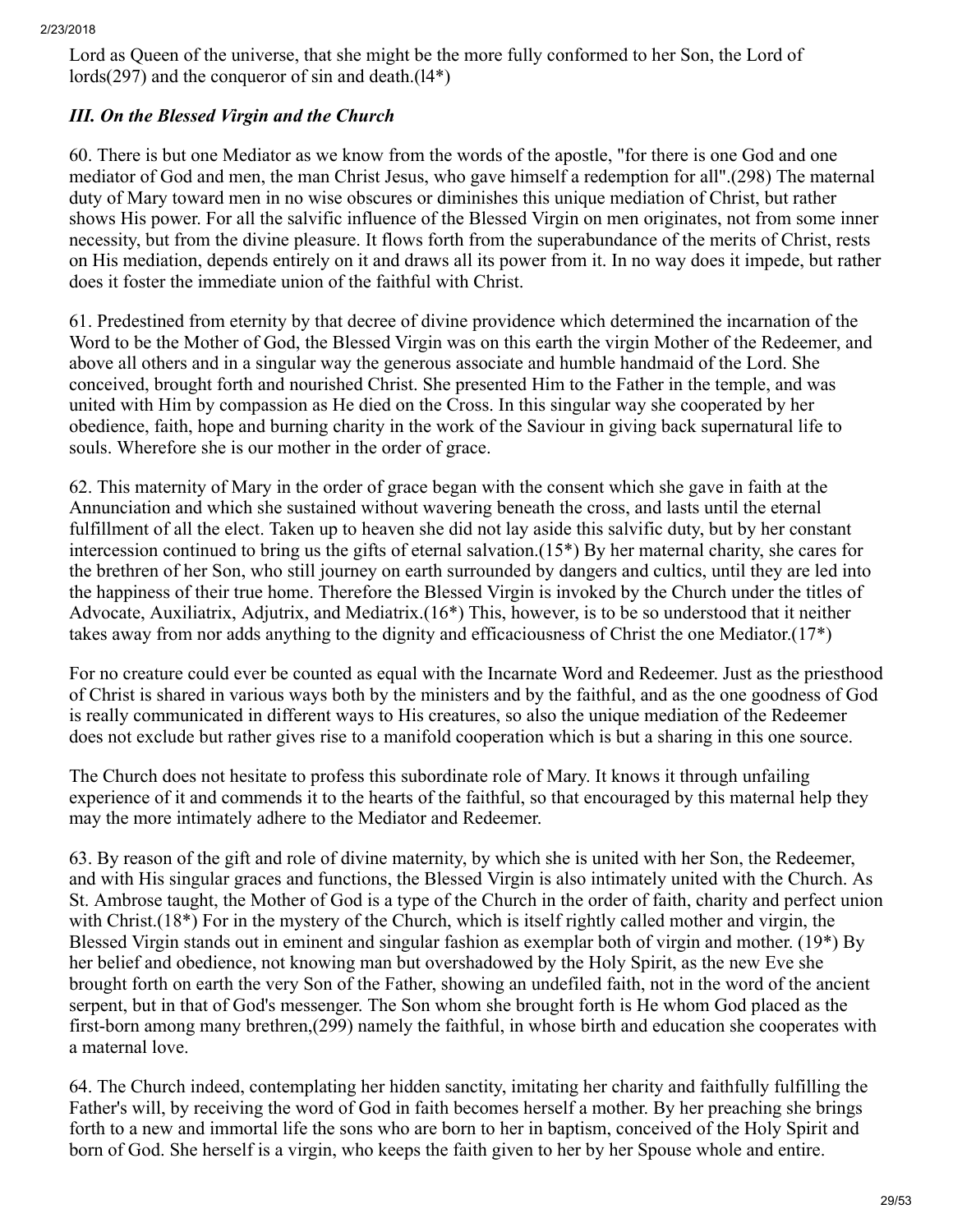Imitating the mother of her Lord, and by the power of the Holy Spirit, she keeps with virginal purity an entire faith, a firm hope and a sincere charity.(20\*)

65. But while in the most holy Virgin the Church has already reached that perfection whereby she is without spot or wrinkle, the followers of Christ still strive to increase in holiness by conquering sin.(300) And so they turn their eyes to Mary who shines forth to the whole community of the elect as the model of virtues. Piously meditating on her and contemplating her in the light of the Word made man, the Church with reverence enters more intimately into the great mystery of the Incarnation and becomes more and more like her Spouse. For Mary, who since her entry into salvation history unites in herself and re-echoes the greatest teachings of the faith as she is proclaimed and venerated, calls the faithful to her Son and His sacrifice and to the love of the Father. Seeking after the glory of Christ, the Church becomes more like her exalted Type, and continually progresses in faith, hope and charity, seeking and doing the will of God in all things. Hence the Church, in her apostolic work also, justly looks to her, who, conceived of the Holy Spirit, brought forth Christ, who was born of the Virgin that through the Church He may be born and may increase in the hearts of the faithful also. The Virgin in her own life lived an example of that maternal love, by which it behooves that all should be animated who cooperate in the apostolic mission of the Church for the regeneration of men.

# *IV. The Cult of the Blessed Virgin in the Church*

66. Placed by the grace of God, as God's Mother, next to her Son, and exalted above all angels and men, Mary intervened in the mysteries of Christ and is justly honored by a special cult in the Church. Clearly from earliest times the Blessed Virgin is honored under the title of Mother of God, under whose protection the faithful took refuge in all their dangers and necessities.(21\*) Hence after the Synod of Ephesus the cult of the people of God toward Mary wonderfully increased in veneration and love, in invocation and imitation, according to her own prophetic words: "All generations shall call me blessed, because He that is mighty hath done great things to me".(301) This cult, as it always existed, although it is altogether singular, differs essentially from the cult of adoration which is offered to the Incarnate Word, as well to the Father and the Holy Spirit, and it is most favorable to it. The various forms of piety toward the Mother of God, which the Church within the limits of sound and orthodox doctrine, according to the conditions of time and place, and the nature and ingenuity of the faithful has approved, bring it about that while the Mother is honored, the Son, through whom all things have their being (302) and in whom it has pleased the Father that all fullness should dwell,(303) is rightly known, loved and glorified and that all His commands are observed.

67. This most Holy Synod deliberately teaches this Catholic doctrine and at the same time admonishes all the sons of the Church that the cult, especially the liturgical cult, of the Blessed Virgin, be generously fostered, and the practices and exercises of piety, recommended by the magisterium of the Church toward her in the course of centuries be made of great moment, and those decrees, which have been given in the early days regarding the cult of images of Christ, the Blessed Virgin and the saints, be religiously observed. (22\*) But it exhorts theologians and preachers of the divine word to abstain zealously both from all gross exaggerations as well as from petty narrow-mindedness in considering the singular dignity of the Mother of God.(23\*) Following the study of Sacred Scripture, the Holy Fathers, the doctors and liturgy of the Church, and under the guidance of the Church's magisterium, let them rightly illustrate the duties and privileges of the Blessed Virgin which always look to Christ, the source of all truth, sanctity and piety. Let them assiduously keep away from whatever, either by word or deed, could lead separated brethren or any other into error regarding the true doctrine of the Church. Let the faithful remember moreover that true devotion consists neither in sterile or transitory affection, nor in a certain vain credulity, but proceeds from true faith, by which we are led to know the excellence of the Mother of God, and we are moved to a filial love toward our mother and to the imitation of her virtues.

# *V. Mary the sign of created hope and solace to the wandering people of God*

68. In the interim just as the Mother of Jesus, glorified in body and soul in heaven, is the image and beginning of the Church as it is to be perfected is the world to come, so too does she shine forth on earth,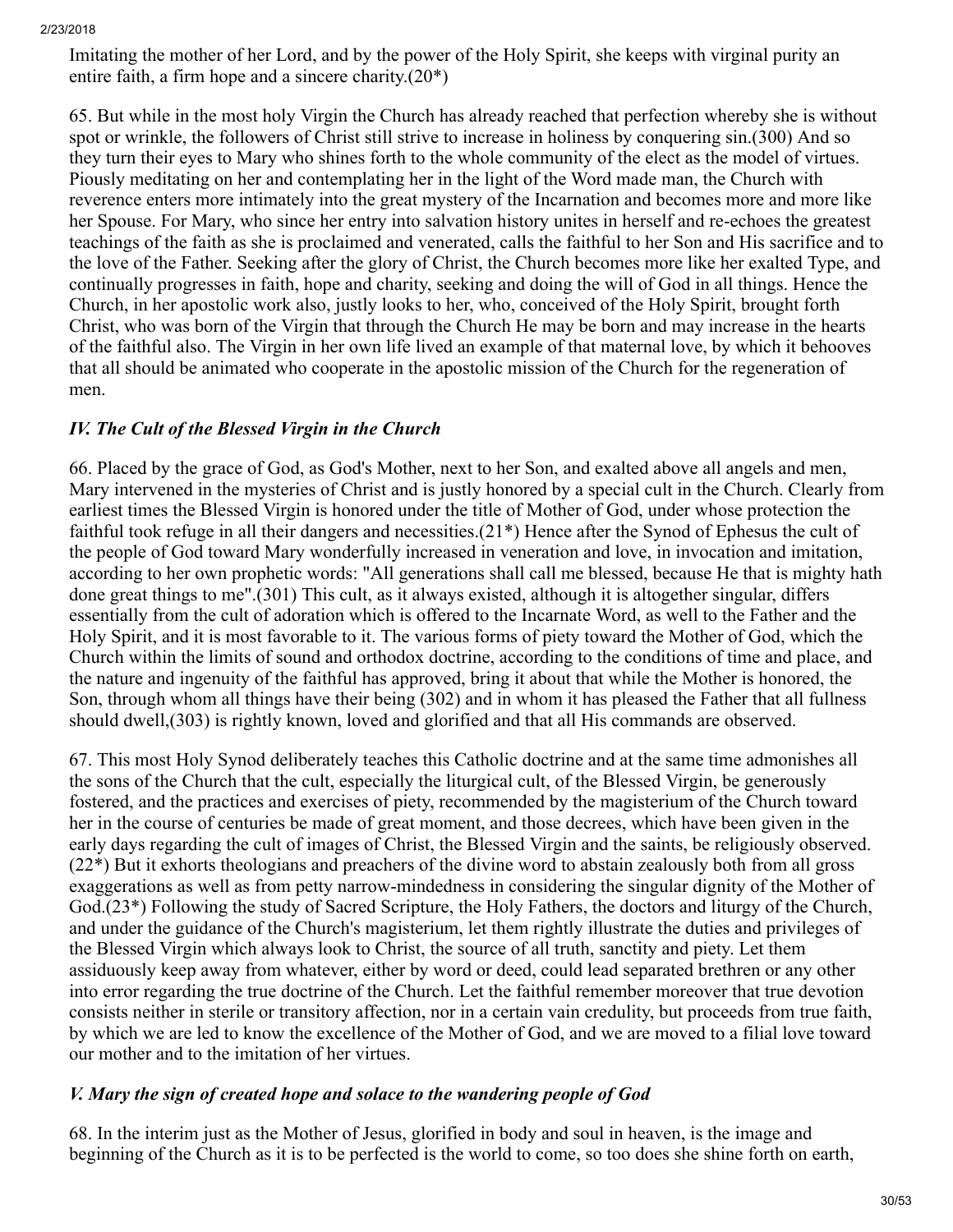until the day of the Lord shall come,(304) as a sign of sure hope and solace to the people of God during its sojourn on earth.

69. It gives great joy and comfort to this holy and general Synod that even among the separated brethren there are some who give due honor to the Mother of our Lord and Saviour, especially among the Orientals, who with devout mind and fervent impulse give honor to the Mother of God, ever virgin.  $(24^*)$  The entire body of the faithful pours forth instant supplications to the Mother of God and Mother of men that she, who aided the beginnings of the Church by her prayers, may now, exalted as she is above all the angels and saints, intercede before her Son in the fellowship of all the saints, until all families of people, whether they are honored with the title of Christian or whether they still do not know the Saviour, may be happily gathered together in peace and harmony into one people of God, for the glory of the Most Holy and Undivided Trinity.

Each and all these items which are set forth in this dogmatic Constitution have met with the approval of the Council Fathers. And We by the apostolic power given Us by Christ together with the Venerable Fathers in the Holy Spirit, approve, decree and establish it and command that what has thus been decided in the Council be promulgated for the glory of God.

*Given in Rome at St. Peter's on November 21, 1964.*

# APPENDIX From the Acts of the Council\* *'NOTIFICATIONES' GIVEN BY THE SECRETARY GENERAL OF THE COUNCIL AT THE 123rd GENERAL CONGREGATION, NOVEMBER 16, 1964*

A question has arisen regarding the precise theological note which should be attached to the doctrine that is set forth in the Schema de Ecclesia and is being put to a vote.

The Theological Commission has given the following response regarding the Modi that have to do with Chapter III of the de Ecclesia Schema: "As is self-evident, the Council's text must always be interpreted in accordance with the general rules that are known to all."

On this occasion the Theological Commission makes reference to its Declaration of March 6, 1964, the text of which we transcribe here:

"Taking conciliar custom into consideration and also the pastoral purpose of the present Council, the sacred Council defines as binding on the Church only those things in matters of faith and morals which it shall openly declare to be binding. The rest of the things which the sacred Council sets forth, inasmuch as they are the teaching of the Church's supreme magisterium, ought to be accepted and embraced by each and every one of Christ's faithful according to the mind of the sacred Council. The mind of the Council becomes known either from the matter treated or from its manner of speaking, in accordance with the norms of theological interpretation."

\*\*The following was published as an appendix to the official Latin version of the Constitution on the Church.\*\*

A preliminary note of explanation is being given to the Council Fathers from higher-authority, regarding the Modi bearing on Chapter III of the Schema de Ecclesia; the doctrine set forth in Chapter III ought to be explained and understood in accordance with the meaning and intent of this explanatory note.

# *Preliminary Note of Explanation*

The Commission has decided to preface the assessment of the Modi with the following general observations.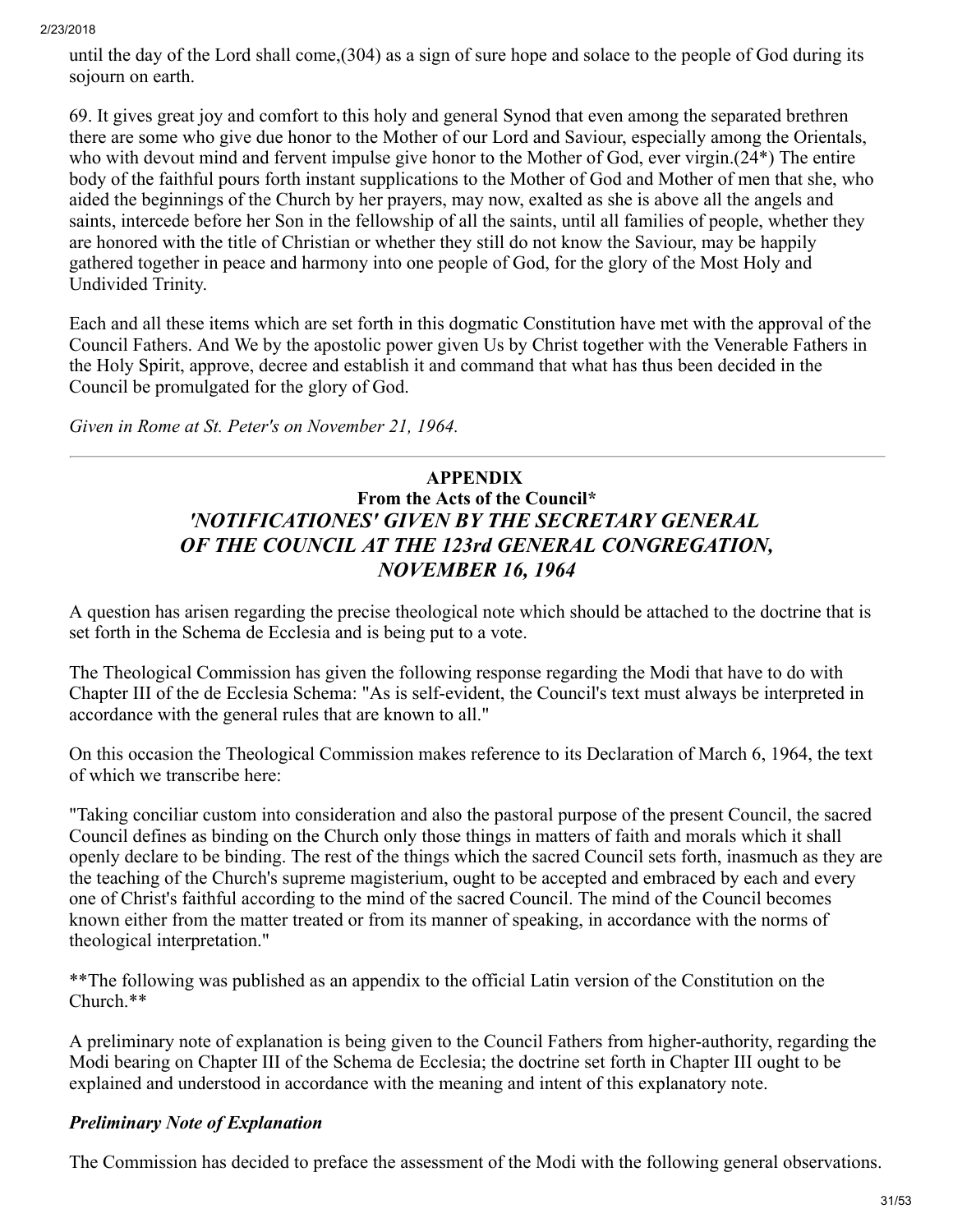1. "College" is not understood in a strictly juridical sense, that is as a group of equals who entrust their power to their president, but as a stable group whose structure and authority must be learned from Revelation. For this reason, in reply to Modus 12 it is expressly said of the Twelve that the Lord set them up "as a college or stable group." Cf. also Modus 53, c.

For the same reason, the words "Ordo" or "Corpus" are used throughout with reference to the College of bishops. The parallel between Peter and the rest of the Apostles on the one hand, and between the Supreme Pontiff and the bishops on the other hand, does not imply the transmission of the Apostles' extraordinary power to their successors; nor does it imply, as is obvious, equality between the head of the College and its members, but only a proportionality between the first relationship (Peter-Apostles) and the second (Popebishops). Thus the Commission decided to write "pari ratione, " not "eadem ratione," in n. 22. Cf. Modus 57.

2. A person becomes a member of the College by virtue of Episcopal consecration and by hierarchical communion with the head of the College and with its members. Cf. n. 22, end of 1 1.

In his consecration a person is given an ontological participation in the sacred functions [munera]; this is absolutely clear from Tradition, liturgical tradition included. The word "functions [munera]" is used deliberately instead of the word "powers [potestates]," because the latter word could be understood as a power fully ready to act. But for this power to be fully ready to act, there must be a further canonical or juridical determination through the hierarchical authority. This determination of power can consist in the granting of a particular office or in the allotment of subjects, and it is done according to the norms approved by the supreme authority. An additional norm of this sort is required by the very nature of the case, because it involves functions [munera] which must be exercised by many subjects cooperating in a hierarchical manner in accordance with Christ's will. It is evident that this "communion" was applied in the Church's life according to the circumstances of the time, before it was codified as law.

For this reason it is clearly stated that hierarchical communion with the head and members of the church is required. Communion is a notion which is held in high honor in the ancient Church (and also today, especially in the East). However, it is not understood as some kind of vague disposition, but as an organic reality which requires a juridical form and is animated by charity. Hence the Commission, almost unanimously, decided that this wording should be used: "in hierarchical communion." Cf. Modus 40 and the statements on canonical mission (n. 24).

The documents of recent Pontiffs regarding the jurisdiction of bishops must be interpreted in terms of this necessary determination of powers.

3. The College, which does not exist without the head, is said "to exist also as the subject of supreme and full power in the universal Church." This must be admitted of necessity so that the fullness of power belonging to the Roman Pontiff is not called into question. For the College, always and of necessity, includes its head, because in the college he preserves unhindered his function as Christ's Vicar and as Pastor of the universal Church. In other words, it is not a distinction between the Roman Pontiff and the bishops taken collectively, but a distinction between the Roman Pontiff taken separately and the Roman Pontiff together with the bishops. Since the Supreme Pontiff is head of the College, he alone is able to perform certain actions which are not at all within the competence of the bishops, e.g., convoking the College and directing it, approving norms of action, etc. Cf. Modus 81. It is up to the judgment of the Supreme Pontiff, to whose care Christ's whole flock has been entrusted, to determine, according to the needs of the Church as they change over the course of centuries, the way in which this care may best be exercised—whether in a personal or a collegial way. The Roman Pontiff, taking account of the Church's welfare, proceeds according to his own discretion in arranging, promoting and approving the exercise of collegial activity.

4. As Supreme Pastor of the Church, the Supreme Pontiff can always exercise his power at will, as his very office demands. Though it is always in existence, the College is not as a result permanently engaged in strictly collegial activity; the Church's Tradition makes this clear. In other words, the College is not always "fully active [in actu pleno]"; rather, it acts as a college in the strict sense only from time to time and only with the consent of its head. The phrase "with the consent of its head" is used to avoid the idea of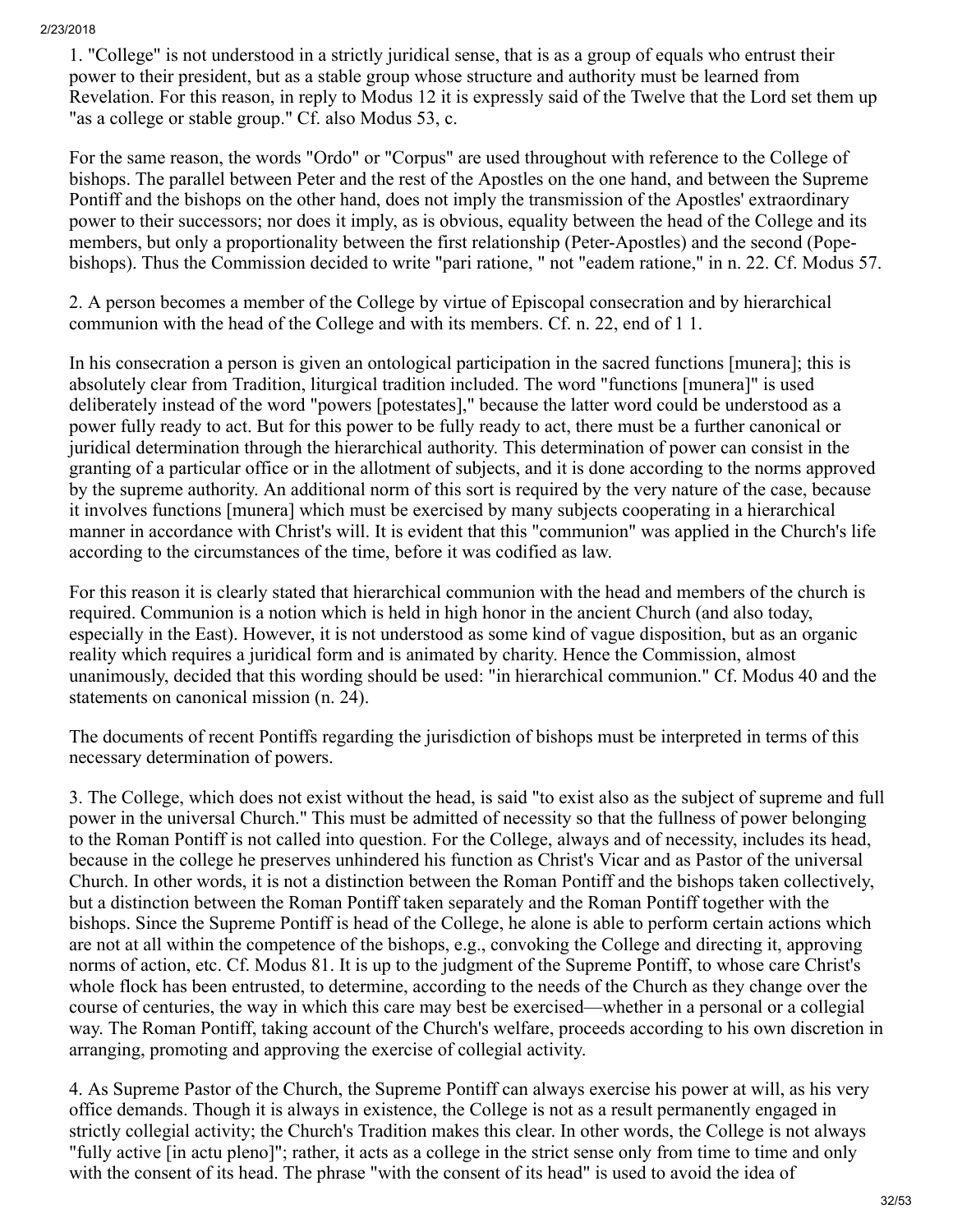dependence on some kind of outsider; the term "consent" suggests rather communion between the head and the members, and implies the need for an act which belongs properly to the competence of the head. This is explicitly affirmed in n. 22, 12, and is explained at the end of that section. The word "only" takes in all cases. It is evident from this that the norms approved by the supreme authority must always be observed. Cf. Modus 84.

It is clear throughout that it is a question of the bishops acting in conjunction with their head, never of the bishops acting independently of the Pope. In the latter instance, without the action of the head, the bishops are not able to act as a College: this is clear from the concept of "College." This hierarchical communion of all the bishops with the Supreme Pontiff is certainly firmly established in Tradition.

N.B. Without hierarchical communion the ontologico-sacramental function [munus], which is to be distinguished from the juridico-canonical aspect, cannot be exercised. However, the Commission has decided that it should not enter into question of liceity and validity. These questions are left to theologians to discuss—specifically the question of the power exercised de facto among the separated Eastern Churches, about which there are various explanations."

## + PERICLE FELICI

*Titular Archbishop of Samosata Secretary General of the Second Vatican Ecumenical Council*

### **NOTES**

- 1 Cf. Mk. 16:15.
- 2 Col. 1:15.
- 3 Rom. 8:29.
- 4 Cf. Eph. 1:4-5 and 10.
- 5 Cf. Jn. 19:34.
- 6 Jn. 12:32.
- 7 1 Cor 5:7.
- 8 Cf. 1 Cor. 10:17.
- 9 Cf. Jn. 17:4.
- 10 Cf Eph. 1:18.
- 11 Cf Jn. 4:14; 7:38-39.
- 12 Cf. Rom. 8:10-11.
- 13 Cf. Cor. 3:16; 6:19.
- 14 Cf. Gal. 4:6; Rom. 8:15-16 and 26.
- 15 Cf. Jn. 16:13.
- 16 Cf. Eph. 1:11-12; 1 Cor. 12:4 Gal. 5:22.
- 17. Rev. 22:17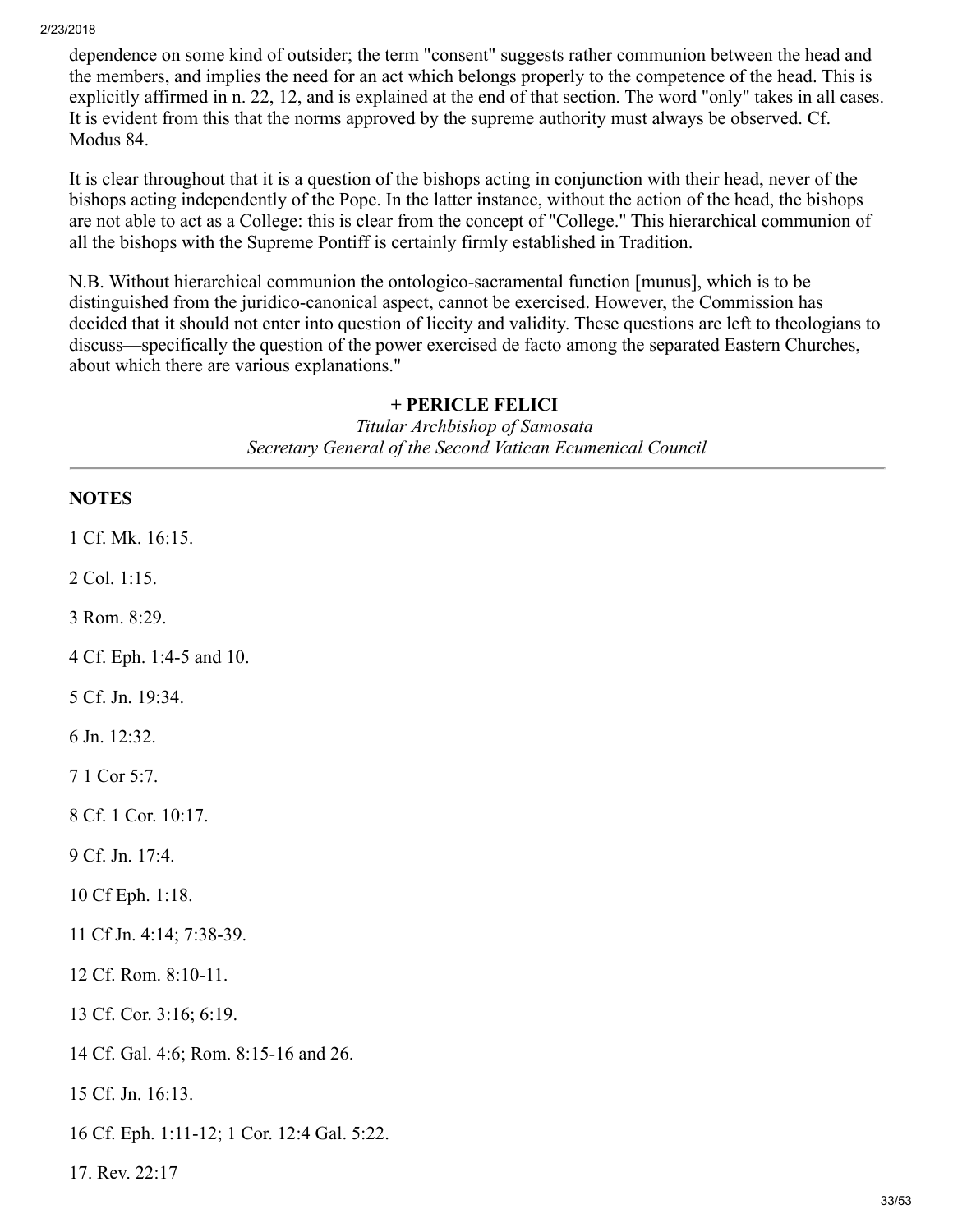18. Mk. 1:15; cf. Mt. 4:17.

19. Mk. 4:14.

20 Lk. 12:32.

21 Cf. Mk. 4:26-29.

22 Lk. 11:20; cf. Mt.12:28.

23 Mk. 10.45.

24 Cf. Acts 2:36; Heb. 5:6; 7:17-21.

25 Cf. Acts 2:33.

26 Jn. 10:1-10.

27 Cf. Is. 40:11; Ex. 34:11ff.

28 Cf Jn. 10:11; 1 Pt. 5:4.

29 Cf. Jn. 10:11-15.

30 l Cor. 3:9.

31 1 Rom. 11:13-26.

32 Mt. 21:33-43; cf. Is. 5:1 ff.

33 Jn. 15:1-5.

34 1 Cor. 3:9.

35 Mt 21:42; cf. Acts 4:11; 1 Pt. 2:7; Ps. 117:22.

36 Cf. 1 Cor. 3:11.

37 1 Tim. 3:15.

38 Eph. 2:19-22.

39 Rev. 21:3.

40 1 Pt. 2:5.

41 Rev. 21:16.

42 Gal. 4:26; cf. Rev. 12:17.

43 Rev. 19:7; 21:2 and 9; 22:17

44 Eph. 5:26.

45 Eph. 5:29.

46 Cf. Eph. 5:24.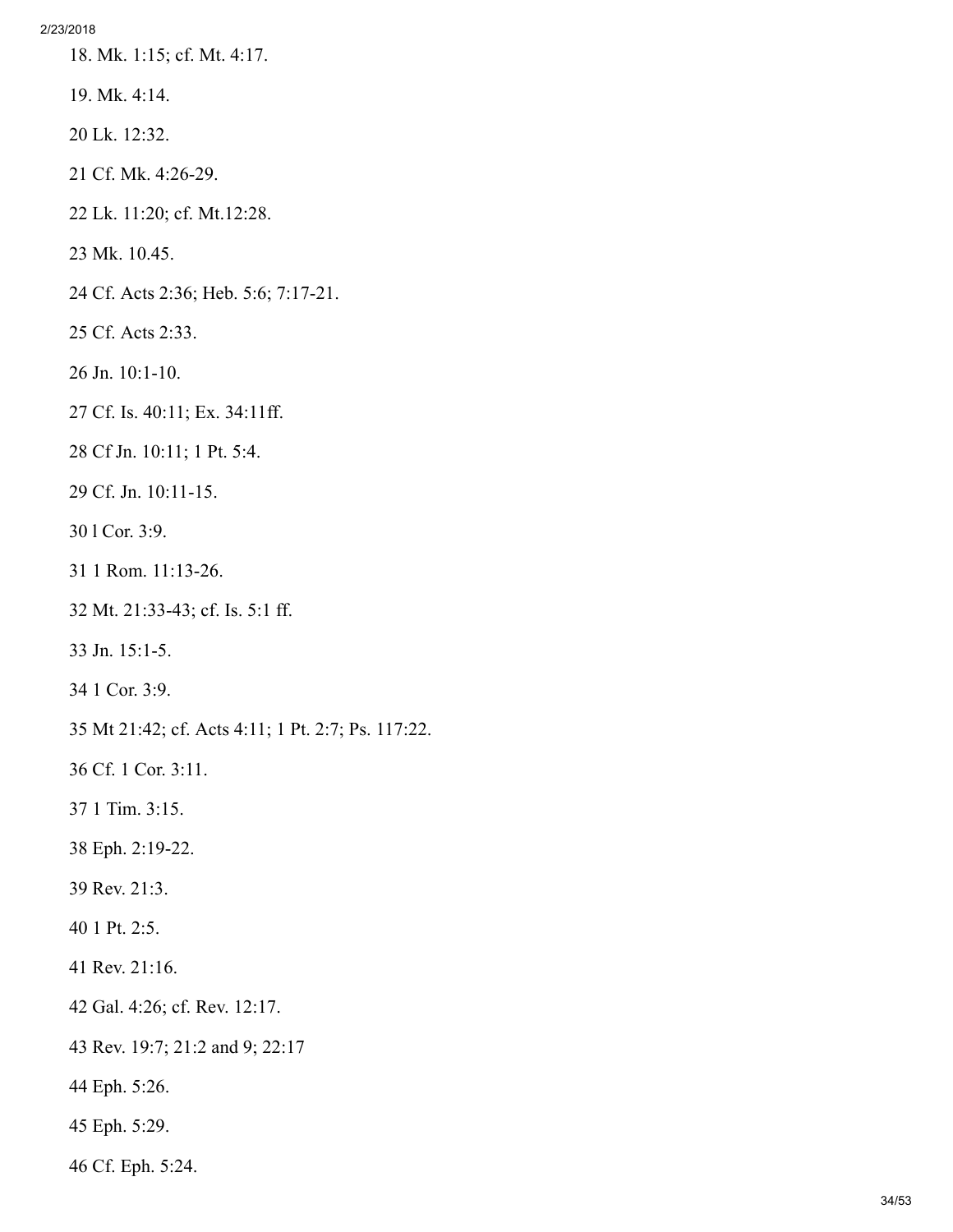47 Cf. Eph. 3:19.

48 Cf. 2 Cor. 5:6.

49 Cf. Col. 3:1-4.

50 Cf. Gal. 6:15; 2 Cor. 5:17.

51 1 Cor. 12:13.

52 Rom. 6:15.

53 1 Cor. 10:17.

54 Cf. 1 Cor 12:27.

55 Rom. 12:5.

56 Cf. 1 Cor. 12:12.

57 Cf. 1 Cor. 12.1-11.

58 Cf. 1 Cor. 14.

59 Cf. l Cor. 12:26.

60 Cf. Col. 1:15-18.

61 Cf. Eph. 1:18-23.

62 Cf. Gal. 4:19.

63 Cf. Phil. 3:21; 2 Tim. 2:11; Eph. 2:6; Col. 2:12 etc.

64 Cf. Rom. 8:17.

65 Col. 2:19.

66 Cf. Eph. 4:11-16.

67 Cf. Eph. 4:23.

68 Cf. Eph. 5:25-28.

69 Ibid. 23-24.

70 Col. 2:9.

71 Cf. Eph. 1:22-23.

72 Cf. Eph. 3:19.

73 Cf. Eph. 4:16.

74 Jn. 21:17.

75 Cf. Mt. 28:18, f.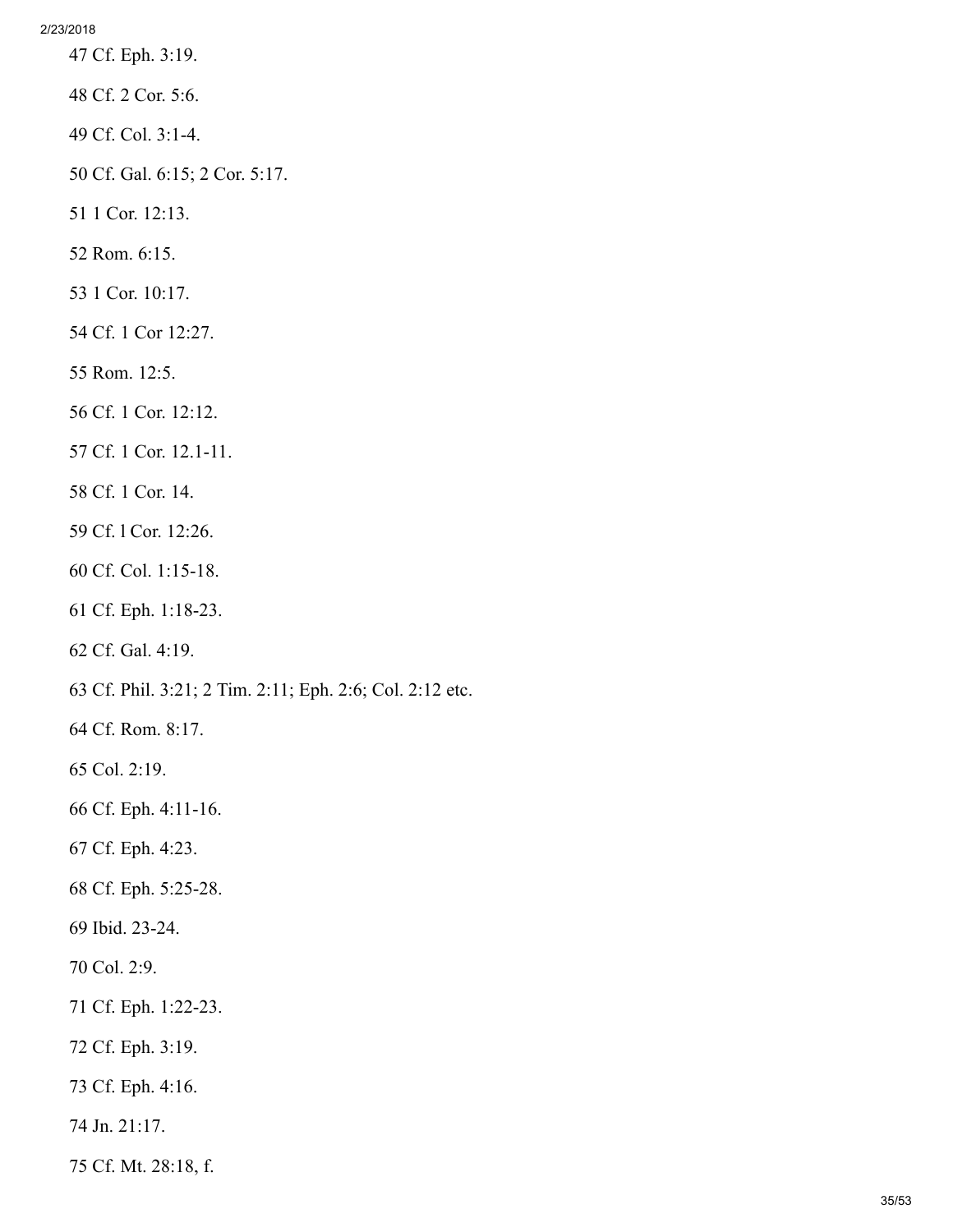76 1 Tim. 3:15.

77 Phil. 2:6.

78 2 Cor. 8:9.

79 Lk. 4:18.

80 Lk. 19:10.

81 Heb. 7:26.

82 2 Cor. 5:21.

83 Cf. Heb. 2:17.

84 Cf. 1 Cor. 11:26.

85 Cf. Acts 10:35.

86 Jer. 31:31-34.

87 Cf. 1 Cor. 11:25.

88 Cf. 1 Pt. 1:23.

89 Cf. Jn. 3:5-6.

90 1 Pt. 2:9-10.

91 Rom. 4:25.

92 Cf. Jn. 13:34.

93 Cf. Col. 3:4.

94 Rom. 8:21.

95 Cf. Mt. 5:13-16.

96 Neh. 13:1; cf. Deut. 23:1 ff; Num. 20:4.

97 Cf. Heb. 13:14.

98 Cf. Mt. 16:18.

99 Cf. Acts 20:28.

100 Cf. Heb. 5:1-5.

101 Cf Rev. 6:1; cf. 5:9-10

102 Cf. 1 Pt.2:4-10.

103 Cf. Acts 2:42-47.

104 Cf. Rom. 12:1.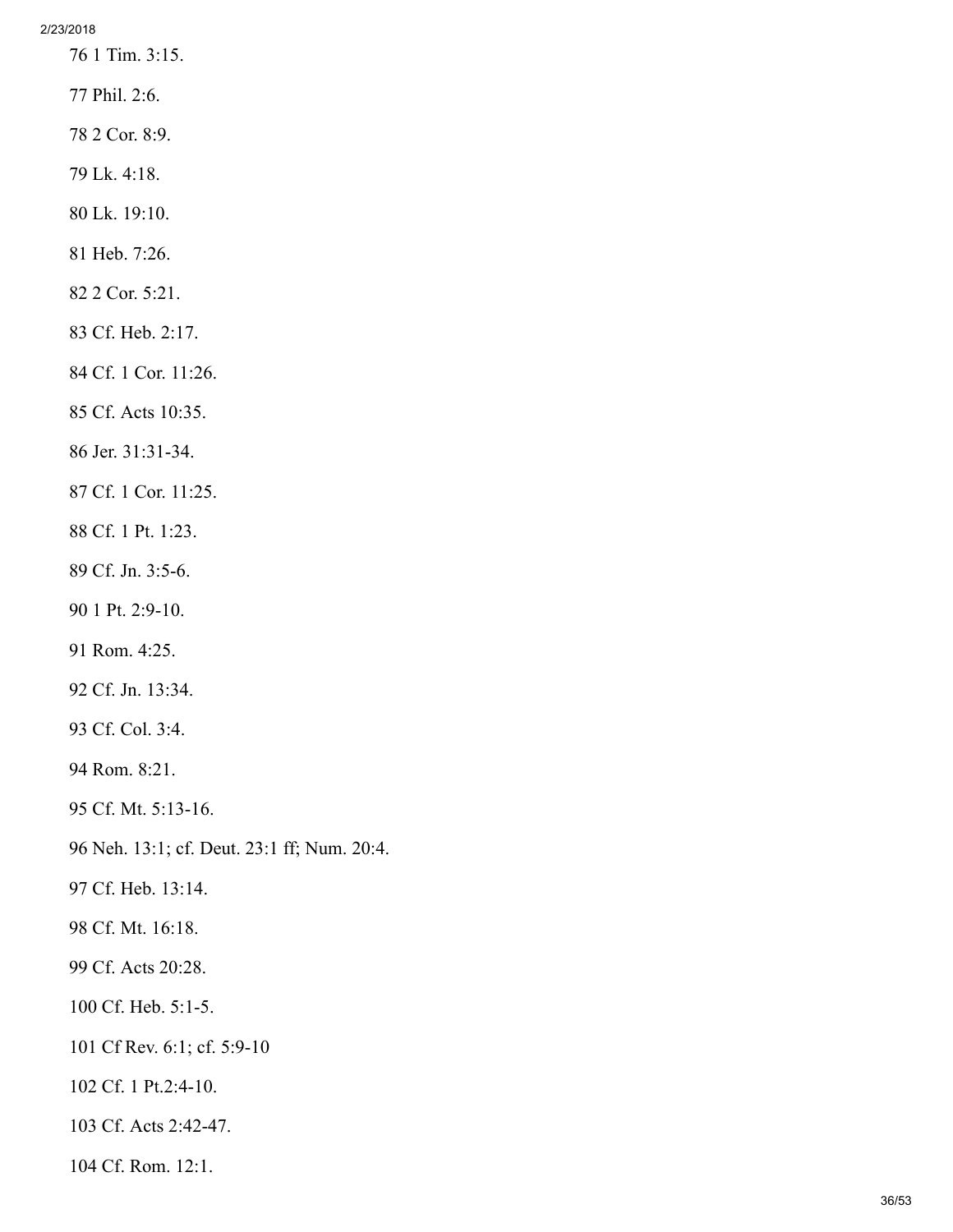105 Cf 1 Pt. 3:15

- 107 Cf. Rom; 8:17; Col. 1:24; 2 Tim. 2:11-12; 1 Pet. 4:13.
- 108 Cf. Eph. 5:32.
- 109 Cf. 1 Cor. 7, 7.
- 110 Cf. Heb. 13:15.
- 111 Cf. Jn. 2:20, 27
- 112 Cf. 1 Thess. 2:13.
- 113 Cf. Jud. 3
- 114 1 Cor. 12:11.
- 115 Cf. 1 Thess 5:12, 19-21.
- 116 Cf. Jn. 11:52.
- 117 Cf. Heb. 1:2.
- 119 Cf. Acts 2:42.
- 120 Cf. Jn. 18:36
- 121 Cf. Ps. 2:8.
- 122 Cf. Ps. 71 (72):10; Is. 60:4-7; Rev. 21:24.
- 123 1 Pet. 4:10.
- 124 Cf. Mk. 16:16; Jn. 3.5.
- 125 Cf. Rom. 9:4-5
- 126 Cf. Rom. 1 l:28-29.
- 127 Cf. Acts 17:25-28.
- 128 Cf. 1 Tim. 2:4.
- 129 Cf Rom. 1:21, 25.
- 130 Mk. 16:16.
- 131 Cf. Jn. 20:21.
- 132 Mt. 2:18-20.
- 133 Cf. Acts 1:8.
- 134 I Cor. 9:16.
- 135 Mal. 1:11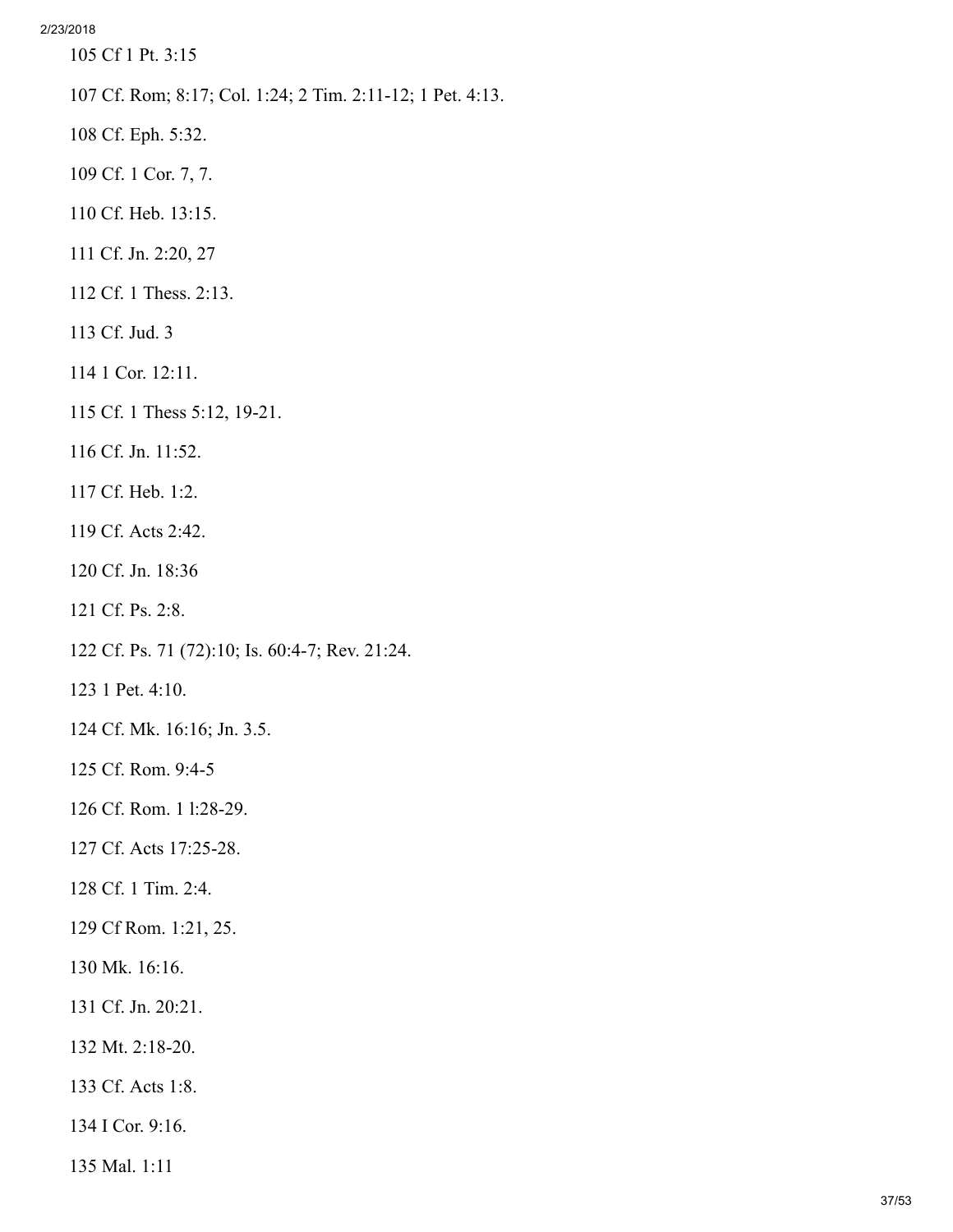136 Jn. 20:21.

- 137 Mk. 3:13-19; Mt. 10:1-42.
- 138 Cf Lk. 6:13.
- 139 Cf. Jn. 21:15-17.
- 140 Rom. 1:16.
- 141 Cf. Mt. 28:16-20; Mk. 16:15; Lk. 24:45-48; Jn. 20:21-23.
- 142 Cf. Mt. 28:20.
- 143 Cf. Acts 2:1-26.
- 144 Acts 1.8.
- 145 Cf. Mk. 16:20.
- 146 Cf. Rev. 21:14; Mt. 16:18; Eph. 2:20.
- 147 Cf. Mt. 28:20.
- 148 Cf. Acts 20:28.
- 149 Cf. Lk. 10:16.
- 150 Cf. 1 Cor. 4:15.
- 151 Cf. 1 Cor. 4:1.
- 152 Cf. Rom. 15:16; Acts 20:24.
- 153 Cf. 2 Cor. 3:8-9.
- 154 Cf Acts 1:8, 2:4, Jn. 20:22-23.
- 155 Cf 1 Tim. 4:14; 2 Tim. 1:6-7.
- 156 Cf. Mt. 16.18-19.
- 157 Cf. Jn. 21:15 ff.
- 158 Mt. 16:19.
- 159 Mt. 18:18, 28:16-20.
- 160 Cf . Mt. 5:10.
- 161 Cf. Mt. 28:18; Mk. 16:15-16; Acts 26:17 ff.
- 162 Cf Acts 1:8- 2:1 ff, 9:15.
- 163 Cf Acts 1:17, 25; 21:19; Rom. 11:13; 1 Tim. 1:12.
- 164 Cf. Mt. 13:52.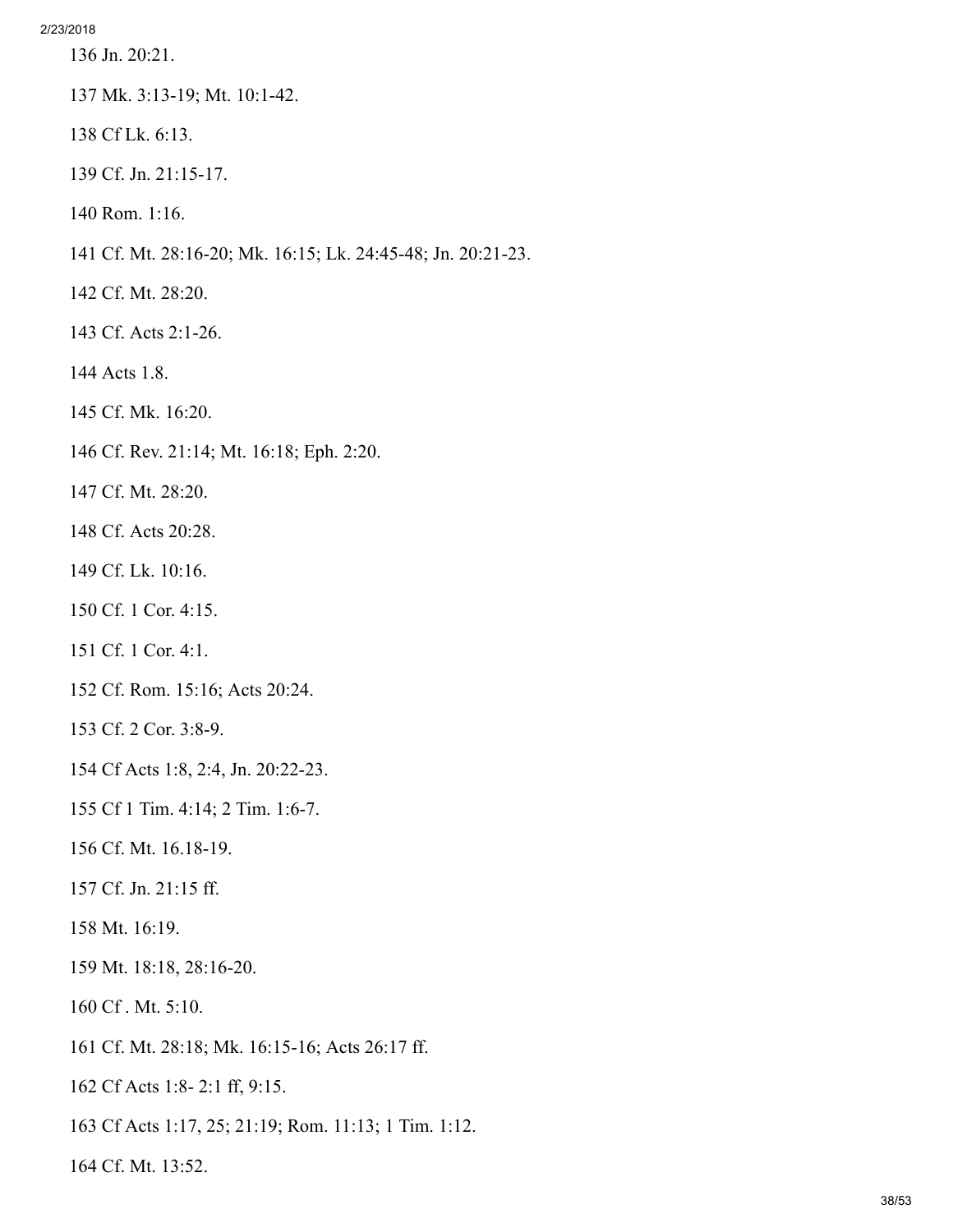165 Cf. 2 Tim. 4:1-4.

- 166 Cf. Lk. 22:32.
- 167 Cf. 1. Thess. 1:5.
- 168 Cf. Rom. 1:16.
- 169 Cf. Lk. 22:26-27.
- 170 Cf. Mt. 20:28; Mk. 10:45.
- 171 Cf. Jn. 10:11.
- 172 Cf. Heb. 5:1-2.
- 173 Cf. Heb. 13:17.
- 174 Cf. Rom. 1:14-15.
- 175 Cf. 1 Cor. 4:15.
- 176 Jn. 10:36.
- 177 Heb. 5:1-10, 7:24, 9:11-28.
- 178 1 Tim. 2:5.
- 179 Cf. 1 Cor. 11:26.
- 180 Cf. Heb. 9:11-28.
- 181 Heb. 5:1-4.
- 182 Jn. 4:24.
- 183 Cf. 1 Tim. 5:17.
- 184 Cf. Eph. 4:12.
- 185 Cf. Jn. 15:15.
- 186 Cf. 1 Cor. 4:15; 1 Pt. 1:23.
- 187 1 Pt. 5:3.
- 188 Cf 1 Cor. 1:2; 2 Cor. 1:1.
- 189 Cf Lk. 15:4-7.
- 190 Eph. 4:15-16.
- 191 1 Rom. 12:4-5
- 192 Cf. Eph. 4:5.
- 193 Gal. 3:28; cf. Col. 3.11.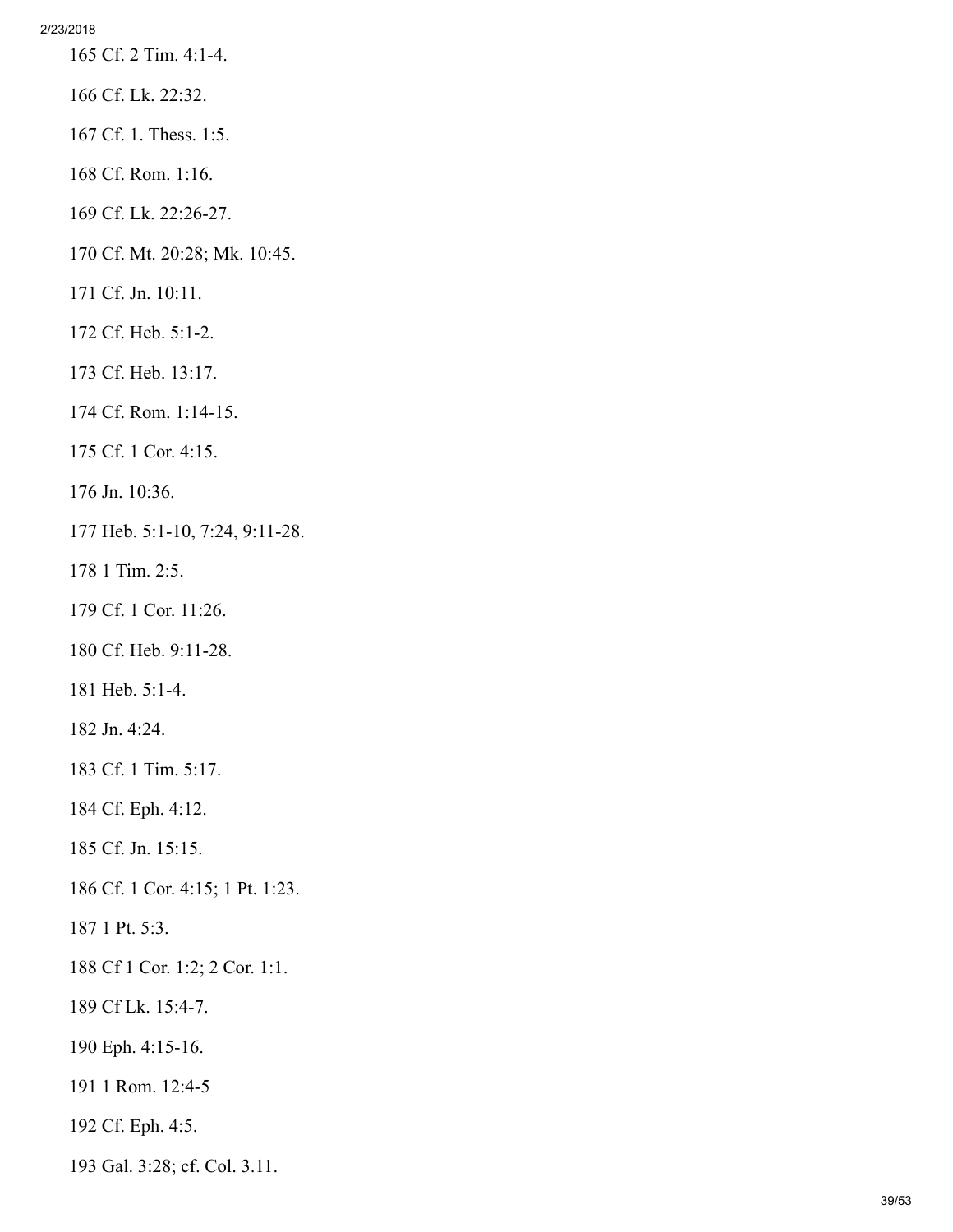194 Cf. 2 Pt. 1:1.

- 195 1 Cor. 12:11.
- 196 Cf. Mt. 20:28.
- 197 Eph. 4:7.
- 198 Cf. Phil. 4:3; Rom. 16:3ff.
- 199 Pt. 2:5.
- 200 Cf. Acts 2:17-18; Rev. 19:10.
- 201 Cf. Eph. 5:16; Col. 4:5.
- 202 Cf. Rom. 8:25.
- 203 Eph. 6:12
- 204 Cf. Rev. 21:1.
- 205 Cf. Heb. 11:1
- 206 Cf. Phil. 2:8-9.
- 207 Cf 1 Cor. 15:27
- 208 Cf. Rom. 6:12.
- 209 Cf Rom. 8:21.
- 210 1 Cor. 3:23.
- 211 Cf. Heb. 13:17.
- 212 Cf. Gal. 5:12.
- 213 Cf Mt. 5:3-9.
- 214 Cf Eph. 5:25-26.
- 215 l Thess. 4.3; cf. Eph.1:4.
- 216 Mt. 5:48.
- 217 Cf. Mk. 12:30.
- 218 Cf. Jn. 13.34; 15:12.
- 219 Eph. 5:3.
- 220 Col . 3:12.
- 221 Cf. Gal. 5:22; Rom. 6:22.
- 222 Cf. Jas. 3:2.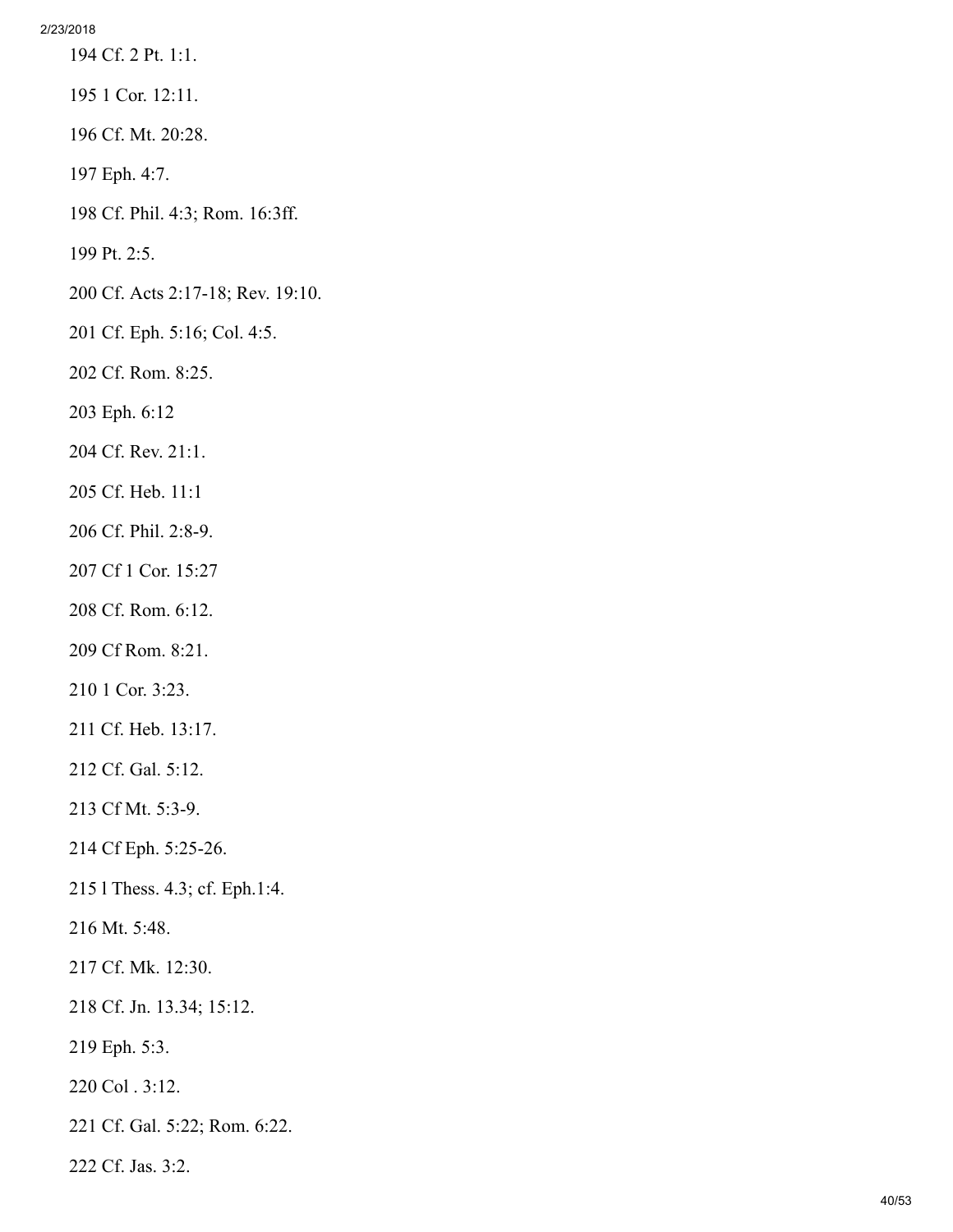223 1 Mt. 6:12.

224 Cf. 1 Pt. 5:3.

225 Cf. 1 Tim. 3:8-10 and 12-1

226 1 Pt. 5:10.

227 1 Jn. 4:16.

228 Cf. Rom. 5:5.

229 Cf. Col. 3:14; Rom. 13:10.

230 Cf. 1 Jn. 3:16; Jn. 15:13.

231 Cf 1 Cor. 7:32-34.

232 Cf Mt. l9:11; 1 Cor.7:7.

233 Phil. 2:7-8.

234 2 Cor. 8:9.

235 Cf 1. Cor. 7:31ff.

236 Ezech. 34:14.

237 Acts 3:21.

238 Cf Eph. 1:10; Col. 1:20; 2 Pt.3:10-13.

239 Cf. Jn. 12:32.

240 Cf. Rom. 6:9.

241 Cf. Phil. 2:12.

242 Cf 1 Cor. 10:11.

243 Cf. 2. Pt. 3:13.

244 Cf. Rom. 8:19-22.

245 Eph. 1:14.

246 Cf. 1 Jn. 3:1.

247 Cf. Col. 3.4

248 Cf. 1 Jn. 3:2

249 2 Cor. 5:6.

250 Cf. Rom. 8:23.

251 Cf. Phil. 1:23.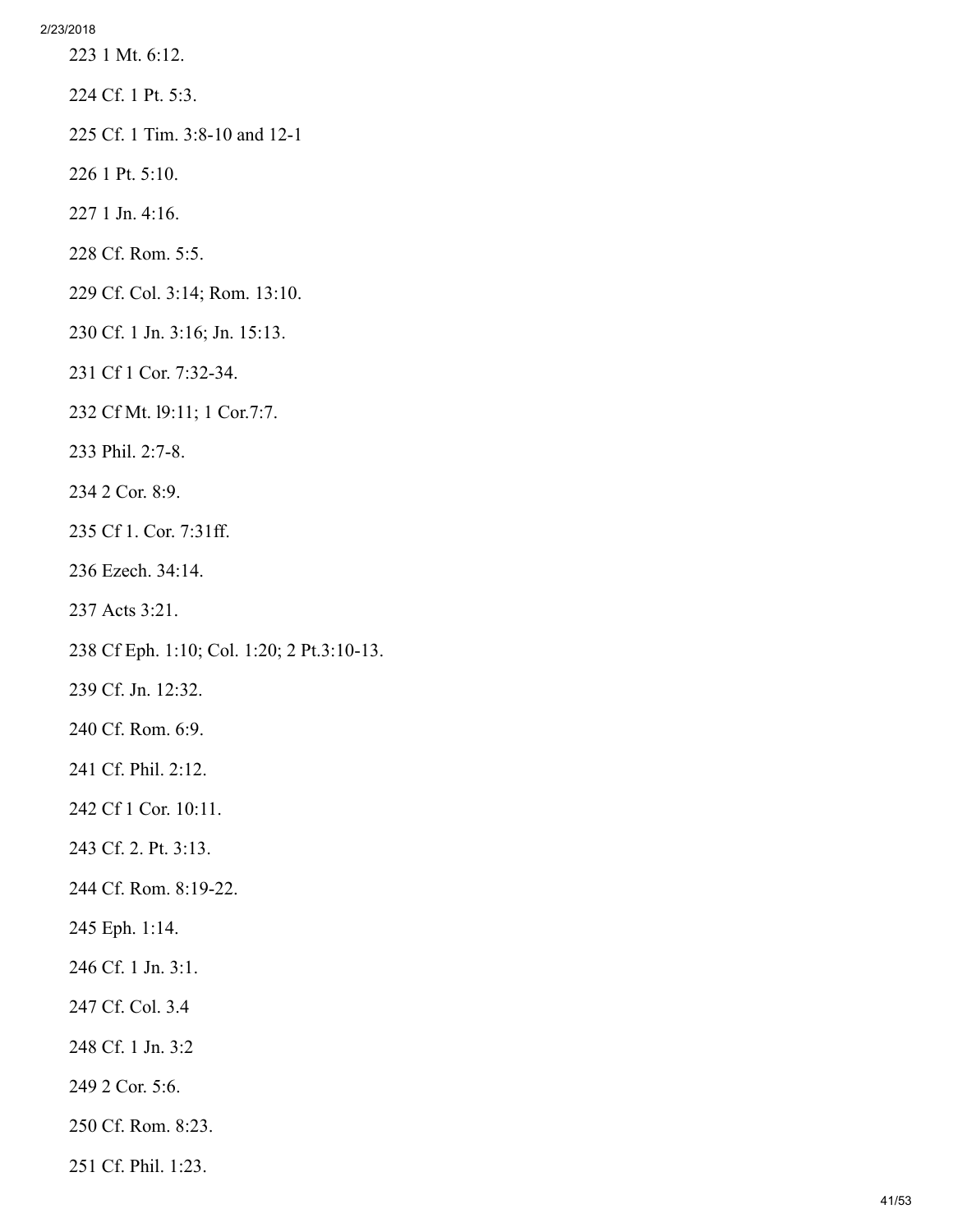252 Cf. 2 Cor 5:15.

- 253 Cf. 2 Cor. 5:9.
- 254 Cf. Eph.6:11-13.
- 255 Cf. Heb 9:27.
- 256 Cf. Mt. 25:31-46.
- 257 Cf. Mt. 25:41.
- 258 Cf. Mt. 25:26.
- 259 Mt. 22:13 and 25:30.
- 260 2 Cor. 5:10.
- 261 Jn. 5:29; Cf. Mt. 25:46.
- 262 Rom. 8:18; cf. 2 Tim. 2.11-12.
- 263 Tit. 2:13.
- 264 Phil. 3,:21.
- 265 2 Thess. 1:10.
- 266 Cf. Mt. 25:31.
- 267 Cf. 1 Cor. 15:26-27.
- 268 Cf. Eph. 4:16.
- 269 Cf. 1 Cor. 12:12-27.
- 270 Cf. 2 Cor. 5.8.
- 271 Cf. 1 Tim. 2.5.
- 272 Cf. Col. 1:24.
- 273 2 Macc. 12:46.
- 274 Cf. Heb. 13:14; 11:10.
- 275 Cf. 2 Cor. 3:18.
- 276 Cf. Heb. 12:1.
- 277 Cf Eph. 4:1-6.
- 278 Cf. Rev. 5:9.
- 279 Cf. Heb. 3:6.
- 280 Cf. Rev. 21:24.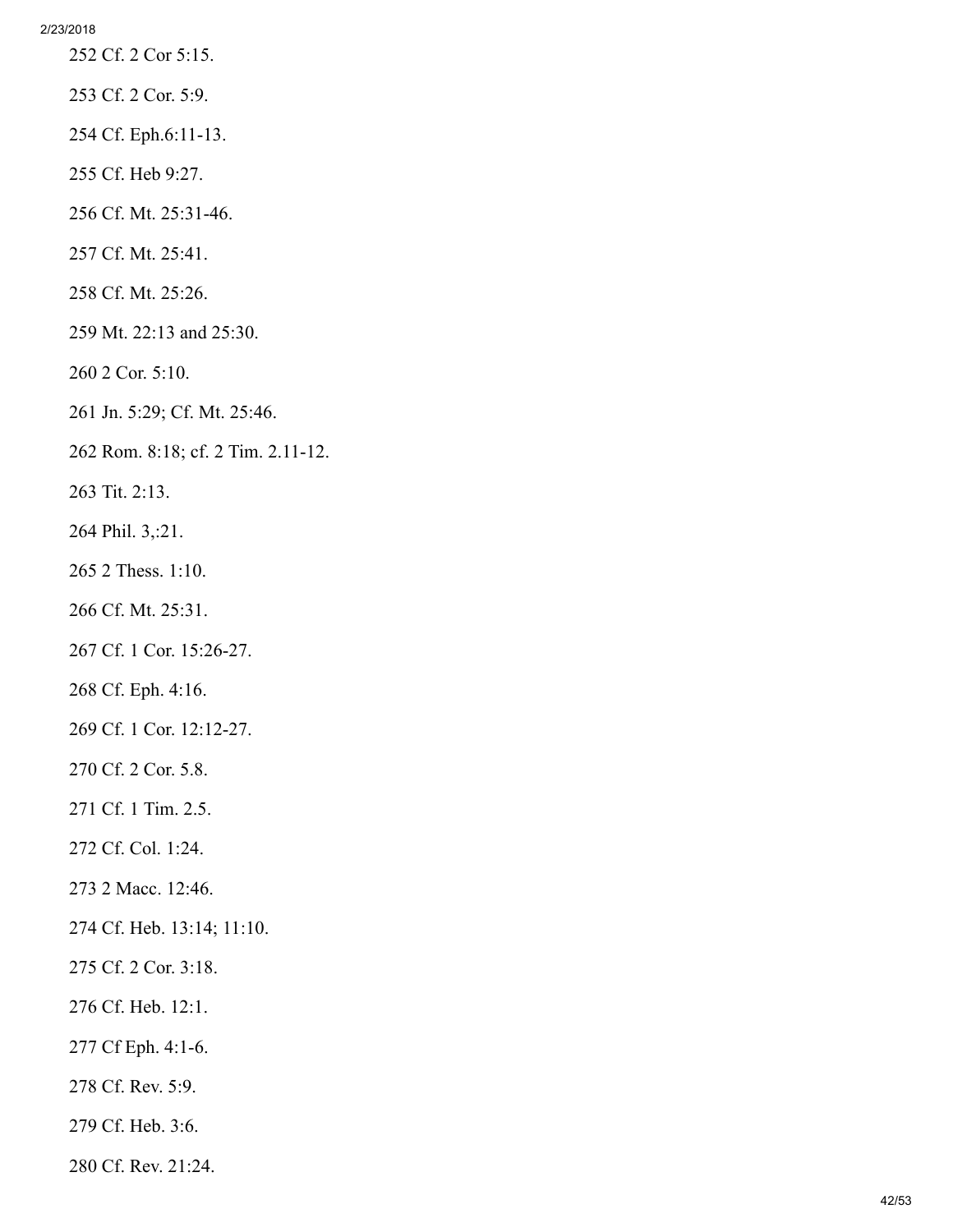281 Rev. 5:12.

282 Rev. 5:13-14.

283 Gal. 4:4-5.

284 Cf. Gen. 3:15.

285 Cf. Is 7:14; cf. Mich. 5:2-3; Mt. 1:22-23.

286 Cf. Lk. 1:28.

287 Lk. 1:38.

288 Cf. Lk. 1:41-45.

289 Cf. Lk. 2:34-35

290 Cf. Lk. 2:41-51.

291 Cf. Jn. 2:1-11.

292 Cf. Mk. 3:35; Lk. 11:27-28.

293 Cf. Lk. 2:19, 51.

294 Cf. Jn. 19:25.

295 Cf. Jn. 19:26-27.

296 Acts 1:14.

297 Cf Rev. 19:16

298 1 Tim. 2:5-6.

299 Rom. 8:29.

300 Cf. Eph 5:27.

301 Lk. 1:48.

302 Cf. Col. 1:15-16.

303 Col 1:19.

304 Cf. 2 Pt. 3:10.

## SUPPLEMENTARY NOTES (\*)

Chapter I

(1) Cfr. S. Cyprianus, Epist. 64, 4: PL 3, 1017. CSEL (Hartcl), III B p. 720. S. Hilarius Pict., In Mt 23, 6: PL 9, 1047. S. Augustinus, passim. S. Cyrillus Alex., Glaph in Gen. 2, 10: PG 69, 110 A.

(2) Cfr. S. Gregorius M., Hom in Evang. 19, 1: PL 76, 1154 B. S Augustinus, Serm. 341, 9, 11: PL 39, 1499 s. S. Io. Damascenus, Adv. Iconocl. 11: PG 96, 1357.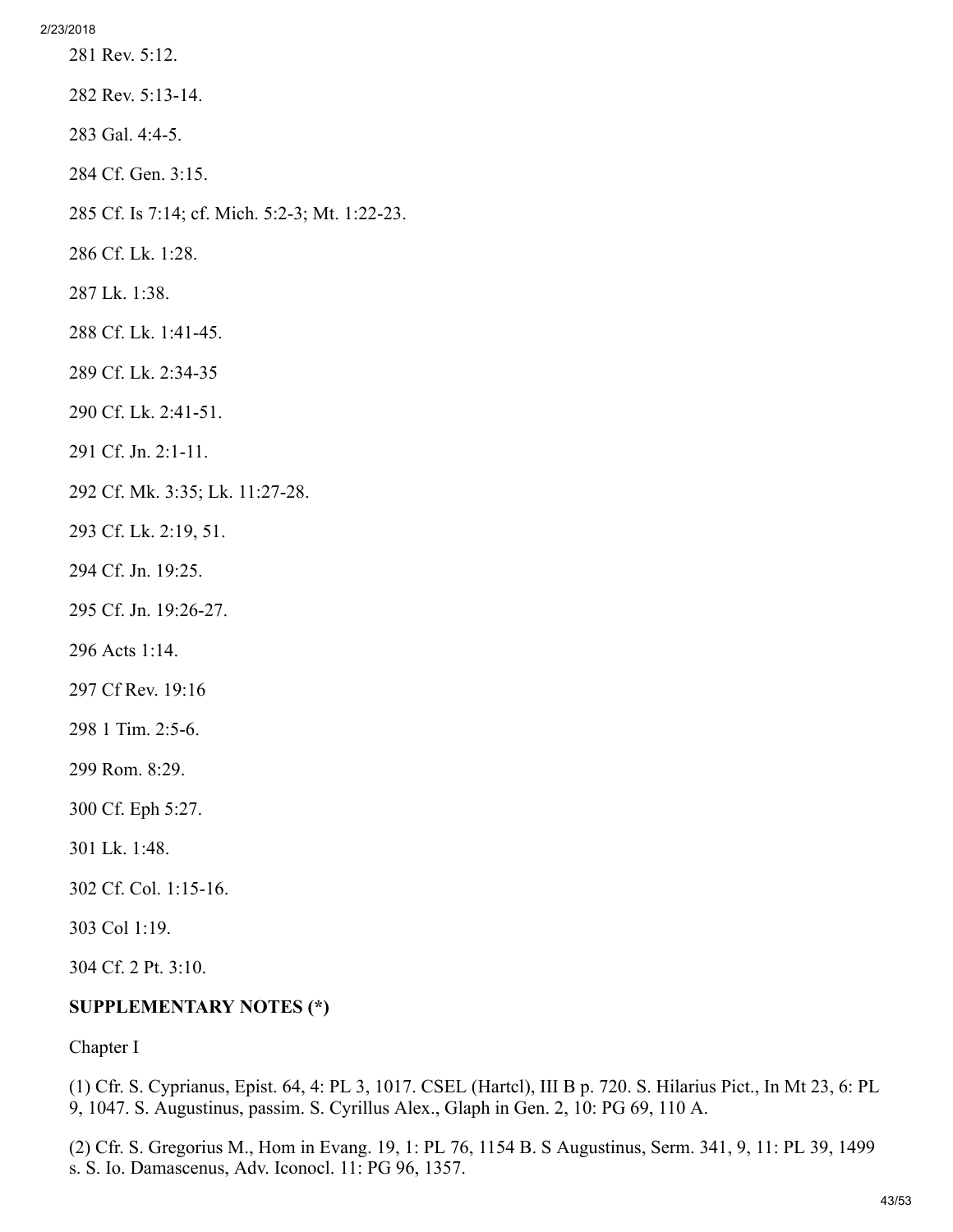(3) Cfr. S. Irenaeus, adv. Haer, 111 24, 1: PG 7, 966 B; Harvey 2, 13i, ed. Sagnard, Sources Chr., p 398.

(4) S. Cyprianus, De Orat Dom. 23: PL 4, 5S3, Hartel, III A, p. 28S. S. Augustinus, Serm. 71, 20, 33: PL 38, 463 s. S. Io. Damascenus, Adv. Iconocl. 12: PG 96, 1358 D.

(5) Cfr. Origenes, In Matth. 16, 21: PG 13, 1443 C, Tertullianus Adv. Marc. 3, 7: PL 2, 357 C, CSEL 47, 3 p. 386. Pro documentis liturgicis, cfr. Sacramentarium Gregorianum: PL 78, 160 B.Vel C. Mohlberg, Liber Sactamentorum romanae ecclesiae, Romao 195O, p. 111, XC:.Deus, qui ex omni coaptacione sanctorum aeternum tibi condis habitaculum..... Hymnus Urbs Ierusalem beata in Breviario monastico, et Coclest urbs Ierusalem in Breviario Romano.

(6) Cfr. S. Thomas, Sumtna Theol. III, q. 62, a. 5, ad 1.

(7) Cfr. Pius XII, Litt. Encycl Mystici Corporis, 29 iun. 1943 AAS 35 (1943), p. 208.

(8) Cfr. Leo XIII, Epist. Encycl Divinum illud, 9 maii 1897: AAS 29 (1896-97) p. 6S0. Pius XII, Litt Encyl. Mystici Corporis, 1. c., pp 219-220; Denz. 2288 (3808).S. Augustinus, Serm. 268, 2: PL 38 232, ct alibi. S. Io. Chrysostomus n Eph. Hom. 9, 3: PG 62, 72. idymus Alex., Trin. 2, 1: PG 39 49 s. S. Thomas, In Col. 1, 18 cet. 5 ed. Marietti, II, n. 46-Sieut constituitur unum eorpus ex nitate animae, ita Ecelesia ex unil atc Spiritus.....

(9) Leo XIII, Litt. Encycl. Sapientiae christianae, 10 ian. 1890 AAS 22 (1889-90) p. 392. Id., Epist. Encycl. Satis cognitium, 29 iun. 1896; AAS 28 (1895-96) pp. 710 ct 724 ss. Pius XII, Litt. Eneyel. Mystici Corporis, 1. c., pp. 199-200.

(10) Cfr. Pius XII, Litt. Encycl. Mystici Corporis, 1. c., p. 221 ss. Id., Lin. Encycl. Humani genesis, 12 Aug. 1950: AAS 42 (1950) p. 571.

(11) Leo XIII, Epist. Encycl. Satis cognitum, 1. c., p. 713.

(12) Cfr. Symbolum Apostolicum: Denz. 6-9 (10-13); Symb. Nic.-Const.: Denz. 86 (150), coll. Prof. fidei Trid.: Denz. 994 et 999 (1862 et 1868).

(13) Dieitur. Saneta (catholica apostolica) Romana Ecelesia .: in Prof. fidei Trid., 1. c. et Concl. Vat. I, Sess. III, Const. dogm. de fide cath.: Denz. 1782 (3001).

(14) S. Augustinus, Civ. Dei, XVIII, 51, 2: PL 41, 614.

Chapter II

(1) Cfr. S. Cyprianus, Epist. 69, 6: PL 3, 1142 B; Hartel 3 B, p. 754: inseparabile unitatis sacramentum ..

(2) Cfr. Pius XII, Alloc. Magnificate Dominum, 2 nov. 1954: AAS 46 (1954) p. 669. Litt. Encycl. Mediator Dei, 20 nov. 1947: AAS 39 (1947) p. 555.

(3) Cfr. Pius XI, Litt. Encycl. Miserentissimus Redemptor, 8 maii 1928: AAS 20 (1928) p. 171 s. Pius XII Alloc. Vous nous avez, 22 sept. 1956: AAS 48 (1956) p. 714.

(4) Cfr. S. Thomas, Summa Theol. III, q. 63, a. 2.

(5) Cfr. S. Cyrillus Hieros., Catech. 17, de Spiritu Sancto, II, 35-37: PG 33, 1009-1012. Nic. Cabasilas, De vita in Christo, lib. III, de utilitate chrismatis: PG 150, 569-580. S. Thomas, Summa Theol. III, q. 65, a. 3 et q. 72, a. 1 et 5.

(6) Cfr. Pius XII, Litt. Encycl. Mediator Dei 20 nov. 1947: AAS 39 (1947), paesertim p. 552 s.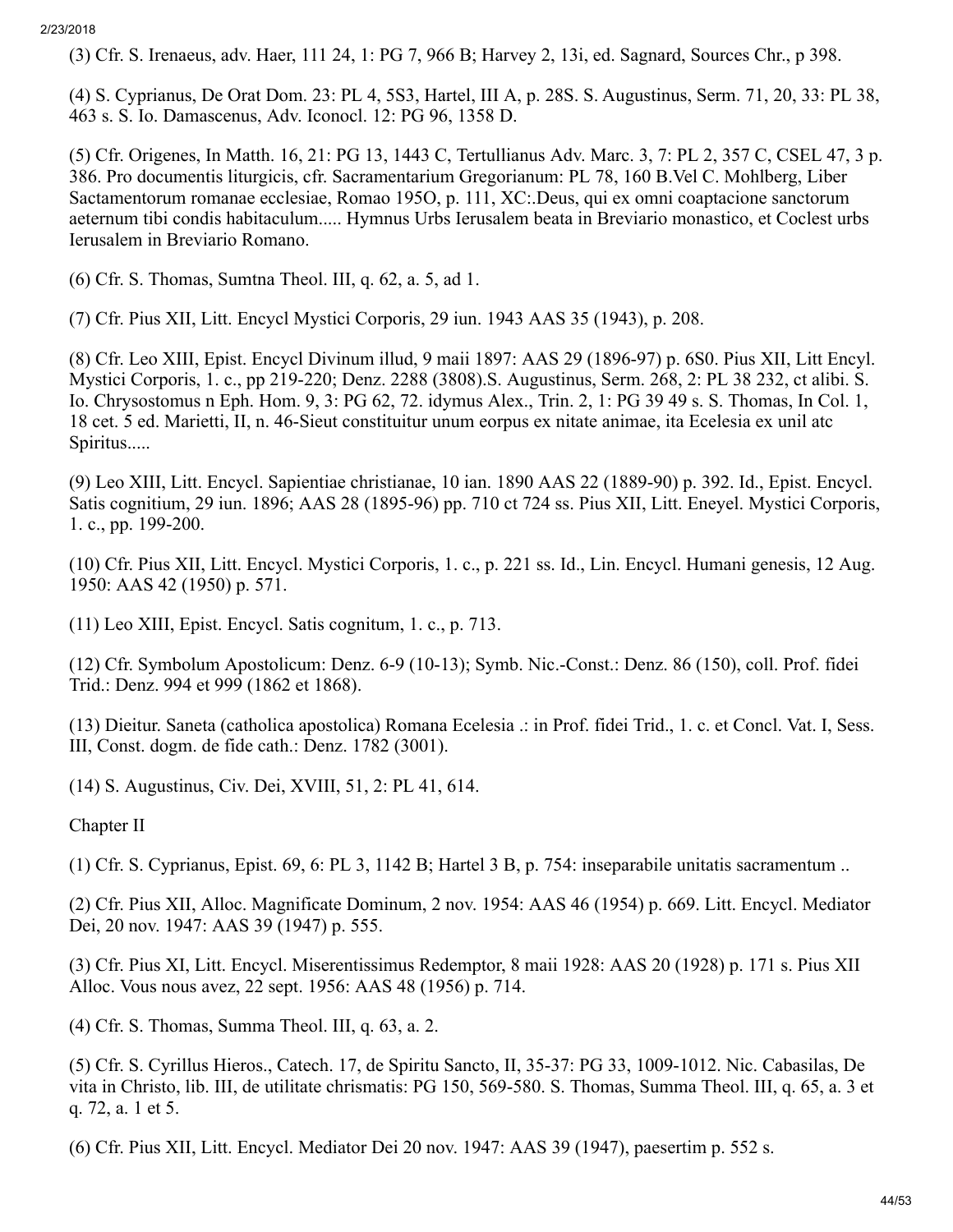(7) I Cor. 7, 7: . Unusquisque proprium donum (idion charisma) habet ex Deo: alius quidem sic alius vero sic .. Cfr. S. Augustinus, De Dono Persev. 14, 37: PL 45, 1015 s.: Non tantum continenti Dei donum est, sed coniugatorum etiam castitas.

(8) Cfr. S. Augustinus, D Praed. Sanct. 14, 27: PL 44, 980.

(9) Cfr. S. Io. Chrysostomus, In Io. Hom. 65, 1: PG 59, 361.

(10) Cfr. S. Irenaeus, Adv. Haer. III, 16, 6; III, 22, 1-3: PG 7, 925 C-926 Aet 955 C - 958 A; Harvey 2, 87 s. et 120-123; Sagnard, Ed. Sources Chret., pp. 290-292 et 372 ss.

(11) Cfr. S. Ignatius M., Ad Rom., Praef.: Ed. Funk, I, p. 252.

(12) Cfr. S. Augustinus, Bapt. c. Donat. V, 28, 39; PL 43, 197: Certe manifestum est, id quod dicitur, in Ecdesia intus et foris, in corde, non in corpore cogitandum. Cfr. ib., III, 19, 26: col. 152; V, 18, 24: col. 189; In Io. Tr. 61, 2: PL 35, 1800, et alibi saepe.

(13) Cfr. Lc. 12, 48: Omni autem, cui multum datum est, multum quaeretur ab eo. Cfr. etiam Mt. 5, 19-20; 7, 21-22; 25 41-46; Iac., 2, 14.

(14) Cfr. Leo XIII, Epist. Apost. Praeclara gratulationis, 20 iun. 1894; AAS 26 (1893-94) p. 707.

(15) Cfr. Leo XIII, Epist. Encycl. Satis cognitum, 29 iun. 1896: ASS 28 (1895-96) p. 738. Epist. Encycl. Caritatis studium, 25 iul. 1898: ASS 31 (1898-99) p. 11. Pius XII, Nuntius radioph. Nell'alba, 24 dec. 1941: AAS 34 (1942) p. 21.

(16) Cfr. Pius XI, Litt. Encycl. Rerum Orientalium, 8 sept. 1928: AAS 20 (1928) p. 287. Pius XII, Litt. Encycl Orientalis Ecclesiae, 9 apr. 1944: AAS 36 (1944) p. 137

(17) Cfr. Inst. S.S.C.S. Officii 20 dec. 1949: AAS 42 (1950) p.142.

(18) Cfr. S. Thomas, Summa Theol. III, q. 8, a. 3, ad 1.

(19) Cfr. Epist. S.S.C.S. Officii ad Archiep. Boston.: Denz. 3869-72.

(20) Cfr. Eusebius Caes., Praeparatio Evangelica, 1, 1: PG 2128 AB.

(21) Cfr. Benedictus XV, Epist. Apost. Maximum illud: AAS 11 (1919) p. 440, praesertim p. 451 ss. Pius XI, Litt. Encycl. Rerum Ecclesiae: AAS 18 (1926) p. 68-69. Pius XII, Litt. Encycl. Fidei Donum, 21 apr. 1957: AAS 49 (1957) pp. 236-237.

(22) Cfr. Didache, 14: ed. Funk I, p. 32. S. Iustinus, Dial. 41: PG 6, 564. S. Irenaeus, Adv. Haer. IV 17, 5; PG 7, 1023; Harvey, 2, p. 199 s. Conc. Trid., Sess. 22, cap. 1; Denz. 939 (1742).

Chapter III

(1) Cfr. Conc. Vat. I, Sess. IV, Const. Dogm. Pastor aeternus. Denz. 1821 (3050 s.).

(2) Cfr. Conc. Flor., Decretum pro Graecis: Denz. 694 (1307) et Conc. Vat. I, ib.: Denz. 1826 (3059)

(3) Cfr. Liber sacramentorum S. Gregorii, Praefatio in Cathedra S. Petri, in natali S. Mathiae et S. Thomas: PL 78, 50, 51 et 152. S. Hilarius, In Ps. 67, 10: PL 9, 4S0; CSEL 22, p. 286. S.Hieronymus, Adv. Iovin. 1, 26: PL 23, 247 A. S. Augustinus, In Ps. 86, 4: PL 37, 1103. S. Gregorius M., Mor. in lob, XXVIII, V: PL 76, 455-456. Primasius, Comm. in Apoc. V: PL 68, 924 BC. Paschasius Radb., In Matth. L. VIII, cap. 16: PL 120, 561 C. Cfr. Leo XIII, Epist. Et sane, 17 dec. 1888: AAS 21 (1888) p. 321.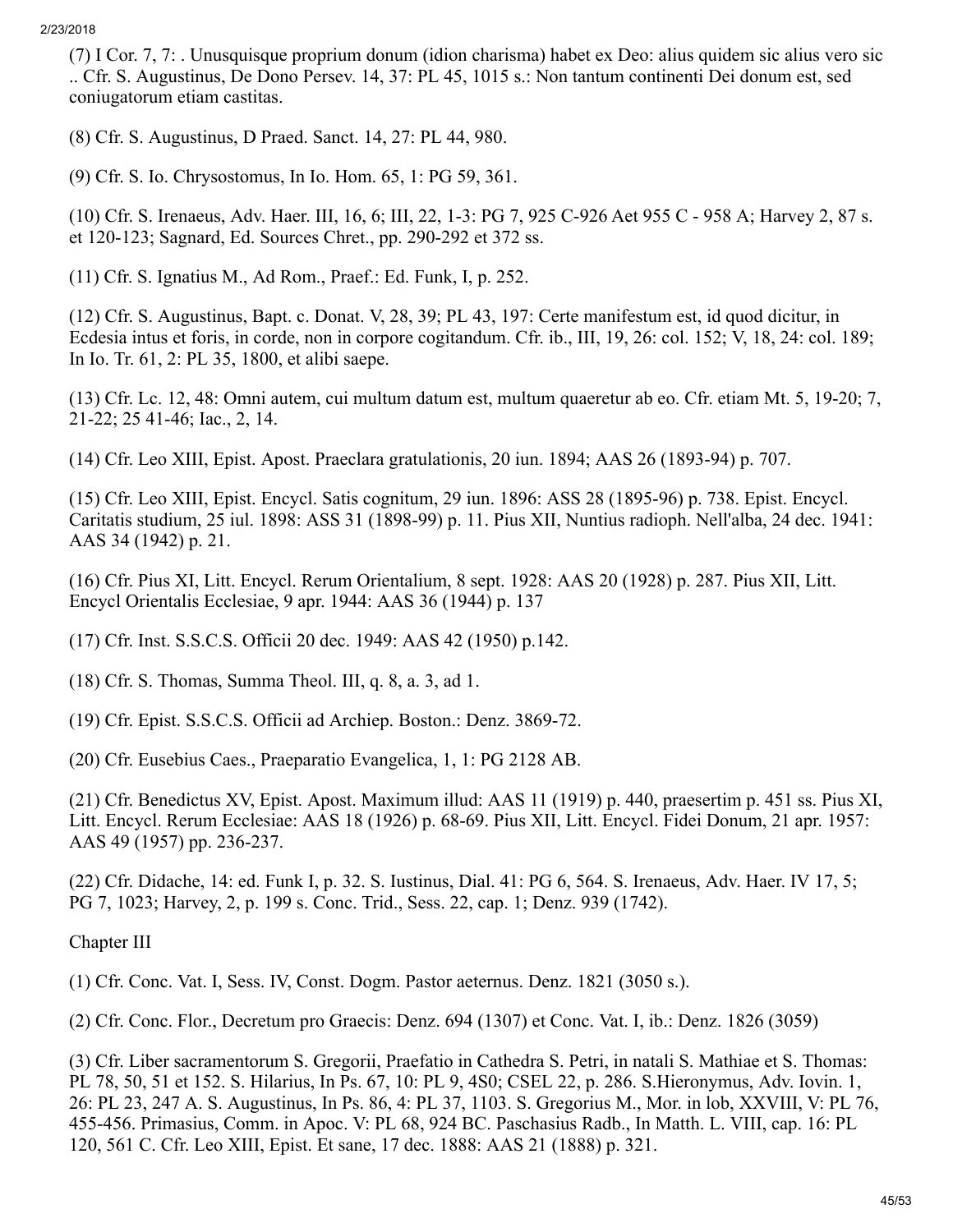(4) Cfr. Act 6, 2-6; 11, 30; 13, 1, 14, 23; 20, 17; 1 Thess. 5, 12-13; Phil. 1, 1 Col. 4, 11, et passim.

(5) Cfr. Act. 20, 25-27; 2 Tim. 4, 6 s. coll. c. I Tim. 5, 22; 2 Tim. 2, 2 Tit. 1, 5; S. Clem. Rom., Ad Cor. 44, 3; ed. Funk, 1, p. 156.

(6) S. Clem. Rom., ad Cor. 44, 2; ed. Funk, I, p. 154 s.

(7) Cfr. Tertull., Praescr. Haer. 32; PL 2, 52 s.; S. Ignatius M., passim.

(8) Cfr. Tertull., Praescr. Haer. 32; PL 2, 53.

(9) Cfr. S. Irenaeus, Adv. Haer. III, 3, 1; PG 7, 848 A; Harvey 2, 8; Sagnard, p. 100 s.: manifestatam.

(10) Cfr. S. Irenaeus, Adv. Haer. III, 2, 2; PG 7, 847; Harvey 2, 7; Sagnard, p. 100: . custoditur ,., cfr. ib. IV, 26, 2; col. 1O53, Harvey 2, 236, necnon IV, 33, 8; col. 1077; Harvey 2, 262.

(11) S. Ign. M., Philad., Praef.; ed. Funk, I, p. 264.

(12) S. Ign. M., Philad., 1, 1; Magn. 6, 1; Ed. Funk, I, pp. 264 et 234.

(13) S. Clem. Rom., 1. c., 42, 3-4, 44, 3-4; 57, 1-2; Ed. Funk. I, 152, 156, 171 s. S. Ign. M., Philad. 2; Smyrn. 8; Magn. 3; Trall. 7; Ed. Funk, I, p. 265 s.; 282; 232 246 s. etc.; S. Iustinus, Apol., 1, 6S G 6, 428; S. Cyprianus, Epist. assim.

(14) Cfr. Leo XIII, Epist. Encycl. Satis cognitum, 29 iun. 896: ASS 28 (1895-96) p. 732.

(15) Cfr. Conc. Trid., Sess. 23, ecr. de sacr. Ordinis, cap. 4; enz. 960 (1768); Conc. Vat. I, ess. 4 Const. Dogm. I De Ecclesia Christi, cap. 3: Denz. 1828 (3061). Pius XII, Litt. Encycl. Mystici Cororis, 29 iun. 1943: ASS 35 (1943) p. 209 et 212. Cod. Iur. Can., c. 29 1.

(16) Cfr. Leo XIII, Epist. Et sane, 17 dec. 1888: ASS 21 (1888) p. 321 s.

(17) S. Leo M., Serm. 5, 3: PL 54, 154.

(18) Conc. Trid., Sess. 23, cap. 3, citat verba 2 Tim. 1, 6-7, ut demonstret Ordinem esse verum sacramentum: Denz. 959 (1766).

(19) In Trad. Apost. 3, ed. Botte, Sources Chr., pp. 27-30, Episcopo tribuitur primatus sacerdotii. Cfr. Sacramentarium Leonianum, ed. C. Mohlberg, Sacramentarium Veronense, Romae, 195S, p. 119: ad summi sacerdotii ministerium... Comple in sacerdotibus tuis mysterii tui summam.... Idem, Liber Sacramentorum Romanae Ecclesiae Romae, 1960, pp. 121-122: Tribuas eis, Domine, cathedram episcopalem ad regendam Ecclesiam tuam et plebem universam.. Cfr. PL 78, 224.

(20) Trad. Apost. 2, ed. Botte, p. 27.

(21) Conc. Trid., Sess. 23, cap. 4, docet Ordinis sacramentum imprimere characterem indelebilem: Denz. 960 (1767) . Cfr. Ioannes XXIII, Alloc. Iubilate Deo, 8 maii 1960: AAS S2 (1960) p. 466. Pall1us VI, Homelia in Bas, Vaticana, 20 oct. 1963: AAS 55 (1963) p. 1014.

(22) S. Cyprianus, Epist. 63, 14: PL 4, 386; Hartel, III B, p. 713: Saccrdos vice Christi vere fungitur .. S. Io. Chrysostomus, In 2 Tim. Hom. 2, 4: PG 62, 612: Saccrdos est symbolon . Christi. S. Ambrosius, In Ps. 38, 25-26: PL 14, 105 1-52: CSEL 64, 203- 204. Ambrosiascr In I Tim. S 19: PL 17, 479 C ct in Eph. 4, 1;-12: col. 387. C. Theodorus Mops., from. Catech. XV, 21 ct 24: ed. Tonneau, pp. 497 et 503. Hesychiu Hieros., In Lcv. L. 2, 9, 23: PG 93, 894 B.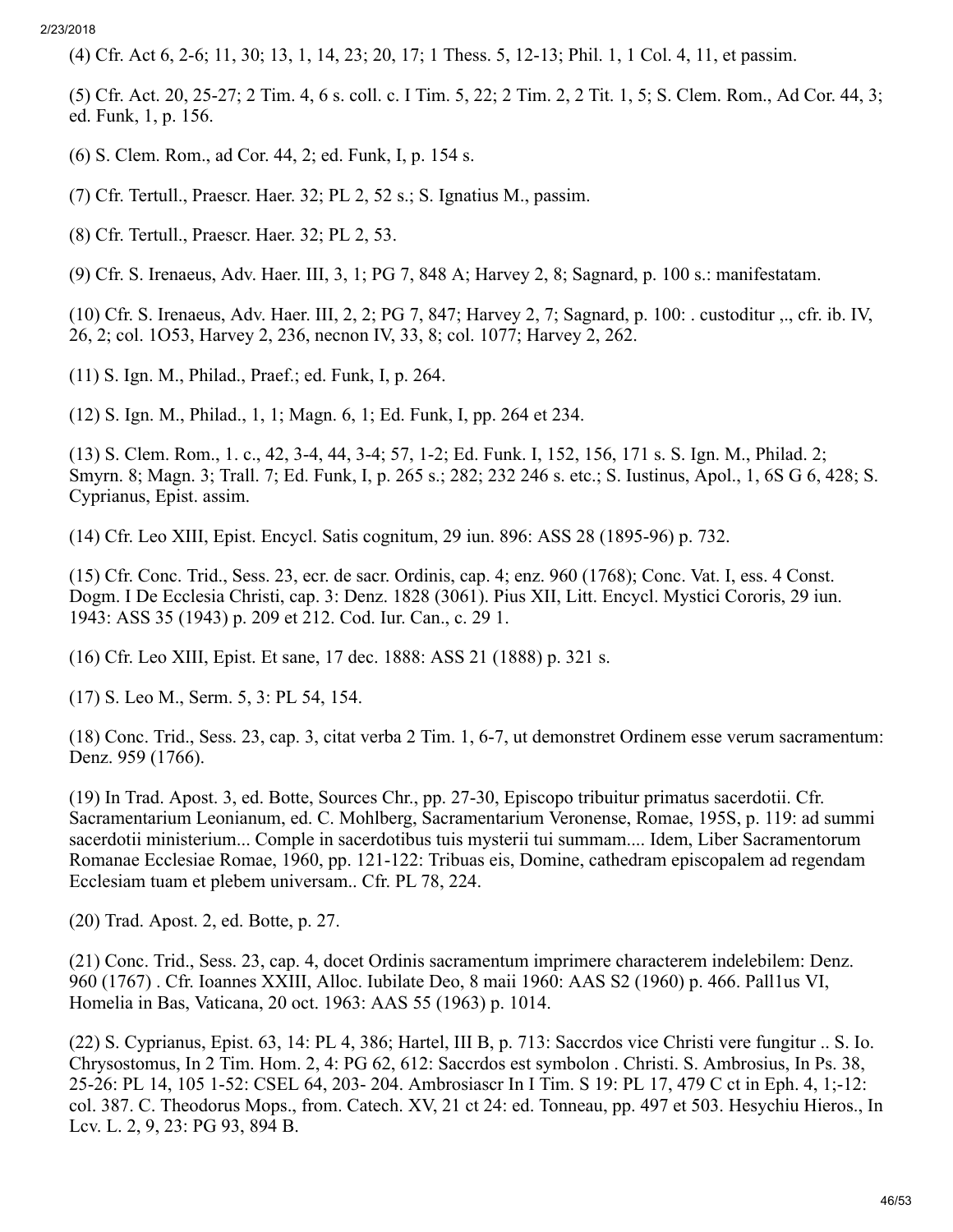(23) Cfr. Eusebius, Hist. ecl., V, 24, 10: GCS II, 1, p. 49S; cd. Bardy, Sources Chr. II, p. 69 Dionysius, apud Eusebium, ib. VII 5, 2: GCS 11, 2, p. 638 s.; Bardy, II, p. 168 s.

(24) Cfr. de antiquis Conciliis, Eusebius, Hist. Eccl. V, 23-24: GCS 11, 1, p. 488 ss.; Bardy, 11, p. 66 ss. et. passim. Conc. Nicaenum. Can. S: Conc. Oec. Decr. p. 7.

(25) Tertullianus, de Iciunio, 13: PL 2, 972 B; CSFL 20, p. 292,lin. 13-16.

(26) S. Cyprianus, Epist. 56, 3: Hartel, 111 B, p. 650; Bayard, p.154.

(27) Cfr. Relatio officialis Zinelli, in Conc. Vat. I: Mansi S2,1 109 C.

(28) Cfr. Conc. Vat. 1, Schema Const. dogm. 11, de Ecclesia Christi, c. 4: Mansi S3, 310. Cfr. Relatio Kleutgen de Schemate reformato: Mansi S3, 321 B - 322 B et declaratio Zinelli: Mansi 52 1110 A. Vide etiam S. Leonem M. Scrm. 4, 3: PL 54, 151 A.

(29) Cfr. Cod. Iur. Can., c. 227.

(30) Cfr. Conc. Vat. I, Const.Dogm. Pastor aeternis: Denz. 1821 (3050 s.).

(31) Cfr. S. Cyprianus, Epist. 66, 8: Hartel 111, 2, p. 733: .. Episcopus in Ecclesia et Ecclesia in Episcopo ..

(32) Cfr. S. Cyprianus, Epist. SS, 24: Hartel, p. 642, line. 13: . Una Ecclesia per totum mundum in multa membra divisa .. Epist. 36, 4: Hartel, p. 575, lin. 20-21.

(33) Cfr. Pius XII, Litt. Encycl. Fidci Donum, 21 apr. 1957: AAS 49 (1957) p. 237.

(34) Cfr. S. Hilarius Pict., In Ps. 14, 3: PL 9, 206; CSEL 22, p. 86. S. Gregorius M., Moral, IV, 7, 12: PL 75, 643 C. Ps.Basilius, In Is. 15, 296: PG 30, 637 C.

(35) S. Coelestinus, Epist. 18, 1-2, ad Conc. Eph.: PL 50, 505 AB- Schwartz, Acta Conc. Oec. 1, I, i, p. 22. Cfr. Benedictus XV, Epist. Apost. Maximum illud: AAS 11 (1919) p. 440, Pius XI. Litt. Encycl. Rerum Ecclesiae, 28 febr. 1926: AAS 18 (1926) p. 69. Pius XII, Litt. Encycl. Fidei Donum, 1. c.

(36) Leo XIII, Litt. Encycl. I Grande munus, 30 sept. 1880: ASS 13 (1880) p. 14S. Cfr. Cod. Iur. | Can., c. 1327; c. 13S0 2.

(37) De iuribus Sedium patriarchalium, cfr. Conc. Nicaenum, I can. 6 de Alexandria et Antiochia, et can. 7 de Hierosolymis: Conc. I Oec. Decr., p. 8. Conc. Later. IV, anno 1215, Constit. V: De dignigate Patriarcharum: ibid. p. 212.- Conc. Ferr.-Flor.: ibid. p. 504.

(38) Cfr. Cod. luris pro Eccl. I Orient., c. 216-314: de Patriarchis; c. 324-399: de Archiepiscopis I maioribus; c. 362-391: de aliis dignitariis; in specie, c. 238 3; 216; 240; 251; 255: de Episcopis a Patriarch nominandis.

(39) Cfr. Conc. Trid., Decr. de I reform., Sess. V, c. 2, n. 9; et Sess. I XXlV, can. 4; Conc. Oec. Decr. pp. 645 et 739.

(40) Cfr. Conc. Vat. I, Const. dogm. Dei Filius, 3: Denz. 1712l (3011). Cfr. nota adiecta ad Schema I de Eccl. (desumpta ex.S. Rob. Bellarmino): Mansi 51, I 579 C, necnon Schema reformatum I Const. II de Ecclesia Christi, cum I commentario Kleutgen: Mansi 53, 313 AB. Pius IX, Epist. Tuas libener: Denz. 1683 (2879).

(41) Cfr. Cod. Iur. Can., c. 1322-1323.

(42) Cfr. Conc. Vat. I, Const. dogm. Pastor Aecrnus: Denz. 1839 (3074).

(43) Cfr. ecplicatio Gasscr in Conc. Vat. I: Mansi 52, 1213 AC.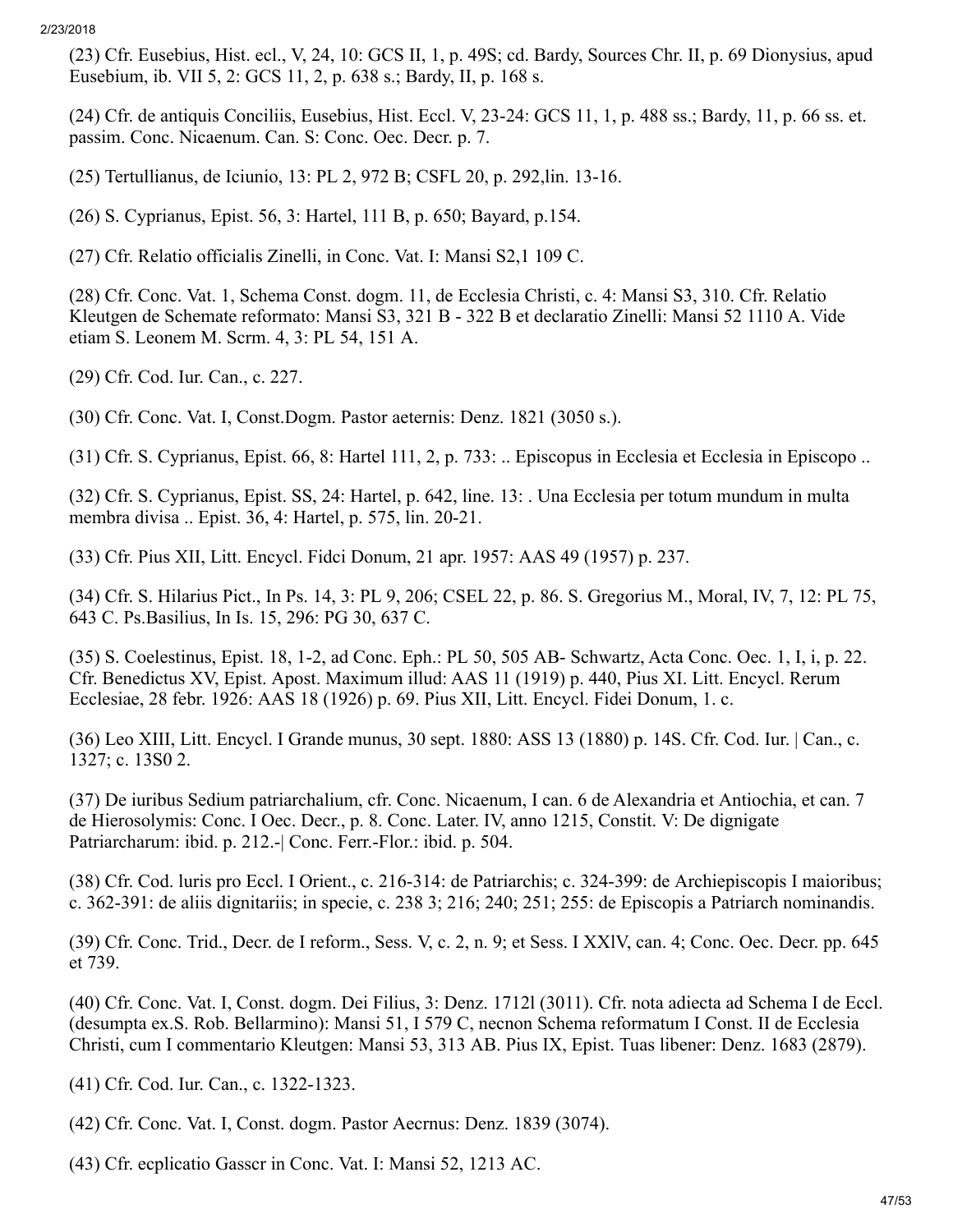- (44) Gasser, ib.: Mansi 1214 A.
- (45) Gasser, ib.: Mansi 1215 CD, 1216-1217 A.
- (46) Gasser, ib.: Mansi 1213.
- (47) Conc. Vat. I, Const. dogm. Pastor Aesernus, 4: Denz. 1836 (3070) no. 26
- (48) Oratio consecrationis cpiscopalis in ritu byzantino: Euchologion to mega, Romae, 1873, p. 139.
- (49) Cfr. S. Ignatius M. Smyrn 8, 1: ed. Funk, 1, p. 282.
- (50) Cfr. Act. 8, 1; 14, 22-23; 20, 17, et passim.
- (51) Oratio mozarabica: PL 96 7S9 B
- (52) Cfr. S. Ignatius M., Smyrn 8, 1: ed. Funk, I, p. 282.
- (53) S. Thomas, Summa Theol. III, q. 73, a. 3.
- (54) Cfr. S. Augustinus, C. Faustum, 12, 20: PL 42, 26S Serm. 57, 7: PL 38, 389, etc.
- (55) S. Leo M., Serm. 63, 7: PL 54, 3S7 C.
- (56) Traditio A postolica Hippolyti, 2-3: ed. Botte, pp. 26-30.

(57) Cfr. textus examinis in initio consecrationis episcopalis, et Oratio in fine vissae eiusdem consecrationis, post Te Deum.

(58) Benedictus XIV, Br. Romana Ecclesia, 5 oct. 1752, p 1: Bullarium Benedicti XIV, t. IV, Romae, 1758, 21: . Episcopus Christi typum gerit, Eiusque munere fungitur. Pius XII, Litt. Encycl. Mystici Corporis, 1. c., p. 211: . Assignatos sibi greges singuli singulos Christi nomine pascunt et regunt.

(59) Leo XIII, Epist. Encycl. Satis cognitum, 29 iun. 1896: ASS 28 (1895-96) p. 732. Idem, Epist. Officio sanctissimo, 22 dec. 1887: AAS 20 (1887) p. 264. Pius IX itt. Apost. ad Episcopol Geraniae, 12 mart. 1875, et alloc. onsist., 15 mart. 187S: Denz. 112-3117, in nova ed. tantum.

(60) Conc. Vat. I, Const. dogm. Pastor aeternus, 3: Denz. 1828 ( 3061) . Cfr. Relatio Zinelli: Mand 1 2, 1114 D.

(61) Cfr. S. Ignatius M., ad ephes. 5, 1: ed. Funk, I, p. 216.

(62) Cfr. S. Ignatius M., ad phes. 6, 1: cd. Funk, I, p. 218.

(63) Cfr. Conc. Trid., Sess. 23, sacr. Ordinis, cap. 2: Denz. 958 (1765), et can. 6: Denz. 966 (1776).

(64) Cfr. Innocentius I, Epist. d Decentium: PL 20, 554 A; sansi 3, 1029; Denz. 98 (215): Presbyteri, licet secundi sint sa erdotcs, pontificatus tamen api em non habent.. S. Cyprianus, Epist. 61, 3: ed. Hartel, p. 696.

(65) Cfr. Conc. Trid., l. c., Denz. 962-968 (1763-1778), et in specie l an. 7: Denz. 967 (1777). Pius l II, Const. Apost. Sacramentum ordinis: Denz. 2301 (38S7-61).

(66) Cfr. Innocentius I, 1. c. S. Gregorius Naz., Apol. II, 22: PGS, 432 B. Ps.-Dionysius, Eccl. ier., 1, 2: PG 3, 372 D.

(67) Cfr. Conc. Trid., Sess. 22: Denz. 940 (1743). Pius XII, Litt. Encycl. Mediator Dei, 20 nov. 1947: AAS 39 (1947) p. 553; Denz. 2300 (3850).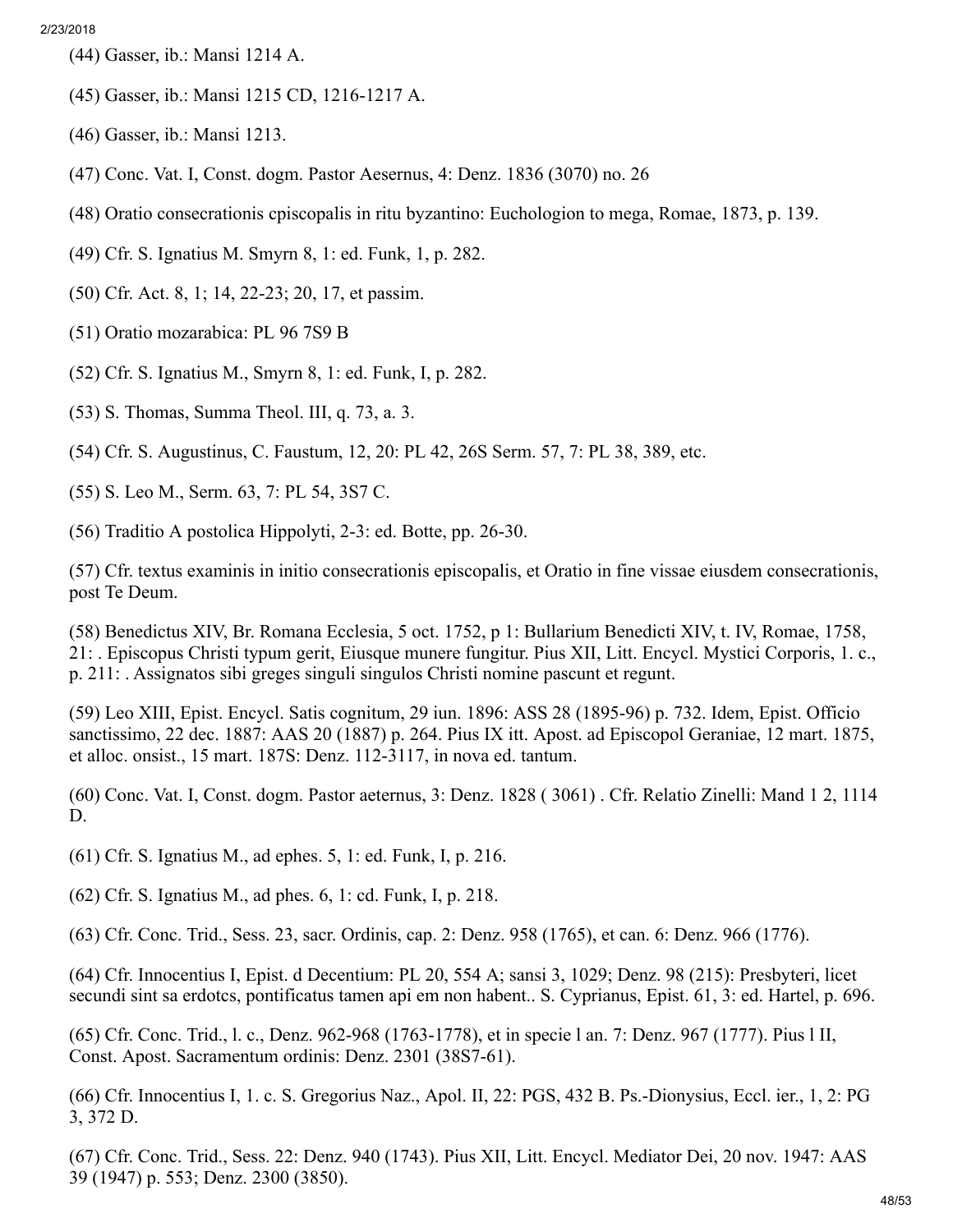(68) Cfr. Conc. Trid. Sess. 22: Denz. 938 (1739-40). Conc. Vat.II, Const. De Sacra Liturgia, n. 7 et n. 47.

(69) Cfr. Pius XII, Litt. Encycl. Mediator Dei, 1. c., sub. n. 67.

(70) Cfr. S. Cyprianus, Epist. 11, 3: PL 4, 242 B; Hartel, II, 2, p. 497.

(71) Ordo consecrationis sacerdotalis, in impositione vestimentorum.

(72) Ordo consecrationis sacerdotalis in praefatione.

(73) Cfr. S. Ignatius M. Philad. 4: ed. Funk, I, p. 266. S. Cornelius I, apud S. Cyprianum, Epist. 48, 2: Hartel, III, 2, p. 610.

(74) Constitutiones Ecclesiac aegyptiacae, III, 2: ed. Funk, Didascalia, II, p. 103. Statuta Eccl. Ant. 371: Mansi 3, 954.

(75) S. Polycarpus, Ad Phil. 5, 2: ed. Funk, I, p. 300: Christus dicitur . omnium diaconus factus .. Cfr. Didache, 15, 1: ib., p. 32. S.Ignatius M. Trall. 2, 3: ib., p. 242. Constitutiones Apostolorum, 8, 28, 4: ed. Funk, Didascalia, I, p. 530.

Chapter IV

(1) S. Augustinus, Serm. 340, 1: PL 38, 1483.

(2) Cfr. Pius XI, Litt. Encycl. Quadragesimo anno 15 maii 1931: AAS 23 (1931) p. 121 s. Pius XII, Alloc. De quelle consolation, 14 oct. 1951: AAS 43 (1951) p. 790 s.

(3) Cfr. Pius XII, Alloc. Six ans se sont ecoules, 5 oct. l9S7: AAS 49 (19S7) p. 927. De mandato et missione canonica, cfr. Decretum De Apostolatu laicorum, cap. IV, n. 16, cum notis 12 et 15.

(4) Ex Praefatione festi Christi Regis.

(5) Cfr. Leo XIII, Epist. Encycl. Immortale Dei, 1 nov. 188S: ASS 18 (188S) p. 166 ss. Idem, Litt. Encycl. Sapientae christianae, 10 ian. 1890: ASS 22 (1889-90) p. 397 ss. Pius XII, Alloc. Alla vostra filfale. 23 mart. l9S8: AAS S0 (145R ) p. 220: Ia Iegittima sana laicita dello Stato ..

(6) Cod. Iur. Can., can. 682.

(7) Cfr. Pius XII, Alloc. De quelle consolation, 1. c., p. 789: Dans les batailles decisives, c'est parfois du front que partent les plus heureuses initiatives..Idem Alloc. L'importance de la presse catholique, 17 febr. 1950: AAS 42 (1950) p. 256.

(8) Cfr. l Thess. S, 19 et 1 lo. 4, 1.

(9) Epist. ad Diogneum, 6: ed. Funk, I, p. 400. Cfr. S. Io.Chrysostomus, In Matth. Hom. 46 (47) 2: PG 58, 78, de fermento in massa.

Chapter V

(1) Missale Romanum, Gloria in excelsis. Cfr. Lc. 1, 35; Mc. 1, 24, Lc. 4, 34; Io. 6, 69 (ho hagios tou theou); Act. 3, 14; 4, 27 et 30;Hebr. 7, 26, 1 Io. 2, 20; Apoc. 3, 7.

(2) Cfr. Origenes, Comm. Rom. 7, 7: PG 14, 1122 B. Ps.- Macarius, De Oratione, 11: PG 34, 861 AB. S. Thomas, Summa Theol. II-II, q. 184, a. 3.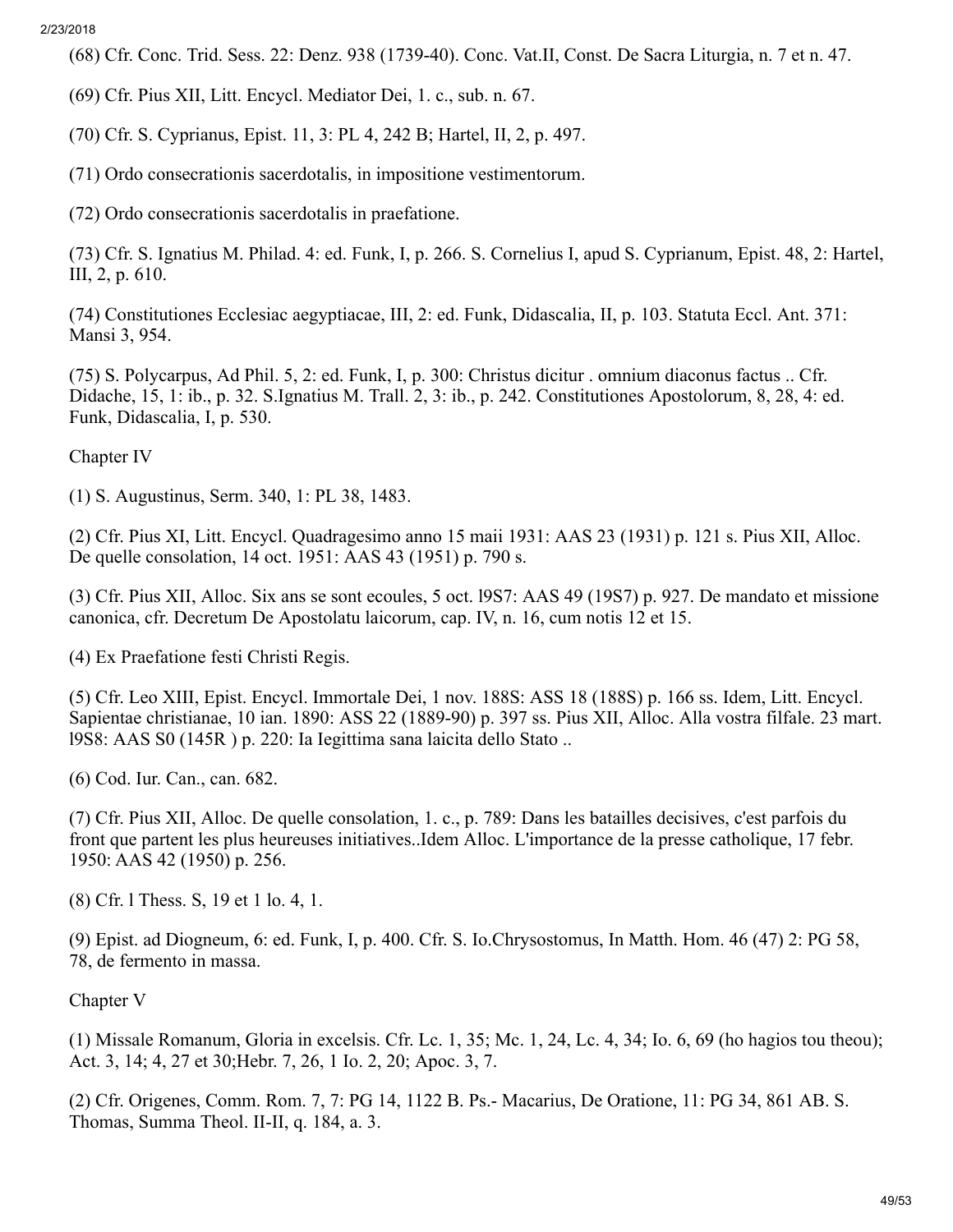(3) Cfr. S. Augustinus Retract. II, 18: PL 32, 637 s. Pius XII Litt. Encycl. Mystici Corporis, 29 iun. 1943: AAS 35 (1943) p. 225.

(4) Cfr. Pius XI, Litt. Encycl. Rerum omnium, 26 ian. 1923: AAS 15 (1923) p. 50 ct pp. 59-60. Litt. Encycl. Casti Connubii, 31 dec. 1930: AAS 22 (1930) p. 548. Pius XII, Const. Apost. Provida Mater, 2 febr. 1947: AAS 39 (1947) p. 117. Alloc. Annus sacer, 8 dec. 1950: AAS 43 (1951) pp. 27-28. Alloc. Nel darvi, 1 iul. 1956: AAS 48 (1956) p. 574 s.

(5) Cfr. S. Thomas, Summa Theol. II-II, q. 184, a. 5 et 6. De perf . vitae spir., c. 18. Origenes, In Is. Hom. 6, 1: PG 13, 239.

(6) Cfr. S. Ignatius M., Magn. 13, 1: ed. Funk, I, p. 241.

(7) Cfr. S. Pius X, Exhort. Haerent animo, 4 aug. 1908: ASS 41 (1908) p. 560 s. Cod. Iur. Can., can. 124. Pius XI, Litt. Encycl. Ad catholici sacerdotii, 20 dec. 1935: AAS 28 (1936) p. 22 s.

(8) Ordo consecrationis sacerdotalis, in Exhortatione initiali.

(9) Cfr. S. Ignatius M., Trall. 2, 3: cd. Funk, l, p. 244.

(10) Cfr. Pius XII, Alloc. Sous la maternclle protection, 9 dec. 1957: AAS 50 (19S8) p. 36.

(11) Pius XI, Litt. Encycl. Castf Connubii, 31 dec. 1930. AAS 22 (1930) p. 548 s. Cfr. S. Io Chrysostomus, In Ephes. Hom. 20, 2: P. 62, 136 ss.

(12) Cfr. S. Augustinus, Enchir. 121, 32: PL 40 288. S. Thomas Summa Theol. II-II, q. 184, a. 1. Pius XII, Adhort. Apost. Menti nostrae, 23 sept. 1950: AAS 42 (1950) p. 660.

(13) De consiliis in genere, cfr. Origenes, Comm. Rom. X, 14: PG 14 127S B. S. Augustinus, De S. Viginitate, 15, 15: PL 40, 403. S. Thomas, Summa Theol. I-II, q. 100, a. 2 C (in fine); II-II, q. 44, a. 4 ad 3

(14) De praestantia sacrae virginitatis, cfr. Tertullianus, Exhort. Cast. 10: PL 2, 925 C. S. Cyprianus, Hab. Virg. 3 et 22: PL 4, 443 B et 461 A. A. S. Athanasius (?), De Virg.: PG 28, 252 ss. S. Io. Chrysostomus, De Virg.: PG 48, 533 u.

(15) De spirituali paupertate et oboedientia testimonia praccipua S.Scripturae et Patrum afferuntur in Relatione pp. 152-153.

(16) De praxi effectiva consiliorum quae non omnibus imponitur, cfr. S. Io. Chrysostomus, In Matth. Hom. 7, 7: PG S7, 8 I s. 5. Ambrosius, De Vidu s, 4, 23: PL 16, 241 s.

Chapter VI

(1) Cfr. Rosweydus, Viqae Patrum, Antwerpiae 1628. Apophtegmata Patrum: PG 65. Palladius, Historia Lausiaca: PG 34, 995 ss.; ed. C. Butler, Cambridge 1898 (1904). Pius XI, Const. Apost. Umbratilem, 8 iul. 1924: AAS 16 (1924) pp. 386-387. Pius XII, Alloc. Nous sommes heureux, 11 apr.1958: AAS 50 (1958) p. 283.

(2) Paulus VI, Alloc. Magno gaudio, 23 maii 1964: AAS 56 (1964) p. 566.

(3) Cfr. Cod. Iur. Can., c. 487 et 488, 40. Pius XII, Alloc. Annus sacer, 8 dec. 1950, AAS 43 (1951) p. 27 s. Pius XII, Cons. Apost. Provida Mater, 2 Febr. 1947: AAS 39 (1947) p. 120 ss.

(4) Paulus VI, 1. c., p. S67.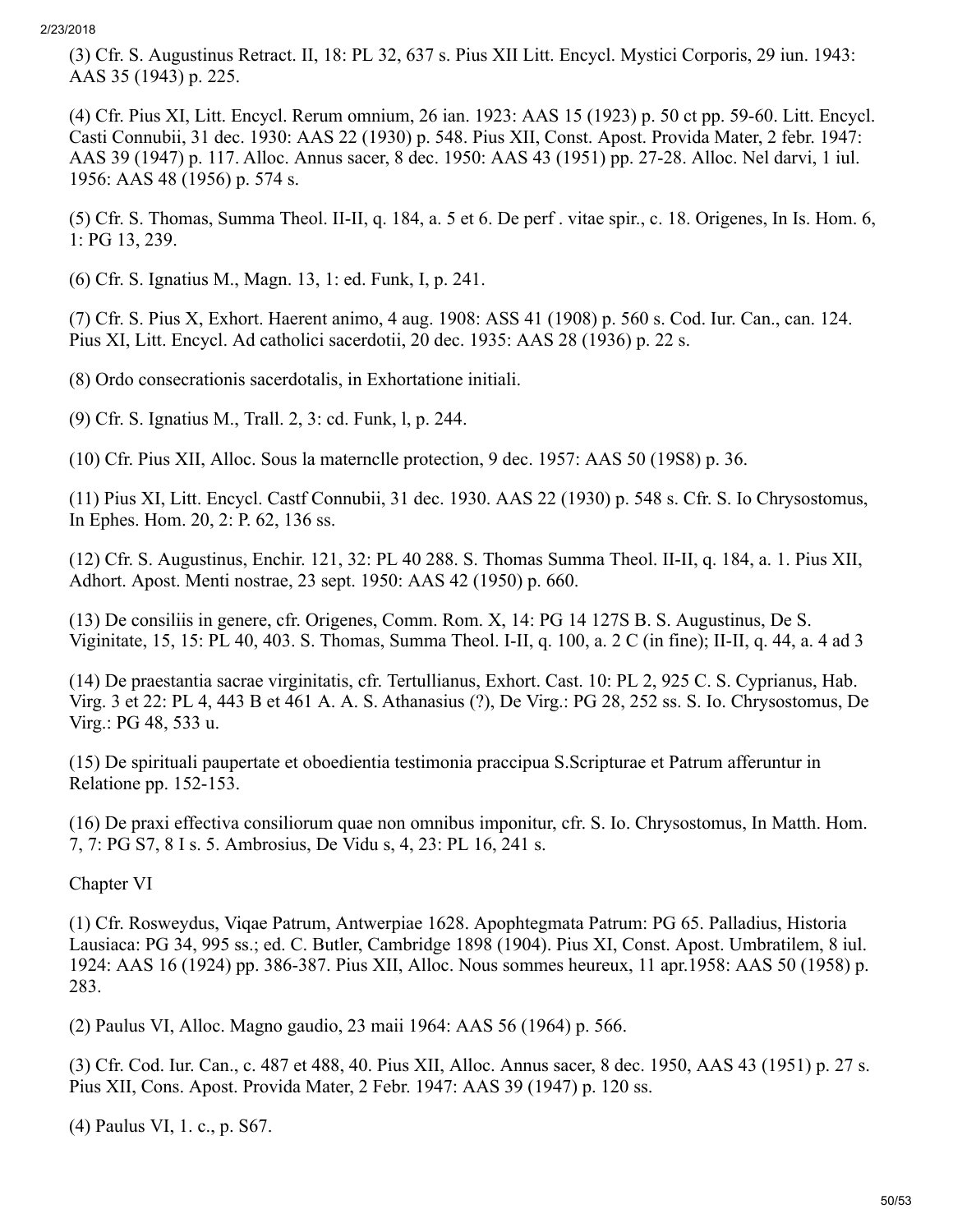(5) Cfr. S. Thomas, Summa Theol. II-II, q. 184, a. 3 et q. 188, a. 2. S. Bonaventura, Opusc. X, Apologia Pauperum, c. 3, 3: cd. Opera, Quaracchi, t. 8, 1898, p. 245 a.

(6) Cfr. Conc. Vat. I. Schema De Ecclesia Christi, cap. XV, et Adnot. 48: Mansi 51, 549 s. et 619 s. Leo XIII, Epist. Au milieu des consolations, 23 dec. 1900: AAS 33 (1900-01) p. 361. Pius XII, Const. Apost. Provida Mater, 1. c., p. 1145.

(7) Cfr. Leo XIII, Const. Romanos Pontifices, 8 maii 1881: AAS 13 (1880-81) p. 483. Pius XII, Alloc. Annus sacer, 8 dec. 1950: AAS 43(1951) p. 28 8.

(8) Cfr. Pius XII, Alloc. Annus sacer, 1. c., p. 28. Pius XII, Const. Apost. Sedes Sapientiae, 31 maii 19S6: AAS 48 (1956) p. 355. Paulus VI, 1. c., pp. 570-571.

(9) Cfr. Pius XII Litt. Encycl. Mystici Corporis, 19 iun. 1943: AAS 35 (1943) p. 214 s.

(10) Cfr. Pius XII, Alloc. Annus sacer, 1. c., p. 30. Alloc. Sous la maternelle protecrion, 9 dec. l9S7: AAS 50 (19S8) p. 39 s.

Chapter VII

(1) Conc. Florentinum, Decretum pro Graecis: Denz. 693 (1305).

(2) Praeter documenta antiquiora contra quamlibet formam evocationis spirituum inde ab Alexandro IV (27 sept. 1958), cfr Encycl. S.S.C.S. Officii, De magne tismi abusu, 4 aug. 1856: AAS (1865) pp. 177-178, Denz. 1653 1654 (2823-2825); responsioner S.S.C.S. Offici, 24 apr. 1917: 9 (1917) p. 268, Denz. 218 (3642).

(3) Videatur synthetiea espositi huius doctrinae paulinae in: Piu XII, Litt. Encycl. Mystici Corporis AAS 35 (1943) p. 200 et passilr

(4) Cfr., i. a., S. Augustinus, Enarr. in Ps. 85, 24: PL 37, 1095 S. Hieronymus, Liber contra Vigl lantium, b: PL 23, 344. S. Thomas In 4m Sent., d. 45, q. 3, a. 2. Bonaventura, In 4m Sent., d. 45, a. 3, q. 2; etc.

- (5) Cfr. Pius XII, Litt. Encycl. Mystici Corporis: AAS 35 (1943) p. 245.
- (6) Cfr. Plurimae inseriptione in Catacumbis romanis.

(7) Cfr. Gelasius I, Decretalis De libris recipiendis, 3: PL 59, 160, Denz. 165 (353).

(8) Cfr. S. Methodius, Symposion, VII, 3: GCS (Bodwetseh), p. 74

(9) Cfr. Benedictus XV, Decretum approbationis virtutum in Causa beatificationis et canonizationis Servi Dei Ioannis Nepomuecni Neumann: AAS 14 (1922 p. 23; plures Allocutiones Pii X de Sanetis: Inviti all'croismo Diseorsi... t. I-III, Romae 1941-1942, passim; Pius XII, Discorsi Radiomessagi, t. 10, 1949, pp 37-43.

(10) Cfr. Pius XII, Litt. Encycl : Mediator Dei: AAS 39 (1947) p . 581.

(11) Cfr. Hebr. 13, 7: Eccli 44-50, Nebr. 11, 340. Cfr. etia Pius XII, Litt. Encycl. Mediati Dei: AAS 39 (1947) pp. 582-583

(12) Cfr. Cone. Vaticanum Const. De fide catholica, cap. 3 Denz. 1794 (3013).

(13) Cfr. Pius XII, Litt. Encycl. Mystici Corporis: AAS 35 (1943) p. 216.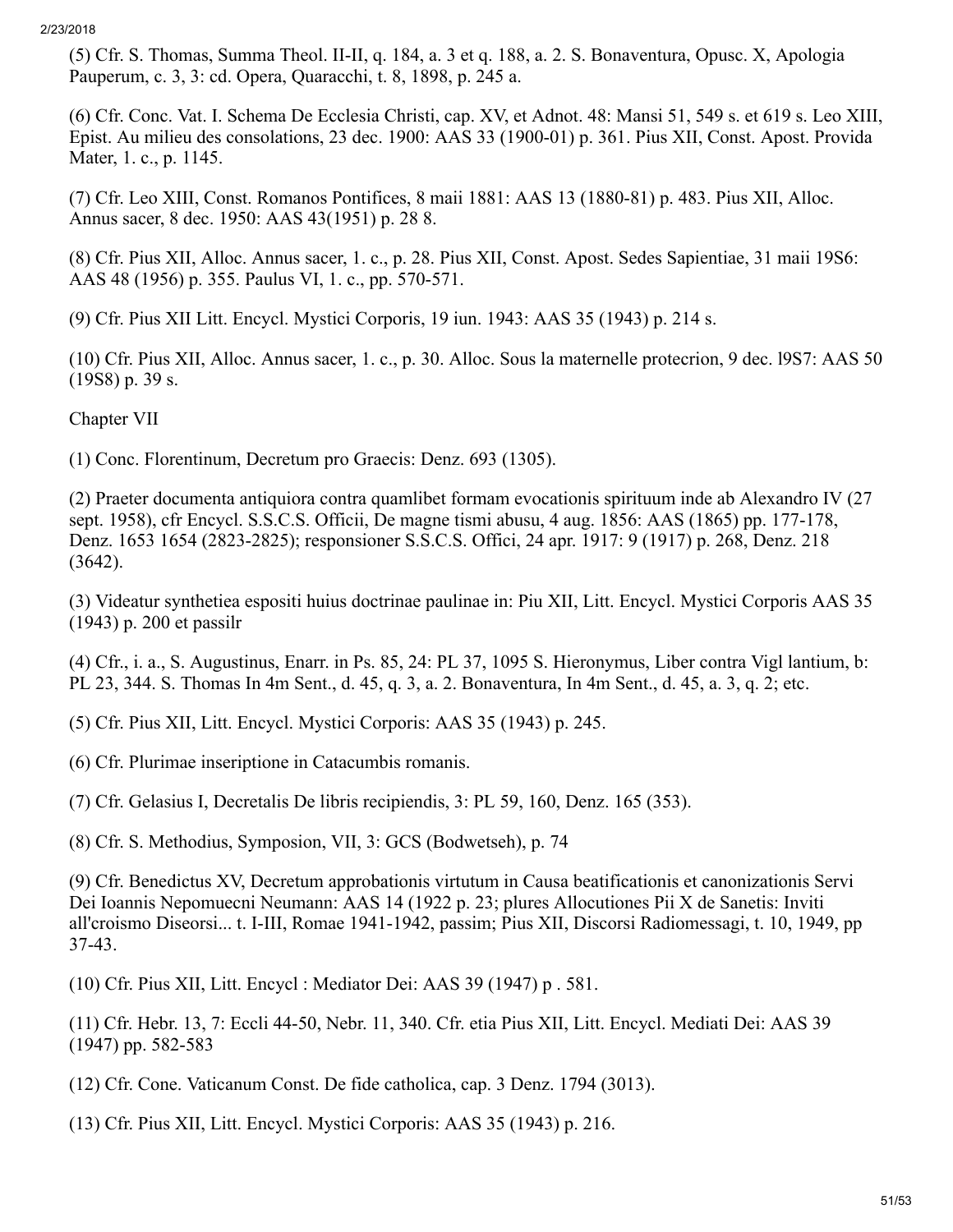(14) Quoad gratitudinem erga ipsos Sanctos, cfr. E. Diehl, Inscriptiones latinae christianae vereres, 1, Berolini, 1925, nn. 2008 2382 et passim.

(15) Conc. Tridentinum, Sess. 25, De invocatione... Sanctorum: Denz. 984 (1821) .

(16) Breviarium Romanum, Invitatorium infesto Sanctorum Omnium.

(17) Cfr. v. g., 2 Thess. 1, 10.

(18) Conc. Vaticanum II, Const. De Sacra Liturgia, cap. 5, n. 104.

(19) Canon Missae Romanae.

(20) Conc. Nicaenum II, Act. VII: Denz. 302 (600).

(21) Conc. Florentinum, Decretum pro Graecis: Denz. 693 (1304).

(22) Conc. Tridentinum Sess. 35, De invocatione, veneratione et reliquiis Sanctorum et sacris imaginibus: Denz. 984-988 (1821-1824); Sess. 25, Decretum de Purgatorio: Denz. 983 (1820); Sess. 6, Decretum de iustificatione, can. 30: Denz. 840 (1580).

(23) Ex Praefatione, aliquious dioecesibus concessa.

(24) Cfr. S. Petrus Canisius, Catechismus Maior seu Summa Doctrinae christianae, cap. III (ed. crit. F. Streicher) pas I, pp. 15-16, n. 44 et pp. 100-1O1, n. 49.

(25) Cfr. Conc. Vaticanum II Const. De Sacra Liturgia, cap. 1 n. 8.

Chapter VIII

(1) Credo in Missa Romana: Symbolum Constantinopolitanum: Mansi 3, 566. Cfr. Conc. Ephesinum, ib. 4, 1130 (necnon ib. 2, 665 et 4, 1071); Conc. Chalcedonense, ib. 7, 111-116; Cow. Constantinopolitanum II, ib. 9, 375-396.

(2) Canon Missae Romanae.

(3) S. Augustine, De S. Virginitate. 6: PL 40, 399.

(4) Cfr. Paulus Pp. VI, allocutio in Concilio, die 4 dec. 1963: AAS 56 (1964) p. 37.

(5) Cfr. S. Germanus Const., Nom. in annunt. Deiparae: PG 98, 328 A; In Dorm. 2: col. 357. Anastasius Antioch., Serm. 2 de Annunt., 2: PG 89, 1377 AB; Serm. 3, 2: col. 1388 C. S. Andrcas Cret. Can. in B. V. Nat. 4: PG 97, 1321 B. In B. V. Nat., 1: col. 812 A. Hom. in dorm. 1: col. 1068 C. - S. Sophronius, Or. 2 in Annunt., 18: PG 87 (3), 3237 BD.

(6) S. Irenaeus, Adv. Hacr. III, 22, 4: PG 7, 9S9 A; Harvey, 2, 123.

(7) S. Irenaeus, ib.; Harvey, 2, 124.

(8) S. Epiphanius, Nacr. 78, 18: PG 42, 728 CD; 729 AB.

(9) S. Hieronymus, Epist. 22, 21: PL 22, 408. Cfr. S. Augwtinus, Serm. Sl, 2, 3: PL 38, 33S; Serm. 232, 2: col. 1108. - S. Cyrillus Hieros., Catech. 12, 15: PG 33, 741 AB. - S. Io. Chrysostomus, In Ps. 44, 7: PG SS, 193. - S. Io. Damasccnus, Nom. 2 in dorm. B.M.V., 3: PG 96, 728.